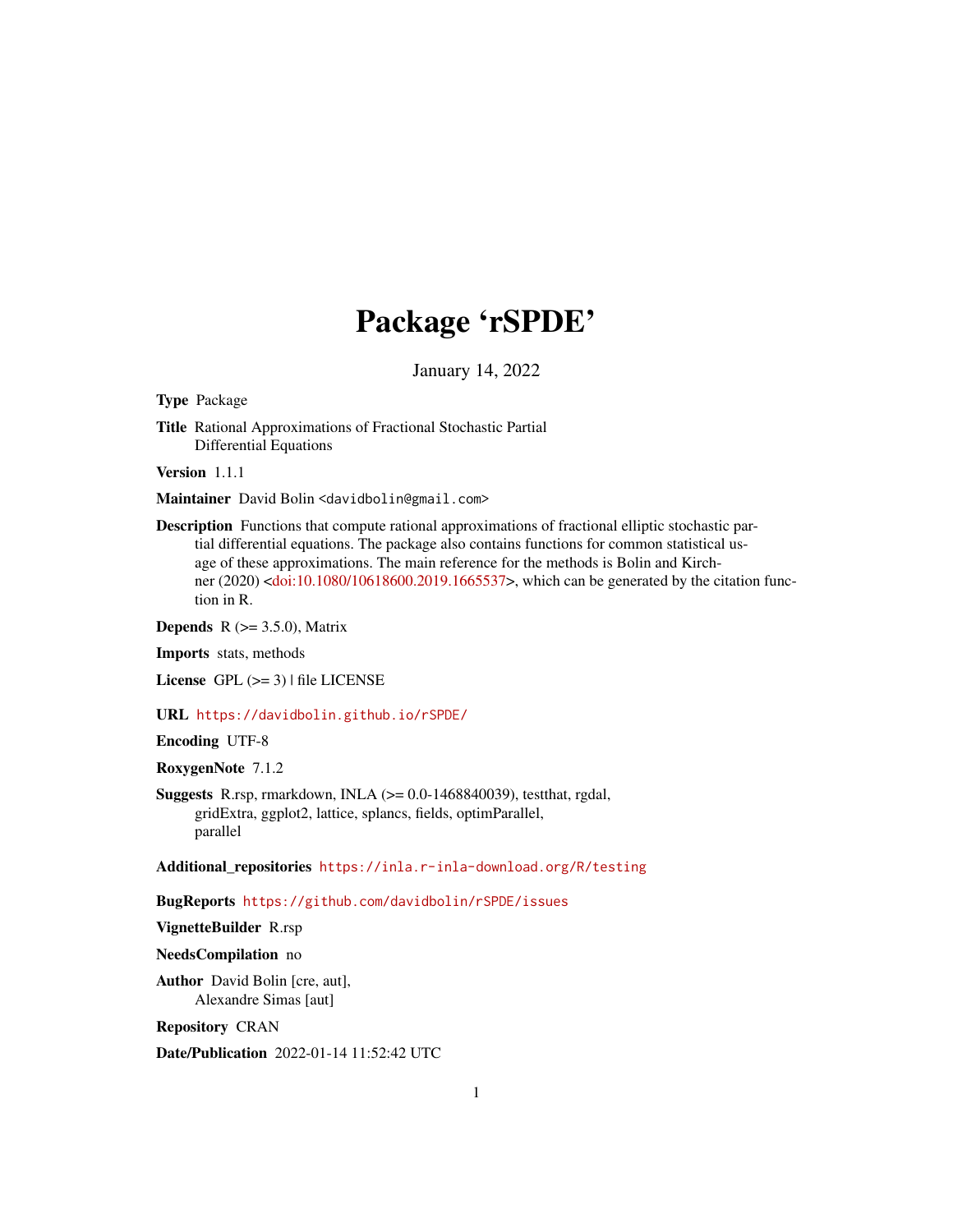# R topics documented:

| 3              |
|----------------|
| $\overline{4}$ |
| 6              |
| $\overline{7}$ |
| 8              |
| 8              |
| 12             |
| 15             |
| 16             |
| 18             |
| 19             |
| 21             |
| 22             |
| 23             |
| 24             |
| 25             |
| 26             |
| 27             |
| 28             |
| 30             |
| 33             |
| 36             |
| 37             |
| 39             |
| 40             |
| 41             |
| 42             |
| 43             |
| 45             |
| 46             |
| 47             |
| 49             |
| 51             |
| 52             |
| 53             |
| 54             |
|                |
|                |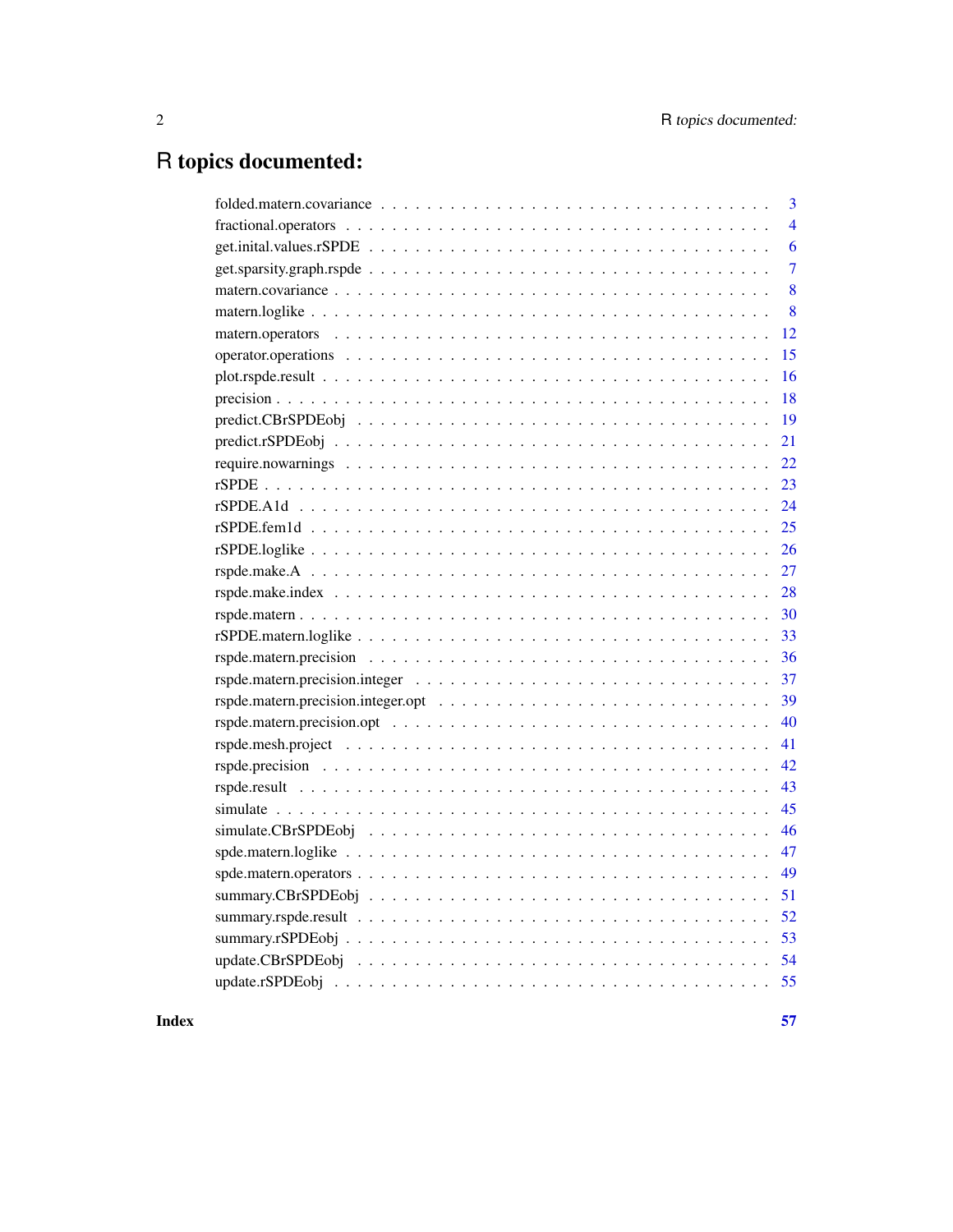<span id="page-2-0"></span>folded.matern.covariance

# Description

matern.covariance evaluates the folded Matern covariance function over an interval  $[0, L]$ .

# Usage

```
folded.matern.covariance(h, m, kappa, nu, sigma, L = 1, N = 10)
```
# Arguments

| h, m  | Arguments of the covariance function.                         |
|-------|---------------------------------------------------------------|
| kappa | Range parameter.                                              |
| nu    | Shape parameter.                                              |
| sigma | Standard deviation.                                           |
| L     | The upper bound of the interval $[0,L]$ . By default, $L=1$ . |
| N     | The truncation parameter.                                     |

#### Details

matern.covariance evaluates the folded Matern covariance function over an interval  $[0, L]$ :

$$
C(h, m) = \sum_{k=-\infty}^{\infty} (C(h - m + 2kL) + C(h + m - 2kL)),
$$

where  $C(\cdot)$  is the Matern covariance function:

$$
C(h) = \frac{\sigma^2}{2^{\nu-1}\Gamma(\nu)} (\kappa h)^{\nu} K_{\nu}(\kappa h).
$$

We consider the truncation:

$$
C(h, m) = \sum_{k=-N}^{N} (C(h - m + 2kL) + C(h + m - 2kL)).
$$

# Value

A vector with the values C(h).

```
x = seq(from = 0, to = 1, length.out = 101)plot(x, folded.matern.covariance(rep(0.5,length(x)), x, kappa = 10, nu = 1/5, sigma = 1),
     type = "1", ylab = "C(h)", xlab = "h")
```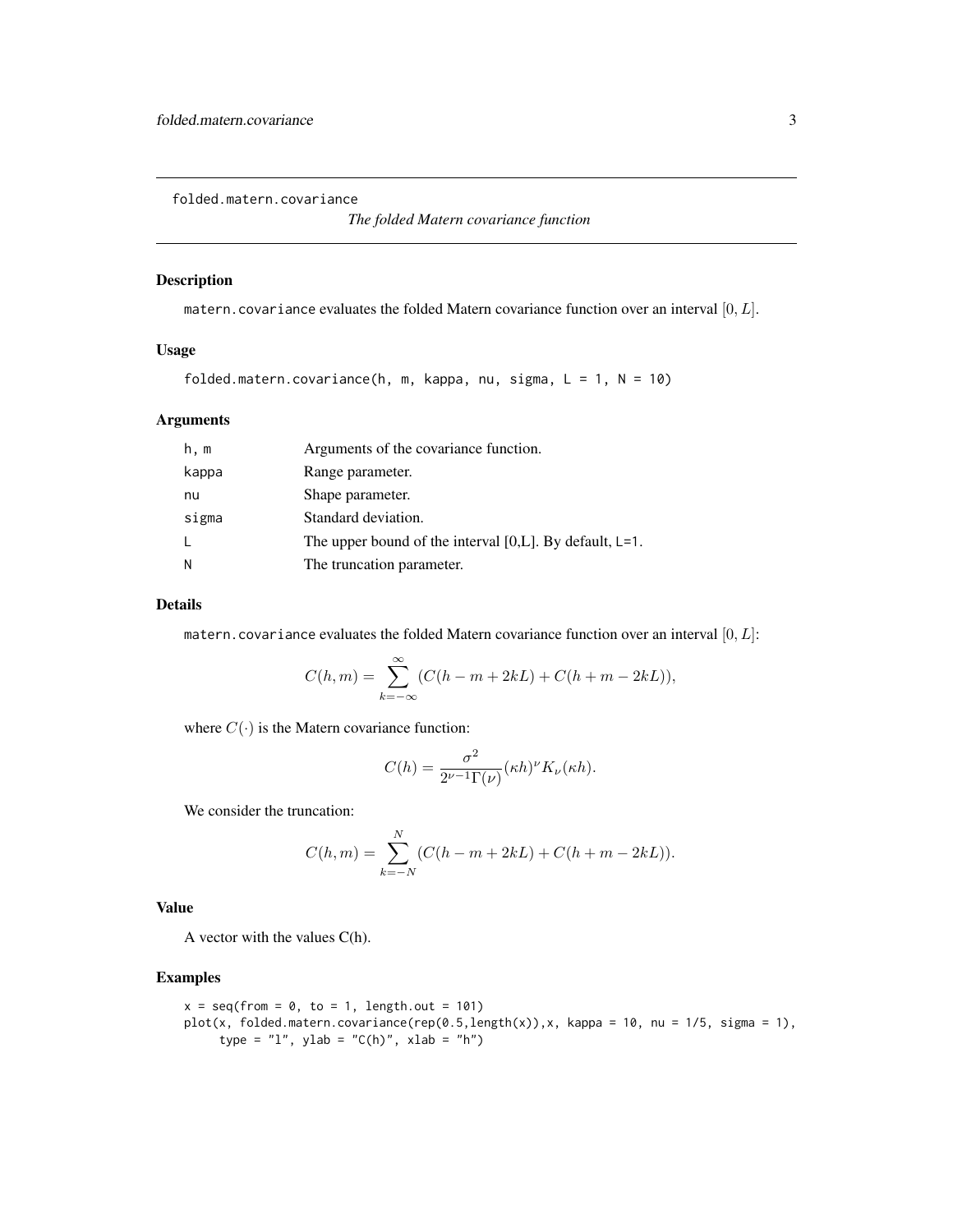<span id="page-3-1"></span><span id="page-3-0"></span>fractional.operators *Rational approximations of fractional operators*

#### Description

fractional.operators is used for computing an approximation, which can be used for inference and simulation, of the fractional SPDE

```
L^{\beta}(\tau u(s)) = W.
```
Here L is a differential operator,  $\beta > 0$  is the fractional power,  $\tau$  is a positive scalar or vector that scales the variance of the solution  $u$ , and  $W$  is white noise.

#### Usage

```
fractional.operators(L, beta, C, scale.factor, m = 1, tau = 1)
```
#### Arguments

|              | A finite element discretization of the operator L.                                                                                                                                                                                                                                           |
|--------------|----------------------------------------------------------------------------------------------------------------------------------------------------------------------------------------------------------------------------------------------------------------------------------------------|
| beta         | The positive fractional power.                                                                                                                                                                                                                                                               |
| C            | The mass matrix of the finite element discretization.                                                                                                                                                                                                                                        |
| scale.factor | A constant c is a lower bound for the the smallest eigenvalue of the non-discretized<br>operator $L$ .                                                                                                                                                                                       |
| m            | The order of the rational approximation, which needs to be a positive integer.<br>The default value is 1. Higer values gives a more accurate approximation, which<br>are more computationally expensive to use for inference. Currently, the largest<br>value of m that is implemented is 4. |
| tau          | The constant or vector that scales the variance of the solution. The default value<br>is 1.                                                                                                                                                                                                  |

#### Details

The approximation is based on a rational approximation of the fractional operator, resulting in an approximate model on the form

$$
P_l u(s) = P_r W,
$$

where  $P_j = p_j(L)$  are non-fractional operators defined in terms of polynomials  $p_j$  for  $j = l, r$ . The order of  $p_r$  is given by m and the order of  $p_l$  is  $m + m_\beta$  where  $m_\beta$  is the integer part of  $\beta$  if  $\beta > 1$ and  $m_\beta = 1$  otherwise.

The discrete approximation can be written as  $u = P_rx$  where  $x \sim N(0, Q^{-1})$  and  $Q = P_l^T C^{-1} P_l$ . Note that the matrices  $P_r$  and Q may be be ill-conditioned for  $m > 1$ . In this case, the methods in [operator.operations](#page-14-1) should be used for operations involving the matrices, since these methods are more numerically stable.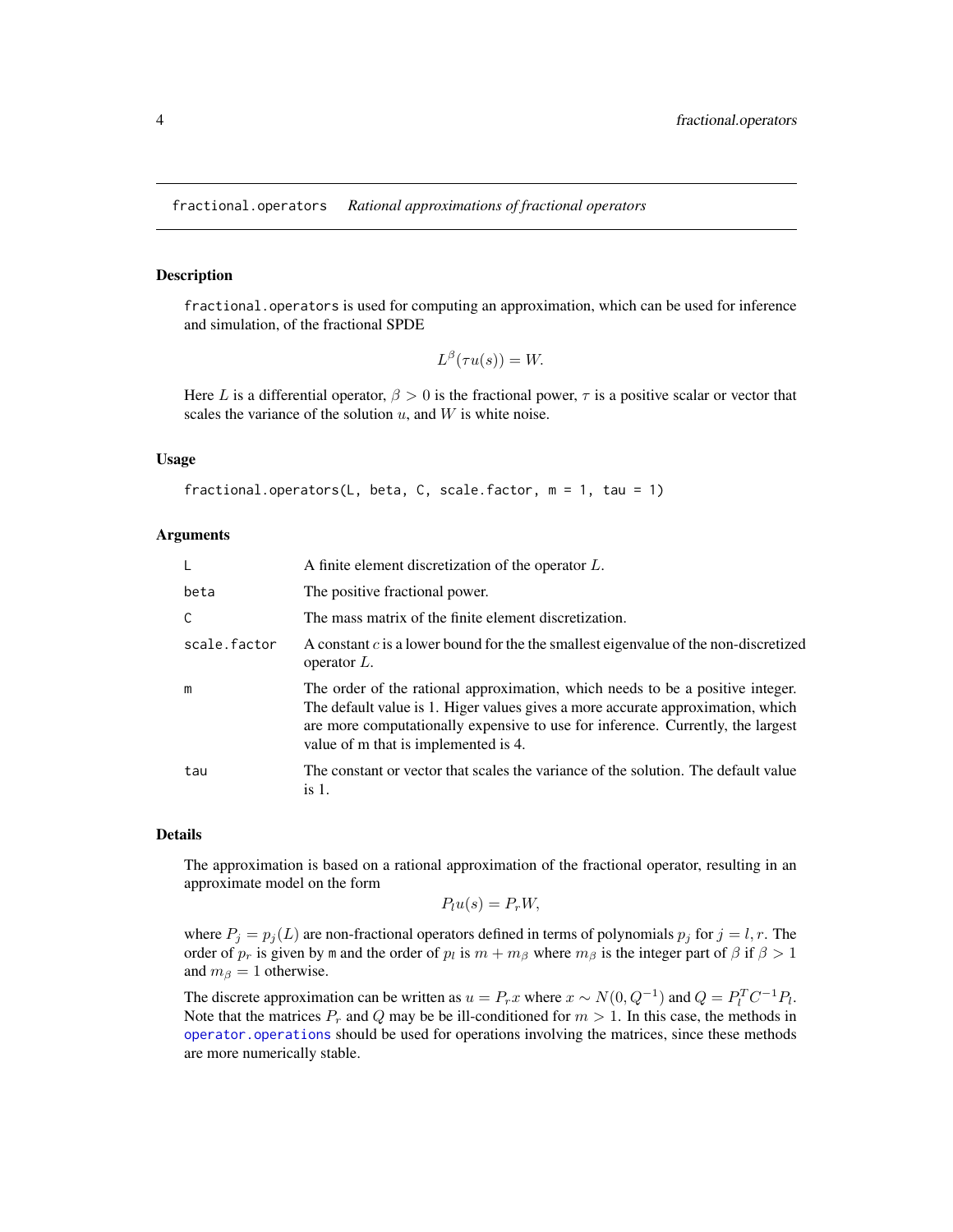# <span id="page-4-0"></span>fractional.operators 5

# Value

fractional.operators returns an object of class "rSPDEobj". This object contains the following quantities:

| P1         | The operator $P_l$ .                                    |
|------------|---------------------------------------------------------|
| Pr         | The operator $P_r$ .                                    |
| C          | The mass lumped mass matrix.                            |
| Ci         | The inverse of C.                                       |
| m          | The order of the rational approximation.                |
| beta       | The fractional power.                                   |
| type       | String indicating the type of approximation.            |
| 0          | The matrix $t(Pl)$ %*%solve $(C, Pl)$ .                 |
| type       | String indicating the type of approximation.            |
| Pl.factors | List with elements that can be used to assemble $P_l$ . |
| Pr.factors | List with elements that can be used to assemble $P_r$ . |

# See Also

[matern.operators](#page-11-1), [spde.matern.operators](#page-48-1), [matern.operators](#page-11-1)

```
#Compute rational approximation of a Gaussian process with a
#Matern covariance function on R
kappa <- 10
sigma <- 1
nu < -0.8#create mass and stiffness matrices for a FEM discretization
x \leq - seq(from = 0, to = 1, length.out = 101)
fem <- rSPDE.fem1d(x)
#compute rational approximation of covariance function at 0.5
tau <- sqrt(gamma(nu) / (sigma^2 * kappa^(2*nu) * (4*pi)^(1/2) * gamma(nu+1/2)))
op \le fractional.operators(L = fem$G + kappa^2*fem$C, beta = (nu + 1/2)/2,
                           C=fem$C, scale.factor = kappa^2, tau = tau)
v = t(rSPDE.A1d(x, 0.5))c.append = Sigma.mult(op, v)#plot the result and compare with the true Matern covariance
plot(x, matern.covariance(abs(x - 0.5), kappa, nu, sigma), type = "l", ylab = "C(h)",
     xlab="h", main = "Matern covariance and rational approximations")
lines(x, c.append, col = 2)
```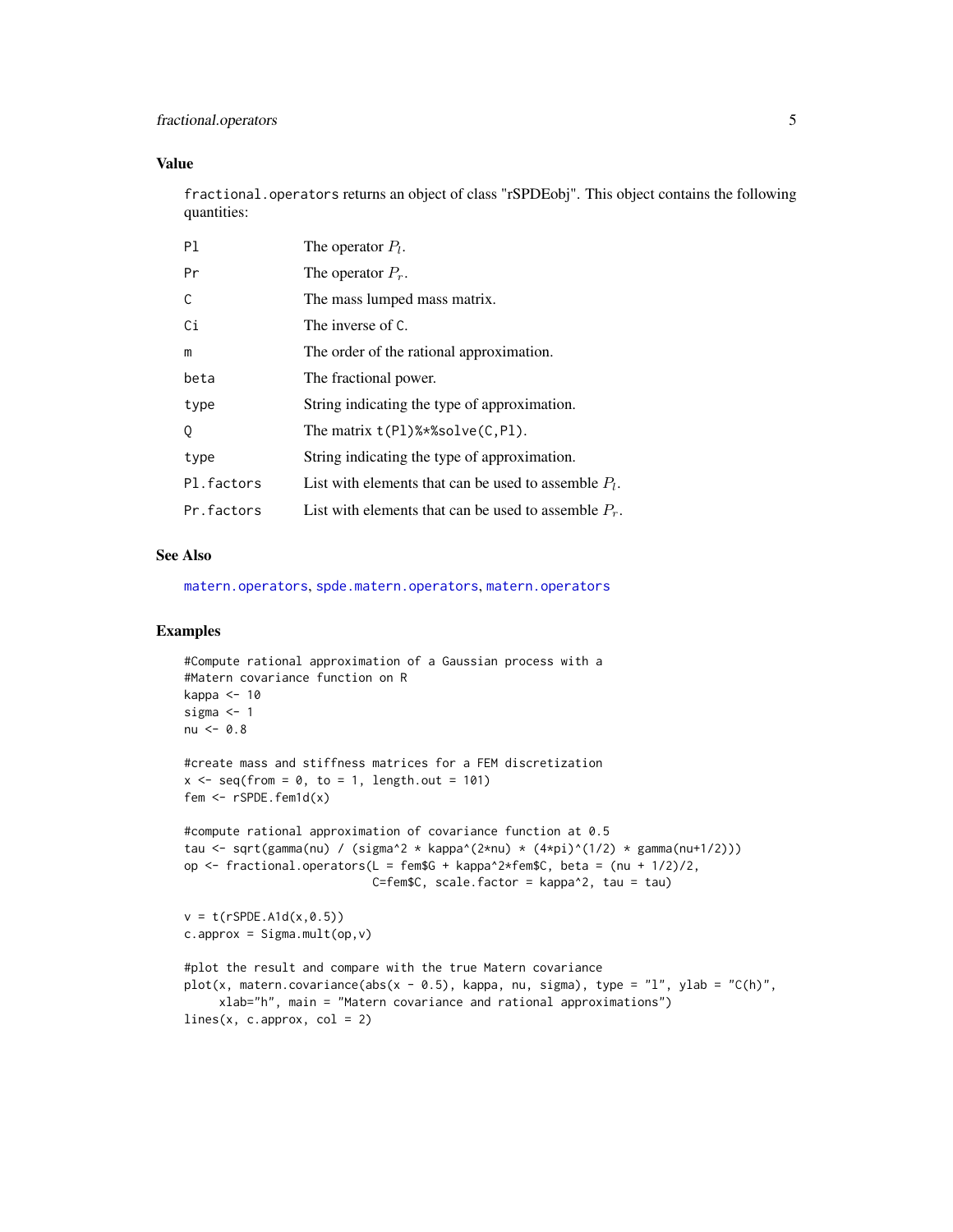```
get.inital.values.rSPDE
```
*Initial values for log-likelihood optimization in rSPDE models with a latent stationary Gaussian Matern model*

# Description

Auxiliar function to obtain domain-based initial values for log-likelihood optimization in rSPDE models with a latent stationary Gaussian Matern model

# Usage

```
get.inital.values.rSPDE(
  mesh = NULL,mesh.range = NULL,
  dim = NULL,
  include.nu = TRUE,
  log.scale = TRUE,
  include.tau = FALSE,
  nu_upper_bound = NULL
)
```
# Arguments

| mesh        | An in INLA mesh                                            |
|-------------|------------------------------------------------------------|
| mesh.range  | The range of the mesh.                                     |
| dim         | The dimension of the domain.                               |
| include.nu  | Should we also provide an initial guess for nu?            |
| log.scale   | Should the results be provided in log scale?               |
| include.tau | Should tau be returned instead of sigma?                   |
|             | nu_upper_bound Should an upper bound for nu be considered? |

# Value

A vector of the form (theta\_1,theta\_2,theta\_3) or where theta\_1 is the initial guess for tau, theta\_2 is the initial guess for kappa and theta\_3 is the initial guess for nu.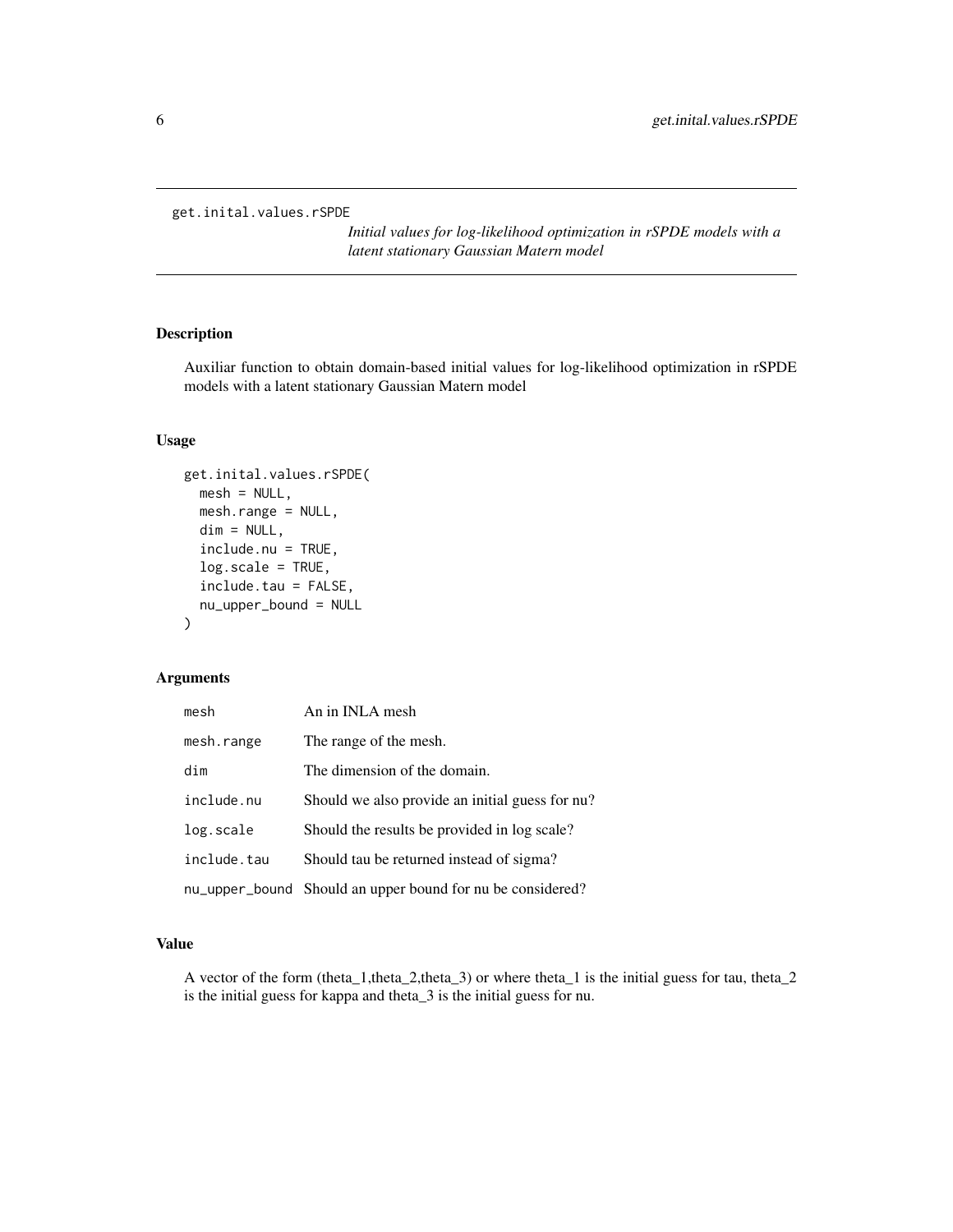<span id="page-6-0"></span>get.sparsity.graph.rspde

*Sparsity graph for rSPDE models*

# Description

Creates the sparsity graph for rSPDE models

# Usage

```
get.sparsity.graph.rspde(
 mesh = NULL,fem_mesh_matrices = NULL,
 nu,
 force_non_integer = FALSE,
  rspde_order = 2,
 sharp = TRUE,
 dim = NULL
\mathcal{L}
```
# Arguments

| mesh              | An INLA mesh, optional                                                                                                                                        |  |
|-------------------|---------------------------------------------------------------------------------------------------------------------------------------------------------------|--|
| fem_mesh_matrices |                                                                                                                                                               |  |
|                   | A list containing the FEM-related matrices. The list should contain elements C,<br>$G, G_2, G_3$ , etc. Optional, should be provided if mesh is not provided. |  |
| nu                | The smoothness parameter                                                                                                                                      |  |
| force_non_integer |                                                                                                                                                               |  |
|                   | Should nu be treated as non integer?                                                                                                                          |  |
| rspde_order       | The order of the covariance-based rational SPDE approach.                                                                                                     |  |
| sharp             | The graph should have the correct sparsity (costs more to perform a sparsity<br>analysis) or an upper bound for the sparsity?                                 |  |
| dim               | The dimension, optional. Should be provided if mesh is not provided.                                                                                          |  |

# Value

The sparsity graph for rSPDE models to be used in R-INLA interface.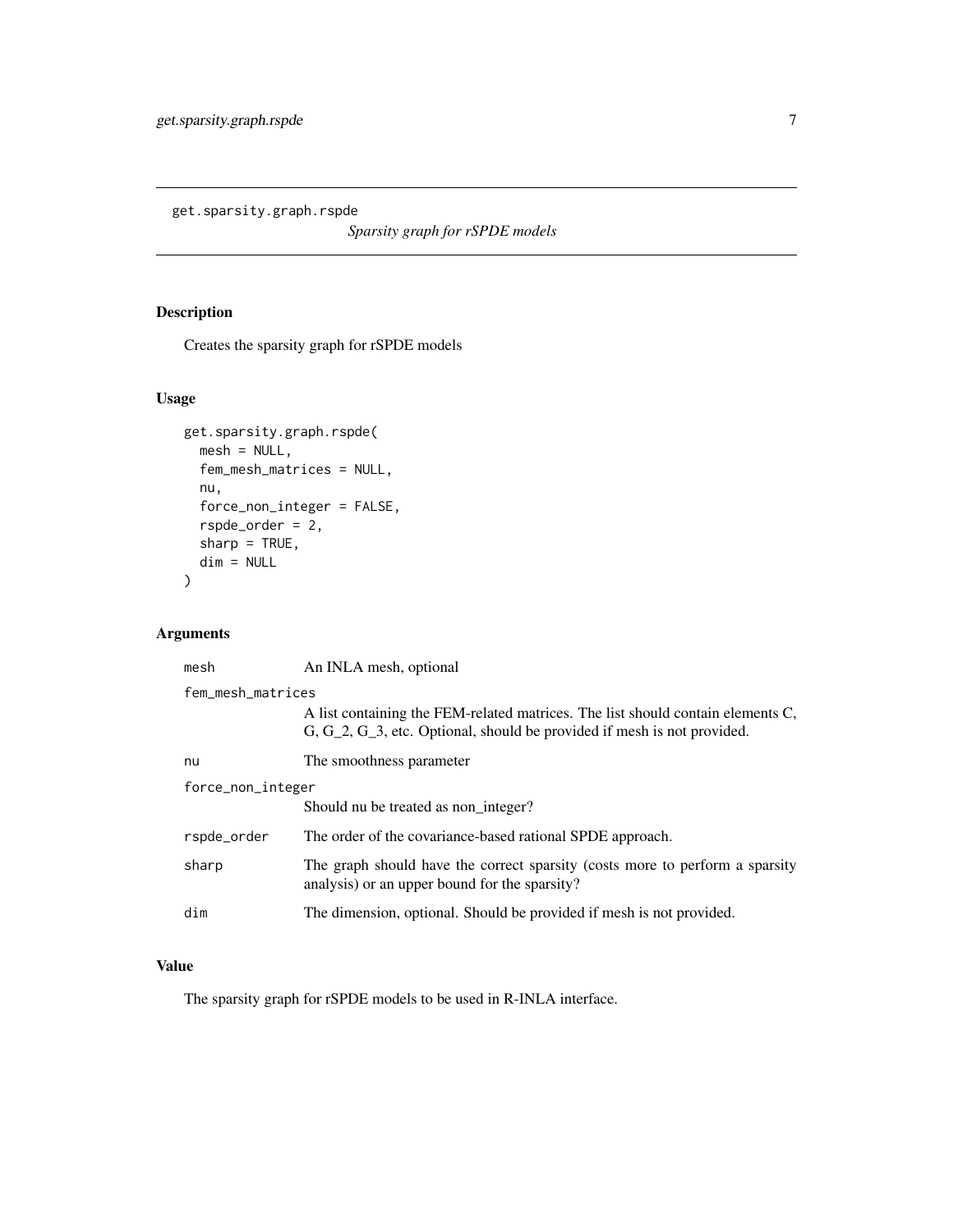<span id="page-7-0"></span>matern.covariance *The Matern covariance function*

#### Description

matern.covariance evaluates the Matern covariance function

$$
C(h) = \frac{\sigma^2}{2^{\nu-1}\Gamma(\nu)} (\kappa h)^{\nu} K_{\nu}(\kappa h).
$$

#### Usage

```
matern.covariance(h, kappa, nu, sigma)
```
#### Arguments

| h     | Distances to evaluate the covariance function at. |
|-------|---------------------------------------------------|
| kappa | Range parameter.                                  |
| nu    | Shape parameter.                                  |
| sigma | Standard deviation.                               |

# Value

A vector with the values C(h).

# Examples

```
x = \text{seq}(\text{from} = 0, \text{to} = 1, \text{length.out} = 101)plot(x, matern.covariance(abs(x - 0.5), kappa = 10, nu = 1/5, sigma = 1),
      type = "1", ylab = "C(h)", xlab = "h")
```
<span id="page-7-1"></span>

| matern.loglike | Parameter-based log-likelihood for a latent Gaussian Matern model |
|----------------|-------------------------------------------------------------------|
|                | using a rational SPDE approximation                               |

# Description

This function evaluates the log-likelihood function for a Gaussian process with a Matern covariance function, that is observed under Gaussian measurement noise:  $Y_i = u(s_i) + \epsilon_i$ , where  $\epsilon_i$  are iid mean-zero Gaussian variables. The latent model is approximated using a rational approximation of the fractional SPDE model corresponding to the Gaussian process.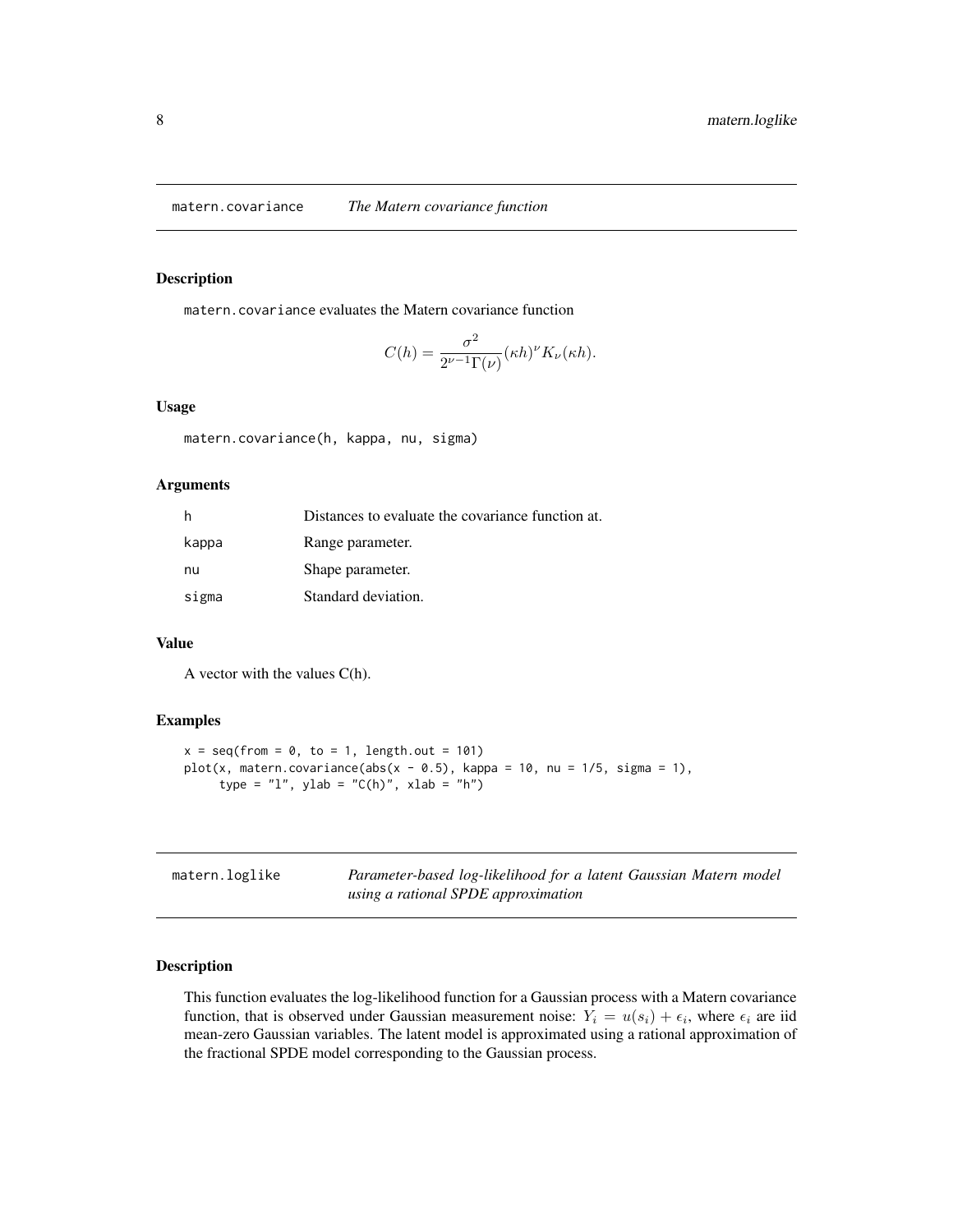# <span id="page-8-0"></span>matern.loglike 9

# Usage

```
matern.loglike(
 kappa,
 sigma,
 nu,
 sigma.e,
 Y,
 G,
 C,
 A,
 mu = 0,
 d = 2,m = 1,
 type = c("covariance", "operator"),
 pivot = TRUE
)
```
# Arguments

| kappa   | Range parameter of the latent process.                                                                                   |
|---------|--------------------------------------------------------------------------------------------------------------------------|
| sigma   | Standard deviation of the latent process.                                                                                |
| nu      | Shape parameter of the latent process.                                                                                   |
| sigma.e | The standard deviation of the measurement noise.                                                                         |
| Y       | The observations, either a vector or a matrix where the columns correspond to<br>independent replicates of observations. |
| G       | The stiffness matrix of a finite element discretization of the domain.                                                   |
| C       | The mass matrix of a finite element discretization of the domain.                                                        |
| A       | A matrix linking the measurement locations to the basis of the FEM approxima-<br>tion of the latent model.               |
| mu      | Expectation vector of the latent field (default $= 0$ ).                                                                 |
| d       | The dimension of the domain. The default value is 2.                                                                     |
| m       | The order of the rational approximation, which needs to be a positive integer.<br>The default value is 1.                |
| type    | The type of the rational approximation. The options are "covariance" and "op-<br>erator". The default is "covariance".   |
| pivot   | Should pivoting be used for the Cholesky decompositions? Default is TRUE                                                 |

# Value

The log-likelihood value.

# See Also

[spde.matern.loglike](#page-46-1), [rSPDE.loglike](#page-25-1), [matern.operators](#page-11-1).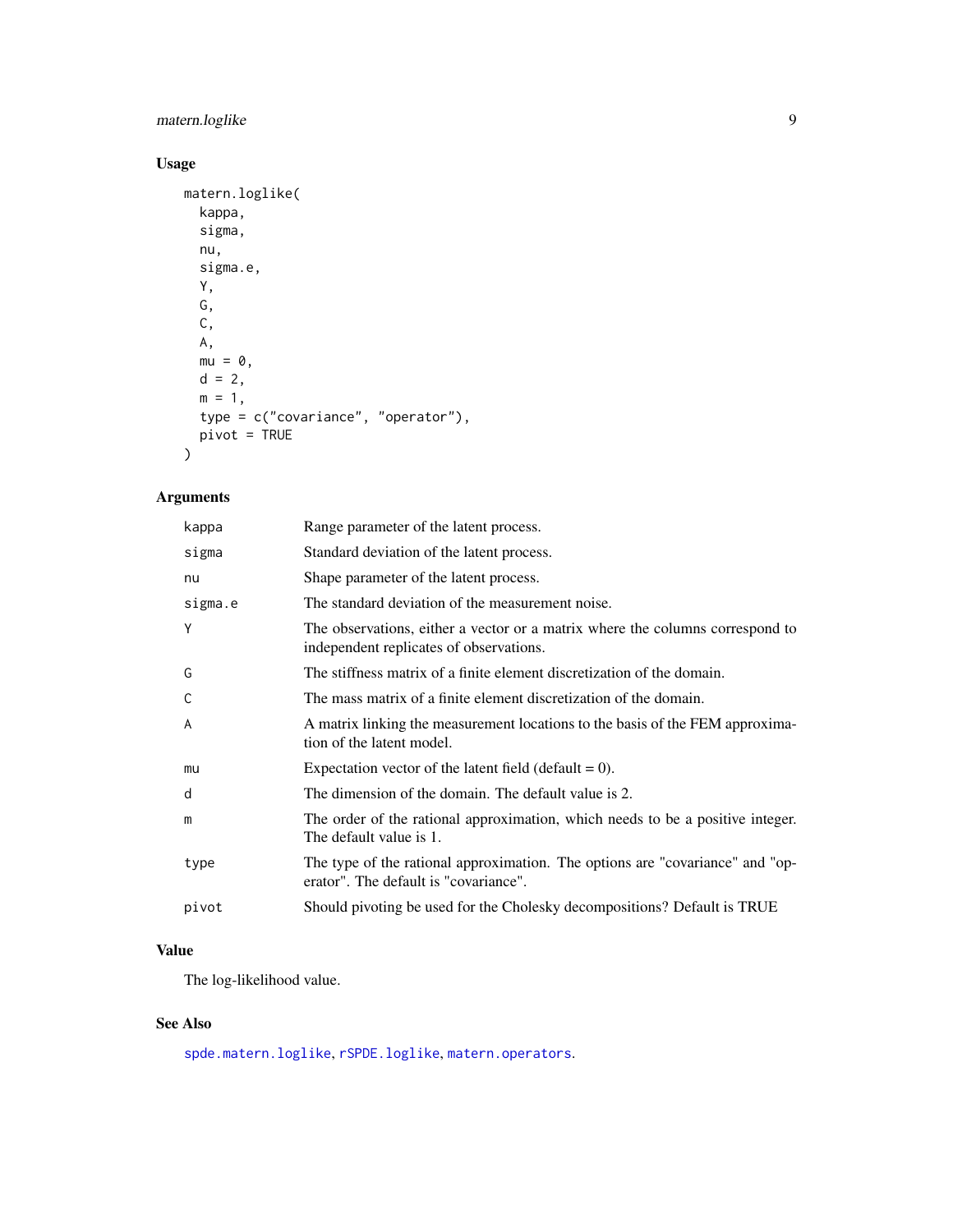```
#this example illustrates how the function can be used for maximum likelihood estimation
set.seed(123)
#Sample a Gaussian Matern process on R using the covariance-based rational approximation
nu = 0.8kappa = 5sigma = 1sigma.e = 0.1n.rep = 10
n.obs = 100
n.x = 51#create mass and stiffness matrices for a FEM discretization
x = \text{seq}(\text{from} = 0, \text{to} = 1, \text{length.out} = n.x)fem <- rSPDE.fem1d(x)
tau <- sqrt(gamma(nu) / (sigma^2 * kappa^(2*nu) * (4*pi)^(1/2) * gamma(nu+1/2)))
#Compute the covariance-based rational approximation
op_cov <- matern.operators(C=fem$C, G=fem$G,nu=nu,
kappa=kappa,sigma=sigma,d=1,m=2)
#Sample the model
u <- simulate(op_cov, n.rep)
#Create some data
obs.loc \le runif(n = n.obs, min = 0, max = 1)
A <- rSPDE.A1d(x, obs.loc)
noise <- rnorm(n.obs*n.rep)
dim(noise) <- c(n.obs, n.rep)
Y = as.matrix(A%*%u + sigma.e*noise)
#Define the negative likelihood function for optimization using CBrSPDE.matern.loglike2
#Notice that we are also using sigma instead of tau, so it can be compared
#to matern.loglike()
mlik_cov2 <- function(theta, Y, A, C ,G){
kappa = exp(theta[1])signa = exp(theta[2])nu = exp(theta[3])return(-matern.loglike(kappa=kappa, sigma=sigma,
nu=nu, sigma.e=exp(theta[4]), Y=Y, A=A, C=fem$C, G=fem$G, d=1))}
#The parameters can now be estimated by minimizing mlik with optim
#Choose some reasonable starting values depending on the size of the domain
theta0 = \log(c(sqrt(8), sqrt(var(c(Y))), 0.9, 0.01))#run estimation and display the results
theta \leq optim(theta0, mlik_cov2, Y = Y, A = A, C = C, G = G,
method = "L-BFGS-B")
print(data.frame(kappa = c(kappa,exp(theta$par[1])), sigma = c(sigma,exp(theta$par[2])),
```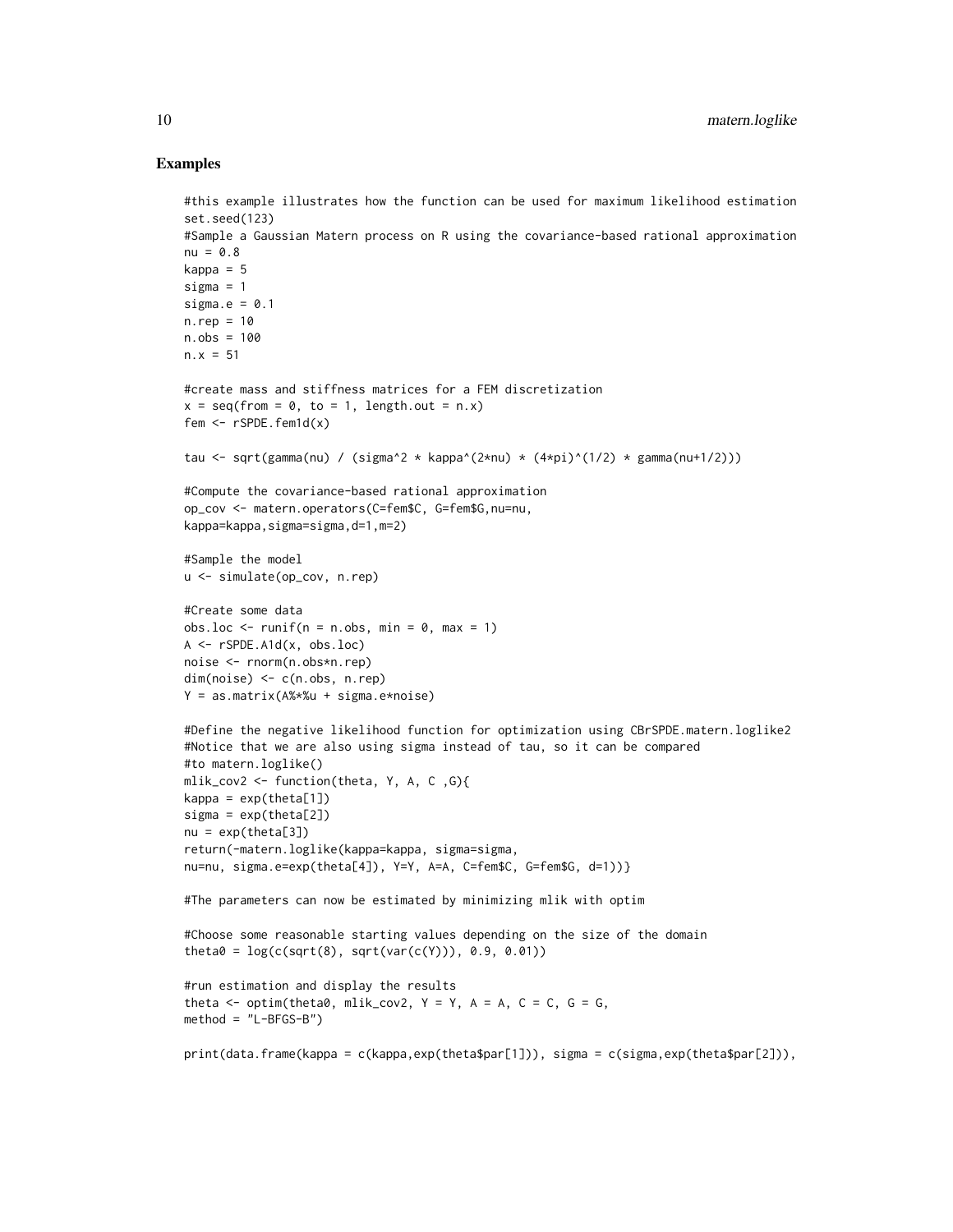```
nu = c(nu, exp(theta$par[3])), sigma.e = c(sigma.e, exp(theta$par[4])),
                  row.names = c("Truth","Estimates")))
#this example illustrates how the function can be used for maximum likelihood estimation
#when using the operator-based rational approximation
set.seed(123)
#Sample a Gaussian Matern process on R using a rational approximation
nu = 0.8kappa = 5
sigma = 1
sigma.e = 0.1n.rep = 10n.obs = 100
n.x = 51#create mass and stiffness matrices for a FEM discretization
x = \text{seq}(\text{from} = \emptyset, \text{to} = 1, \text{length.out} = \text{n.x})fem <- rSPDE.fem1d(x)
#compute rational approximation
op <- matern.operators(kappa = kappa, sigma = sigma, nu = nu,
                        G = \text{fem}\G, C = \text{fem}\C, d = 1,
                        type="operator")
#Sample the model
u <- simulate(op, n.rep)
#Create some data
obs.loc \le runif(n = n.obs, min = 0, max = 1)
A <- rSPDE.A1d(x, obs.loc)
noise <- rnorm(n.obs*n.rep)
dim(noise) <- c(n.obs, n.rep)
Y = as.matrix(A%*%u + sigma.e*noise)
#define negative likelihood function for optimization using matern.loglike
mlik <- function(theta, Y, G, C, A){
return(-matern.loglike(exp(theta[1]), exp(theta[2]), exp(theta[3]), exp(theta[4]),
                        Y = Y, G = G, C = C, A = A, d = 1,
                        type="operator"))
}
#The parameters can now be estimated by minimizing mlik with optim
#Choose some reasonable starting values depending on the size of the domain
theta0 = \log(c(sqrt(8), sqrt(var(c(Y))), 0.9, 0.01))#run estimation and display the results
theta \leq optim(theta0, mlik, Y = Y, G = \text{fem$G}, C = \text{fem$C}, A = A,
method = "L-BFGS-B")print(data.frame(kappa = c(kappa,exp(theta$par[1])), sigma = c(sigma,exp(theta$par[2])),
                  nu = c(nu,exp(theta$par[3])), sigma.e = c(sigma.e,exp(theta$par[4])),
```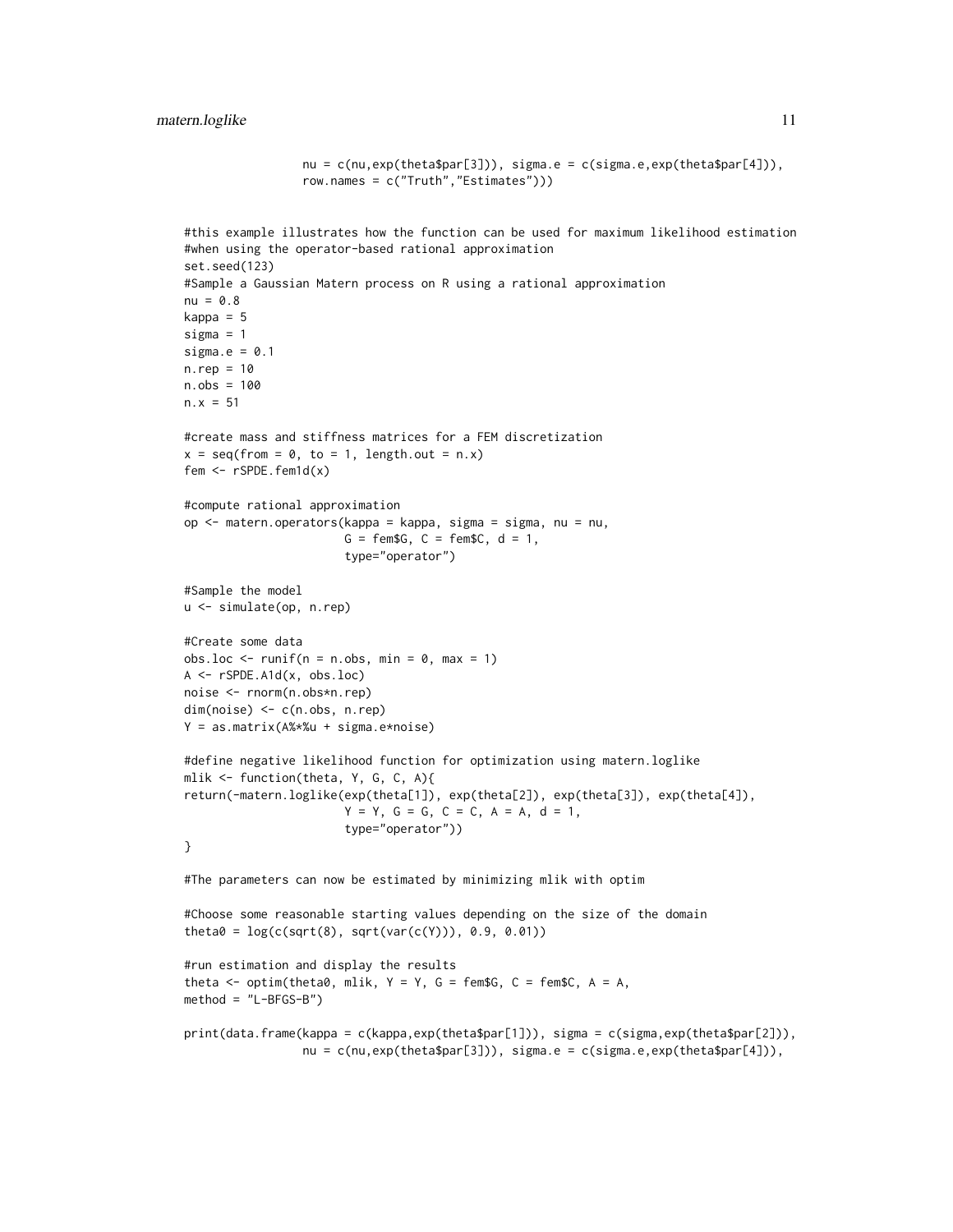row.names = c("Truth","Estimates")))

<span id="page-11-1"></span><span id="page-11-0"></span>matern.operators *Rational approximations of stationary Gaussian Matern random fields*

# Description

matern.operators is used for computing a rational SPDE approximation of a stationary Gaussian random fields on  $R^d$  with a Matern covariance function

$$
C(h) = \frac{\sigma^2}{2^{\nu-1}\Gamma(\nu)} (\kappa h)^{\nu} K_{\nu}(\kappa h)
$$

# Usage

```
matern.operators(
 kappa,
  sigma,
 nu,
 G = NULL,C = NULL,d = NULL,mesh = NULL,
 m = 1,type = c("covariance", "operator")
\mathcal{L}
```
# Arguments

| kappa | Range parameter of the covariance function.                                                                                      |
|-------|----------------------------------------------------------------------------------------------------------------------------------|
| sigma | Standard deviation of the covariance function.                                                                                   |
| nu    | Shape parameter of the covariance function.                                                                                      |
| G     | The stiffness matrix of a finite element discretization of the domain of interest.<br>Does not need to be given if mesh is used. |
| C     | The mass matrix of a finite element discretization of the domain of interest.<br>Does not need to be given if mesh is used.      |
| d     | The dimension of the domain. Does not need to be given if mesh is used.                                                          |
| mesh  | An optional inla mesh. d, C and G must be given if mesh is not given.                                                            |
| m     | The order of the rational approximation, which needs to be a positive integer.<br>The default value is 1.                        |
| type  | The type of the rational approximation. The options are "covariance" and "op-<br>erator". The default is "covariance".           |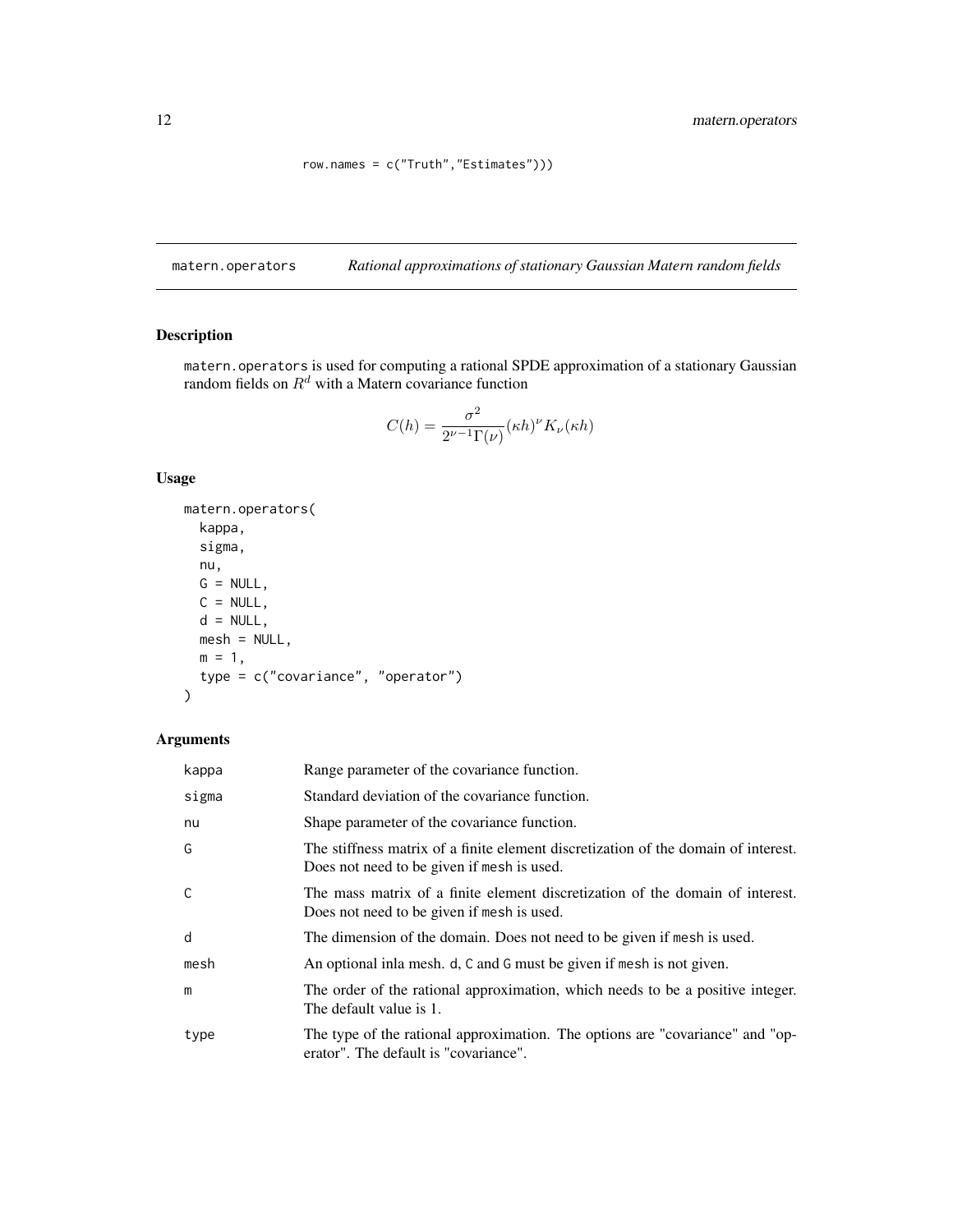#### <span id="page-12-0"></span>Details

If type is "covariance", we use the covariance-based rational approximation of the fractional operator. In the SPDE approach, we model  $u$  as the solution of the following SPDE:

$$
L^{\alpha/2}(\tau u) = \mathcal{W},
$$

where  $L = -\Delta + \kappa^2 I$  and W is the standard Gaussian white noise. The covariance operator of u is given by  $L^{-\alpha}$ . Now, let  $L_h$  be a finite-element approximation of L. We can use a rational approximation of order m on  $L_h^{-\alpha}$  to obtain the following approximation:

$$
L_{h,m}^{-\alpha} = L_h^{-m_\alpha} p(L_h^{-1}) q(L_h^{-1})^{-1},
$$

where  $m_{\alpha} = [\alpha]$ , p and q are polynomials arising from such rational approximation. From this approximation we construct an approximate precision matrix for  $u$ .

If type is "operator", the approximation is based on a rational approximation of the fractional operator  $(\kappa^2 - \Delta)^\beta$ , where  $\beta = (\nu + d/2)/2$ . This results in an approximate model of the form

$$
P_l u(s) = P_r W,
$$

where  $P_i = p_i(L)$  are non-fractional operators defined in terms of polynomials  $p_i$  for  $j = l, r$ . The order of  $p_r$  is given by m and the order of  $p_l$  is  $m + m_\beta$  where  $m_\beta$  is the integer part of  $\beta$  if  $\beta > 1$ and  $m_\beta = 1$  otherwise.

The discrete approximation can be written as  $u = P_rx$  where  $x \sim N(0, Q^{-1})$  and  $Q = P_l^T C^{-1} P_l$ . Note that the matrices  $P_r$  and Q may be be ill-conditioned for  $m > 1$ . In this case, the methods in [operator.operations](#page-14-1) should be used for operations involving the matrices, since these methods are more numerically stable.

# Value

If type is "covariance", then matern.operators returns an object of class "CBrSPDEobj". This object is a list containing the following quantities:

| C                 | The mass lumped mass matrix.                                                                                      |  |
|-------------------|-------------------------------------------------------------------------------------------------------------------|--|
| Сi                | The inverse of C.                                                                                                 |  |
| GCi               | The stiffness matrix G times Ci                                                                                   |  |
| Gk                | The stiffness matrix G along with the higher-order FEM-related matrices G2,<br>$G3$ , etc.                        |  |
| fem_mesh_matrices |                                                                                                                   |  |
|                   | A list containing the mass lumped mass matrix, the stiffness matrix and the<br>higher-order FEM-related matrices. |  |
| m                 | The order of the rational approximation.                                                                          |  |
| alpha             | The fractional power of the precision operator.                                                                   |  |
| type              | String indicating the type of approximation.                                                                      |  |
| d                 | The dimension of the domain.                                                                                      |  |
| nu                | Shape parameter of the covariance function.                                                                       |  |
| kappa             | Range parameter of the covariance function                                                                        |  |
|                   |                                                                                                                   |  |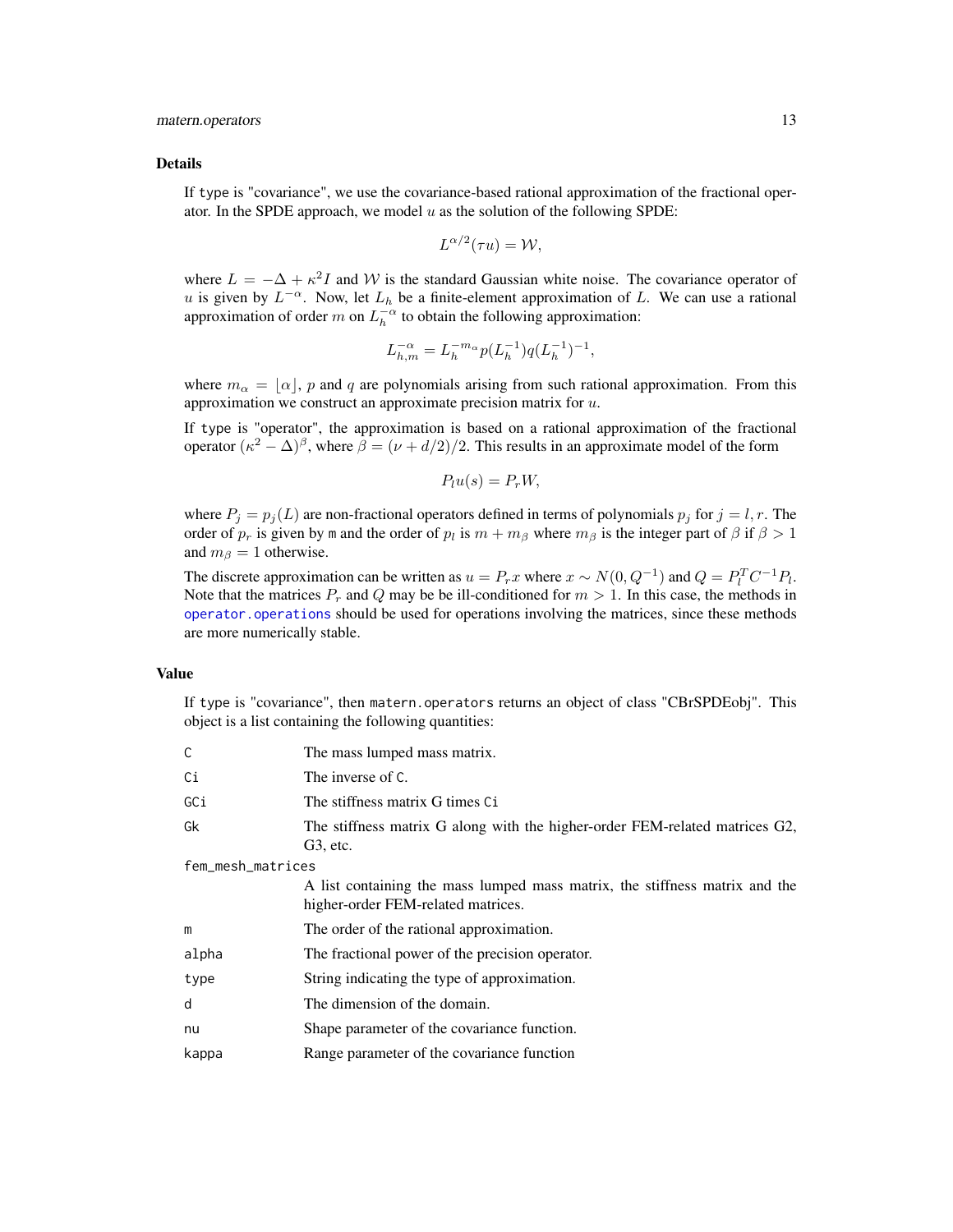<span id="page-13-0"></span>

| tau   | Scale parameter of the covariance function.    |
|-------|------------------------------------------------|
| sigma | Standard deviation of the covariance function. |
| type  | String indicating the type of approximation.   |

If type is "operator", then matern.operators returns an object of class "rSPDEobj". This object contains the quantities listed in the output of fractional. operators, the G matrix, the dimension of the domain, as well as the parameters of the covariance function.

#### See Also

[fractional.operators](#page-3-1), [spde.matern.operators](#page-48-1), [matern.operators](#page-11-1)

```
#Compute the covariance-based rational approximation of a
#Gaussian process with a Matern covariance function on R
kappa <- 10
sigma <-1nu < -0.8#create mass and stiffness matrices for a FEM discretization
nobs = 101x \le - seq(from = 0, to = 1, length.out = 101)
fem <- rSPDE.fem1d(x)
#compute rational approximation of covariance function at 0.5
op_cov <- matern.operators(C=fem$C, G=fem$G,nu=nu,
kappa=kappa,sigma=sigma,d=1,m=2)
v = t(rSPDE.A1d(x, 0.5))#Compute the precision matrix
Q <- rspde.matern.precision(kappa=kappa,nu=nu,sigma=sigma,
rspde_order=2,d=1,fem_mesh_matrices = op_cov$fem_mesh_matrices)
#A matrix here is the identity matrix
A <- Diagonal(nobs)
#We need to concatenate 3 A's since we are doing a covariance-based rational
#approximation of order 2
Abar \leq cbind(A,A,A)
w \leftarrow \text{rbind}(v, v, v)#The approximate covariance function:
c_cov.approx <- (Abar)%*%solve(Q,w)
c.true <- folded.matern.covariance(rep(0.5,length(x)),abs(x), kappa, nu, sigma)
#plot the result and compare with the true Matern covariance
plot(x, c.true, type = "l", ylab = "C(h)",xlab="h", main = "Matern covariance and rational approximations")
lines(x, c_{cov}.approx, col = 2)#Compute the operator-based rational approximation of a Gaussian
#process with a Matern covariance function on R
kappa <- 10
```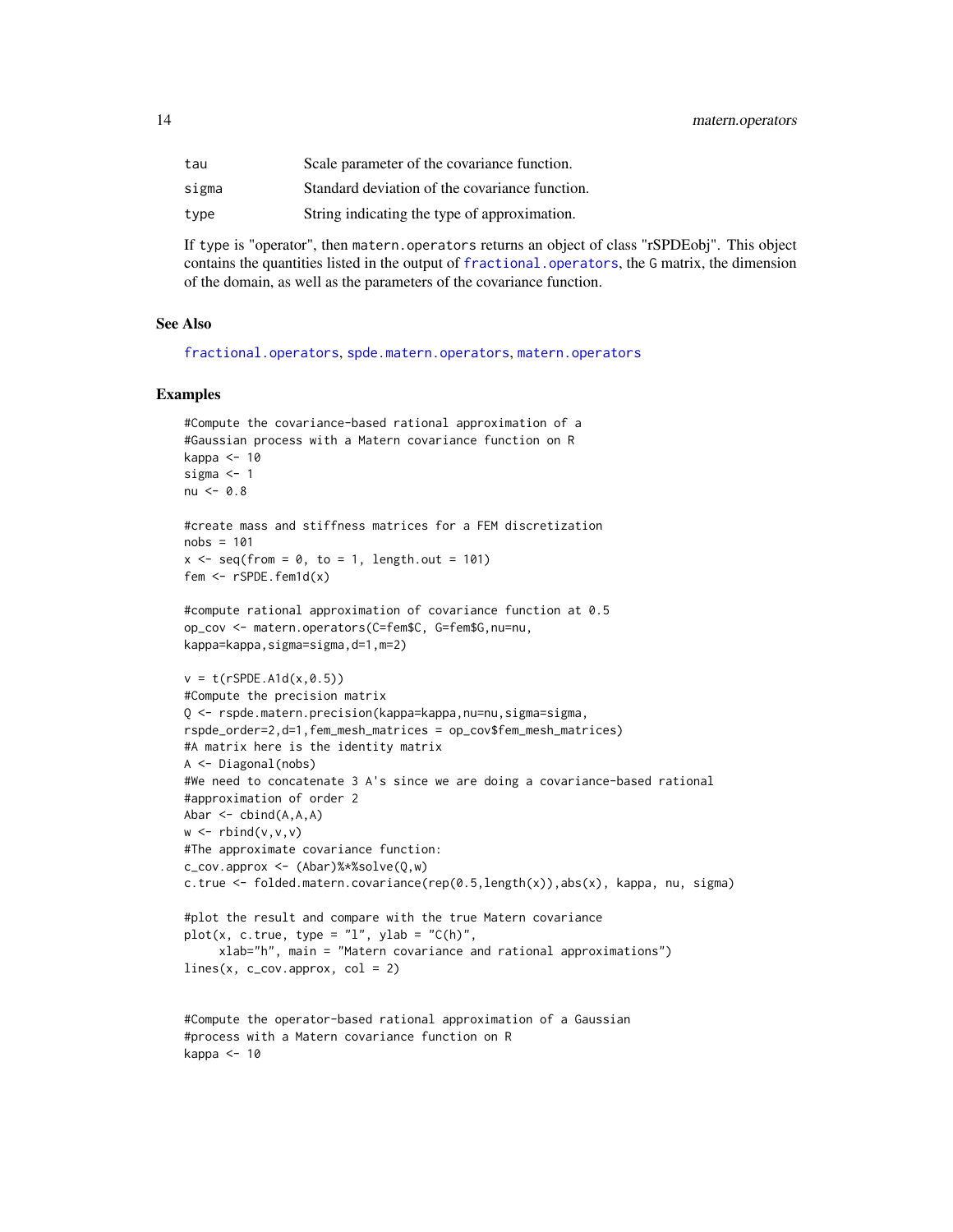# <span id="page-14-0"></span>operator.operations 15

```
sigma <- 1
nu < -0.8#create mass and stiffness matrices for a FEM discretization
x \le - seq(from = 0, to = 1, length.out = 101)
fem \leq rSPDE.fem1d(x)
#compute rational approximation of covariance function at 0.5
op <- matern.operators(kappa = kappa, sigma = sigma, nu = nu,
                       G = \text{fem}\G, C = \text{fem}\C, d = 1,
                       type="operator")
v = t(rSPDE.A1d(x, 0.5))c.append = Sigma.mult(op, v)c.true <- folded.matern.covariance(rep(0.5,length(x)),abs(x), kappa, nu, sigma)
#plot the result and compare with the true Matern covariance
plot(x, c,true, type = "l", ylab = "C(h)",xlab="h", main = "Matern covariance and rational approximation")
lines(x,c.approx,col=2)
```
<span id="page-14-1"></span>operator.operations *Operations with the Pr and Pl operators*

#### **Description**

Functions for multiplying and solving with the  $P_r$  and  $P_l$  operators as well as the latent precision matrix  $Q = P_1 C^{-1} P_1$  and covariance matrix  $\Sigma = P_r Q^{-1} P_r^T$ . These operations are done without first assembling  $P_r$ ,  $P_l$  in order to avoid numerical problems caused by ill-conditioned matrices.

#### Usage

```
Pr.mult(obj, v, transpose = FALSE)
Pr.solve(obj, v, transpose = FALSE)
Pl.mult(obj, v, transpose = FALSE)
Pl.solve(obj, v, transpose = FALSE)
Q.mult(obj, v)
Q.solve(obj, v)
Qsqrt.mult(obj, v, transpose = FALSE)
Qsqrt.solve(obj, v, transpose = FALSE)
Sigma.mult(obj, v)
```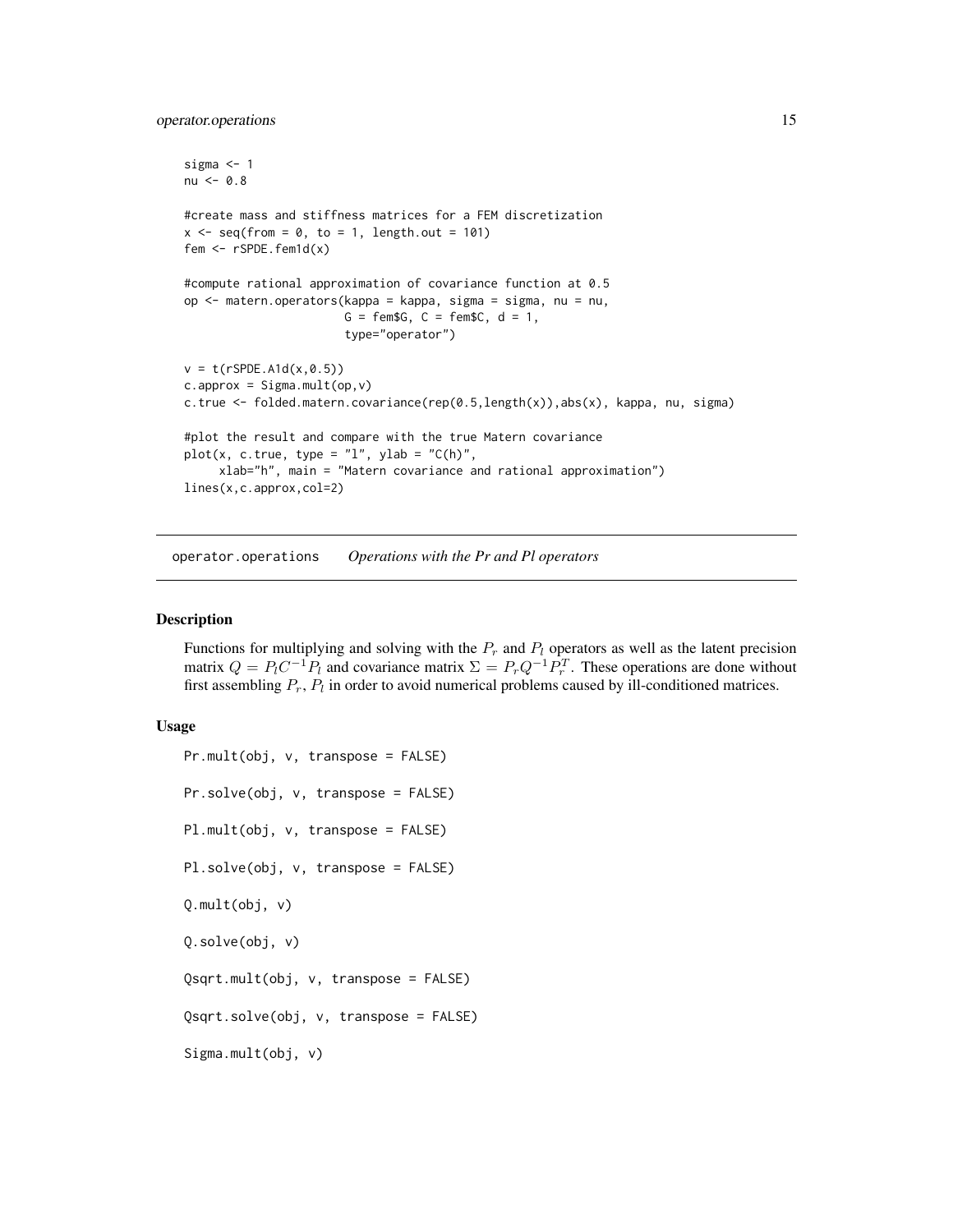```
Sigma.solve(obj, v)
```
#### **Arguments**

| obi       | rSPDE object                                                                |
|-----------|-----------------------------------------------------------------------------|
|           | vector to apply the operation to                                            |
| transpose | set to TRUE if the operation should be performed with the transposed object |

#### Details

Pl.mult, Pr.mult, and Q.mult multiplies the vector with the respective object. Changing mult to solve in the function names multiplies the vector with the inverse of the object. Qsqrt.mult and Qsqrt.solve performs the operations with the square-root type object  $Q_r = C^{-1/2} P_l$  defined so that  $Q = Q_r^T Q_r$ .

#### Value

A vector with the values of the operation

| plot.rspde.result | Posterior plots for field parameters for an inla. rspde model from a |
|-------------------|----------------------------------------------------------------------|
|                   | rspde.result <i>object</i>                                           |

#### Description

Posterior plots for rSPDE field parameters in their original scales.

# Usage

```
## S3 method for class 'rspde.result'
plot(
  x,
 which = c("tau", "kappa", "nu"),
  caption = list("Posterior density for tau", "Posterior density for kappa",
    "Posterior density for nu"),
  sub.caption = NULL,
  type\_plot = "l",ask = prod(graphics::par("mfcol")) < length(which) && grDevices::dev.interactive(),
 main = "",cex.oma.main = <math>1.25</math>,cex.caption = 1,
 ylab = "Density",
 xlab = "x",
  ...
)
```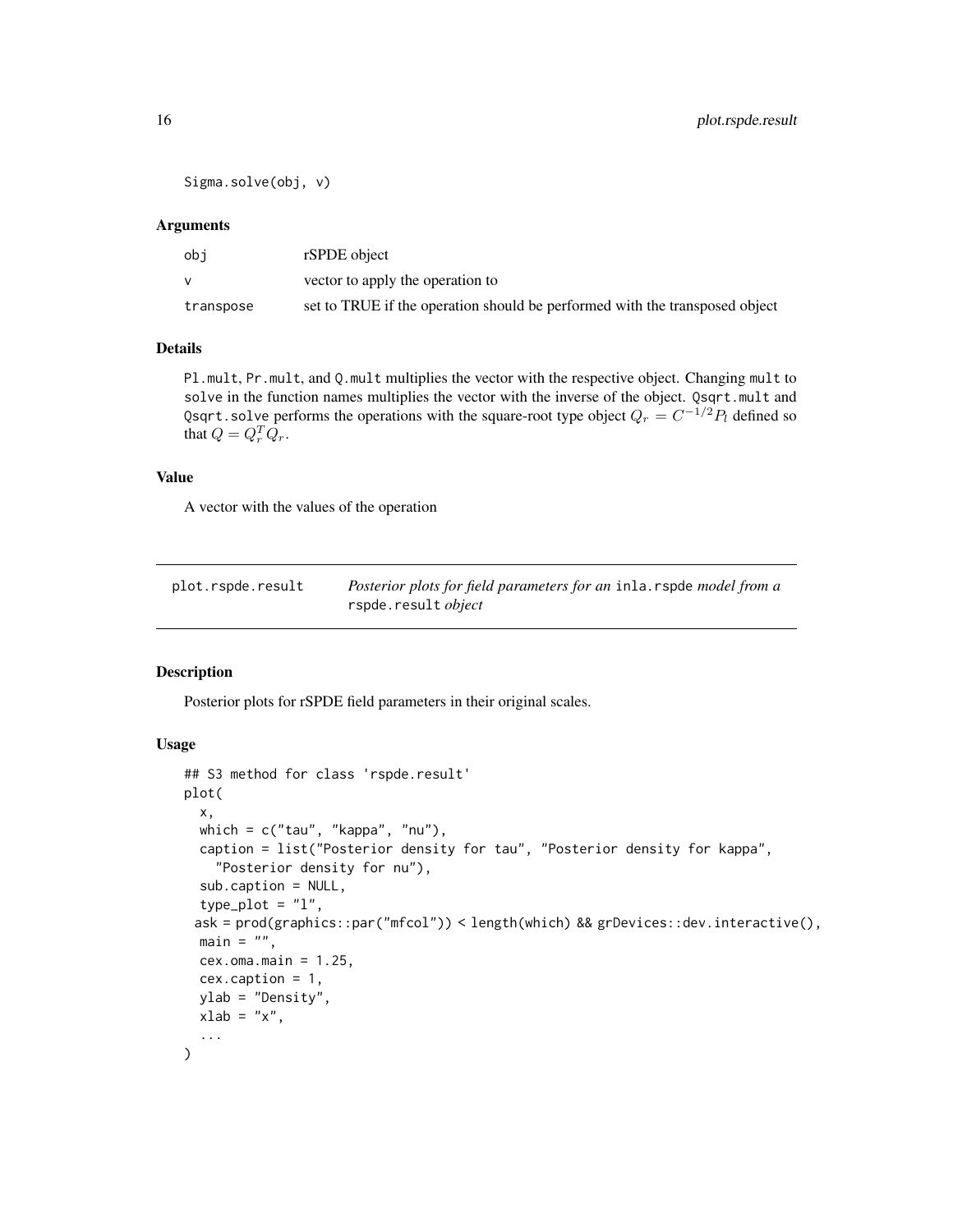# plot.rspde.result 17

# Arguments

| X            | A rspde.result object.                                                                                                                          |
|--------------|-------------------------------------------------------------------------------------------------------------------------------------------------|
| which        | For which parameters the posterior should be plotted?                                                                                           |
| caption      | captions to appear above the plots; character vector or list of valid graphics<br>annotations. Can be set to "" or NA to suppress all captions. |
| sub.caption  | common title-above the figures if there are more than one.                                                                                      |
| type_plot    | what type of plot should be drawn. The default is 'l'.                                                                                          |
| ask          | logical; if TRUE, the user is asked before each plot.                                                                                           |
| main         | character; title to be placed at each plot additionally (and above) all captions.                                                               |
| cex.oma.main | controls the size of the sub.caption only if that is above the figures when there is<br>more than one.                                          |
| cex.caption  | controls the size of caption.                                                                                                                   |
| ylab         | Label for y axis.                                                                                                                               |
| xlab         | Label for x axis.                                                                                                                               |
| $\ddots$ .   | Additional arguments.                                                                                                                           |

#### Value

Called for its side effects.

```
#tryCatch version
tryCatch({
library(INLA)
set.seed(123)
m = 100loc_2d_mesh = matrix(runif(m*2),m,2)mesh_2d = inla.mesh.2d(loc=loc_2d_mesh,
                       cutoff=0.05,
                       max.edge=c(0.1,0.5) )
sigma <- 0.01
range <-0.2nu < -0.8kappa <- sqrt(8*nu)/range
op <- matern.operators(mesh=mesh_2d,nu=nu,
                       kappa=kappa,sigma=sigma,m=2)
u <- simulate(op)
A <- inla.spde.make.A(mesh=mesh_2d,
                     loc=loc_2d_mesh)
sigma.e <-0.1y = A %*% u + rnorm(m) * sigma.eAbar <- rspde.make.A(mesh = mesh_2d, loc = loc_2d_mesh)
mesh.index <- rspde.make.index(name = "field", mesh = mesh_2d)
st.dat=inla.stack(data=list(y=as.vector(y)),
                 A=Abar,
```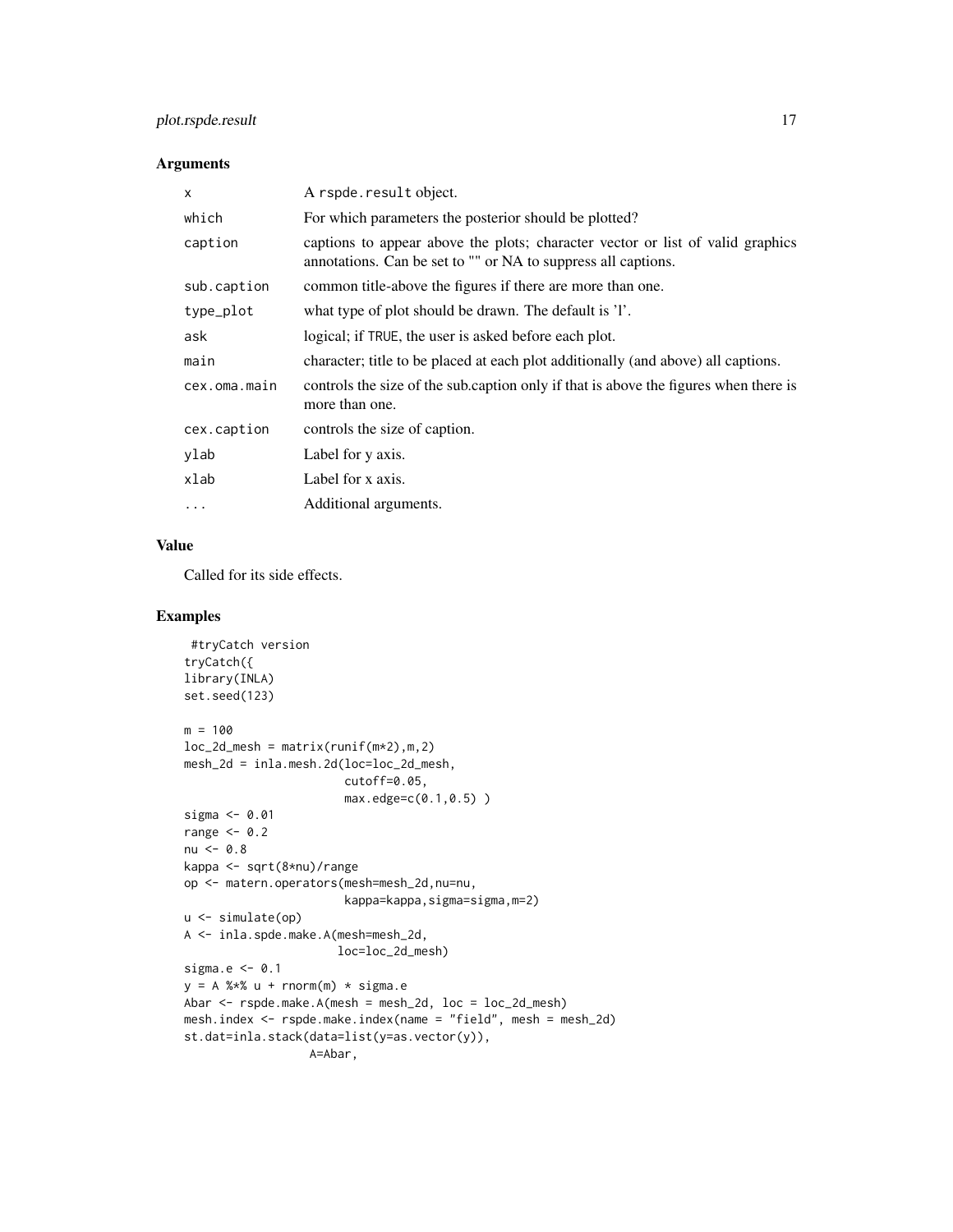```
effects=mesh.index)
rspde_model <- rspde.matern(mesh = mesh_2d,
                            nu_upper_bound = 1)
f = y \sim -1 + f(field, model = rspde_model)rspde_fit = inla(f,
      data=inla.stack.data(st.dat),
      family="gaussian",
      control.predictor=
       list(A=inla.stack.A(st.dat)),
      inla.mode = "experimental")
result <- rspde.result(rspde_fit, "field", rspde_model)
plot(result)
#stable.tryCatch
}, error = function(e){print("Could not run the example")})
```
precision *Get the precision matrix of CBrSPDEobj objects*

# Description

Function to get the precision matrix of a CBrSPDEobj object

#### Usage

```
precision(object, ...)
## S3 method for class 'CBrSPDEobj'
precision(
 object,
 user_nu = NULL,
 user_kappa = NULL,
 user_tau = NULL,
 user_m = NULL,...
)
```
#### Arguments

| object     | The covariance-based rational SPDE approximation, computed using matern, operators                    |
|------------|-------------------------------------------------------------------------------------------------------|
| $\ddots$   | Currently not used.                                                                                   |
| user_nu    | If non-null, update the shape parameter of the covariance function.                                   |
| user_kappa | If non-null, update the range parameter of the covariance function.                                   |
| user_tau   | If non-null, update the standard deviation of the covariance function.                                |
| $user_m$   | If non-null, update the order of the rational approximation, which needs to be a<br>positive integer. |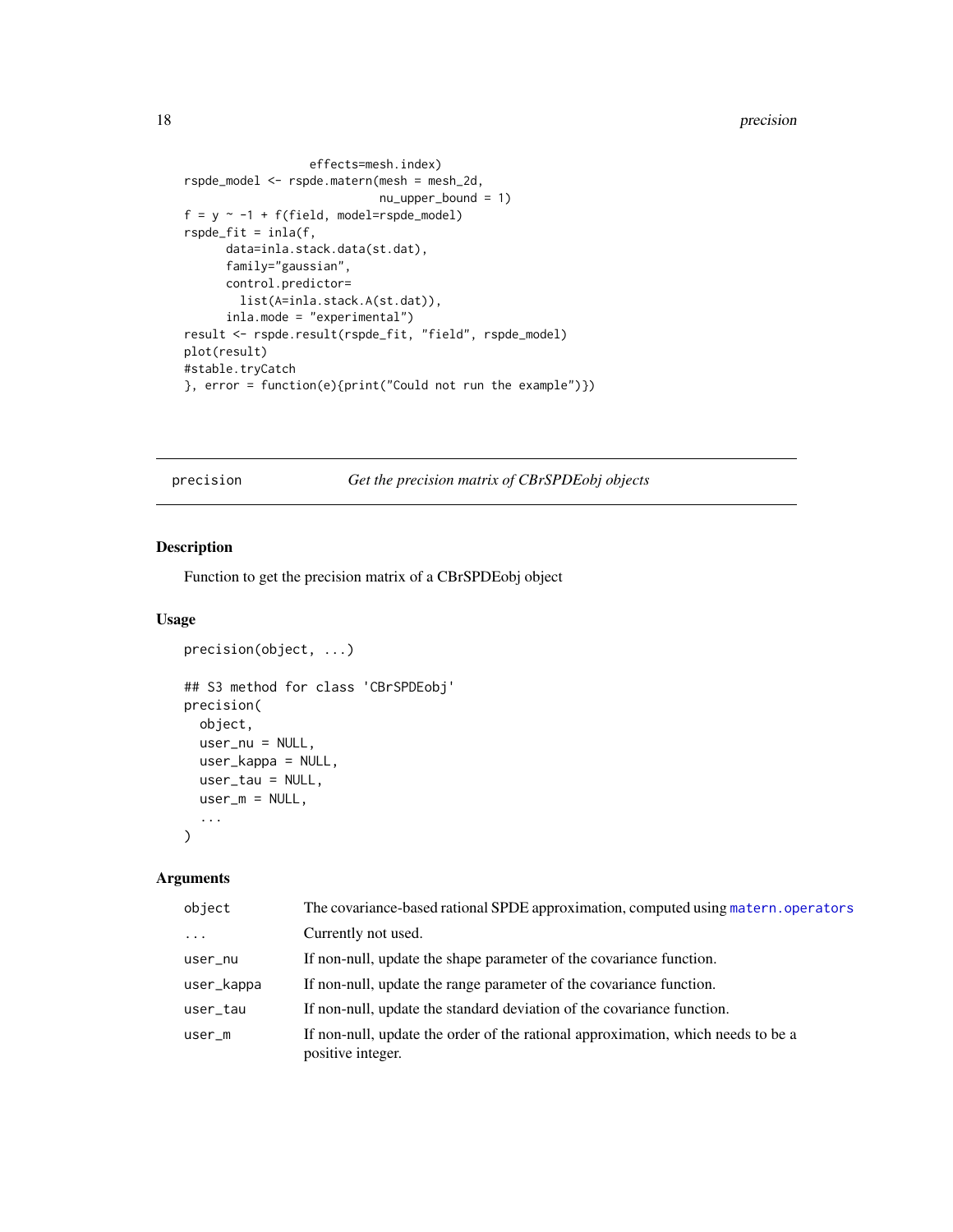# <span id="page-18-0"></span>Value

The precision matrix.

# See Also

[simulate.CBrSPDEobj](#page-45-1), [matern.operators](#page-11-1)

# Examples

```
#Compute the covariance-based rational approximation of a
#Gaussian process with a Matern covariance function on R
kappa <- 10
sigma <- 1
nu < -0.8#create mass and stiffness matrices for a FEM discretization
x \leq - seq(from = 0, to = 1, length.out = 101)
fem <- rSPDE.fem1d(x)
#compute rational approximation of covariance function at 0.5
tau <- sqrt(gamma(nu) / (sigma^2 * kappa^(2*nu) * (4*pi)^(1/2) * gamma(nu+1/2)))
op_cov <- matern.operators(C=fem$C, G=fem$G,nu=nu,
kappa=kappa,sigma=sigma,d=1,m=2)
#Get the precision matrix:
prec_matrix <- precision(op_cov)
```
<span id="page-18-1"></span>

| predict.CBrSPDEobj | Prediction of a fractional SPDE using the covariance-based rational |
|--------------------|---------------------------------------------------------------------|
|                    | <i>SPDE approximation</i>                                           |

# Description

The function is used for computing kriging predictions based on data  $Y_i = u(s_i) + \epsilon_i$ , where  $\epsilon$  is mean-zero Gaussian measurement noise and  $u(s)$  is defined by a fractional SPDE ( $\kappa^2 I$  –  $\Delta^{\alpha/2}(\tau u(s)) = W$ , where W is Gaussian white noise and  $\alpha = \nu + d/2$ , where d is the dimension of the domain.

#### Usage

```
## S3 method for class 'CBrSPDEobj'
predict(
  object,
 A,
  Aprd,
  Y,
  sigma.e,
 mu = 0,
```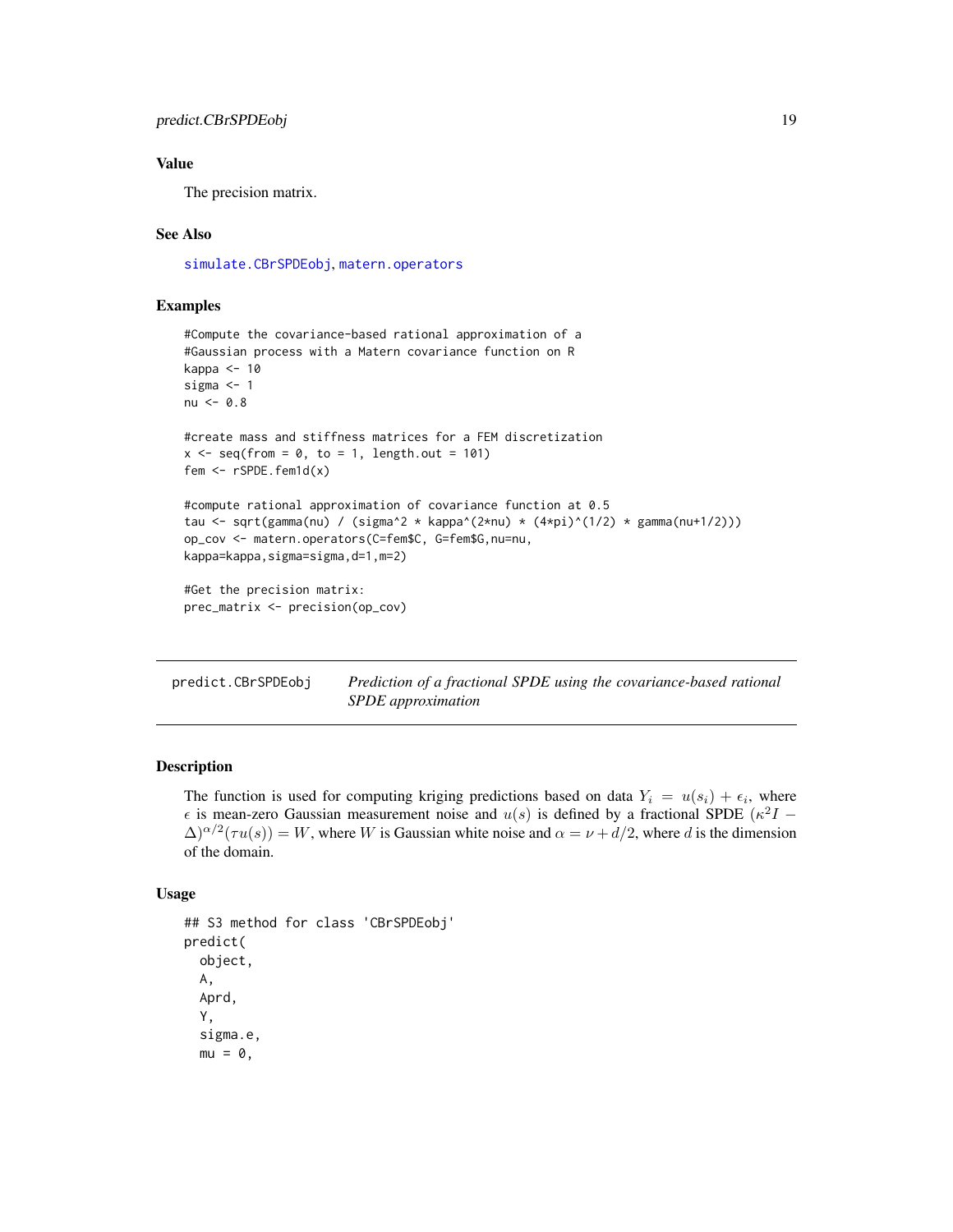```
compute.variances = FALSE,
  pivot = TRUE,
  ...
\mathcal{L}
```
# Arguments

| object            | The covariance-based rational SPDE approximation, computed using matern. operators                                             |  |  |
|-------------------|--------------------------------------------------------------------------------------------------------------------------------|--|--|
| A                 | A matrix linking the measurement locations to the basis of the FEM approxima-<br>tion of the latent model.                     |  |  |
| Aprd              | A matrix linking the prediction locations to the basis of the FEM approximation<br>of the latent model.                        |  |  |
| Υ                 | A vector with the observed data, can also be a matrix where the columns are<br>observations of independent replicates of $u$ . |  |  |
| sigma.e           | The standard deviation of the Gaussian measurement noise. Put to zero if the<br>model does not have measurement noise.         |  |  |
| mu                | Expectation vector of the latent field (default $= 0$ ).                                                                       |  |  |
| compute.variances |                                                                                                                                |  |  |
|                   | Set to also TRUE to compute the kriging variances.                                                                             |  |  |
| pivot             | Should pivoting be used on the Cholesky decompositions?                                                                        |  |  |
| $\ddotsc$         | further arguments passed to or from other methods.                                                                             |  |  |
|                   |                                                                                                                                |  |  |

# Value

A list with elements

| mean     | The kriging predictor (the posterior mean of ulY). |
|----------|----------------------------------------------------|
| variance | The posterior variances (if computed).             |

```
set.seed(123)
#Sample a Gaussian Matern process on R using a rational approximation
kappa <- 10
sigma <- 1
nu < -0.8sigma.e <-0.3#create mass and stiffness matrices for a FEM discretization
x \le - seq(from = 0, to = 1, length.out = 101)
fem \leq rSPDE.fem1d(x)
tau <- sqrt(gamma(nu) / (sigma^2 * kappa^(2*nu) * (4*pi)^(1/2) * gamma(nu+1/2)))
#Compute the covariance-based rational approximation
op_cov <- matern.operators(C=fem$C, G=fem$G,nu=nu,
kappa=kappa,sigma=sigma,d=1,m=2)
```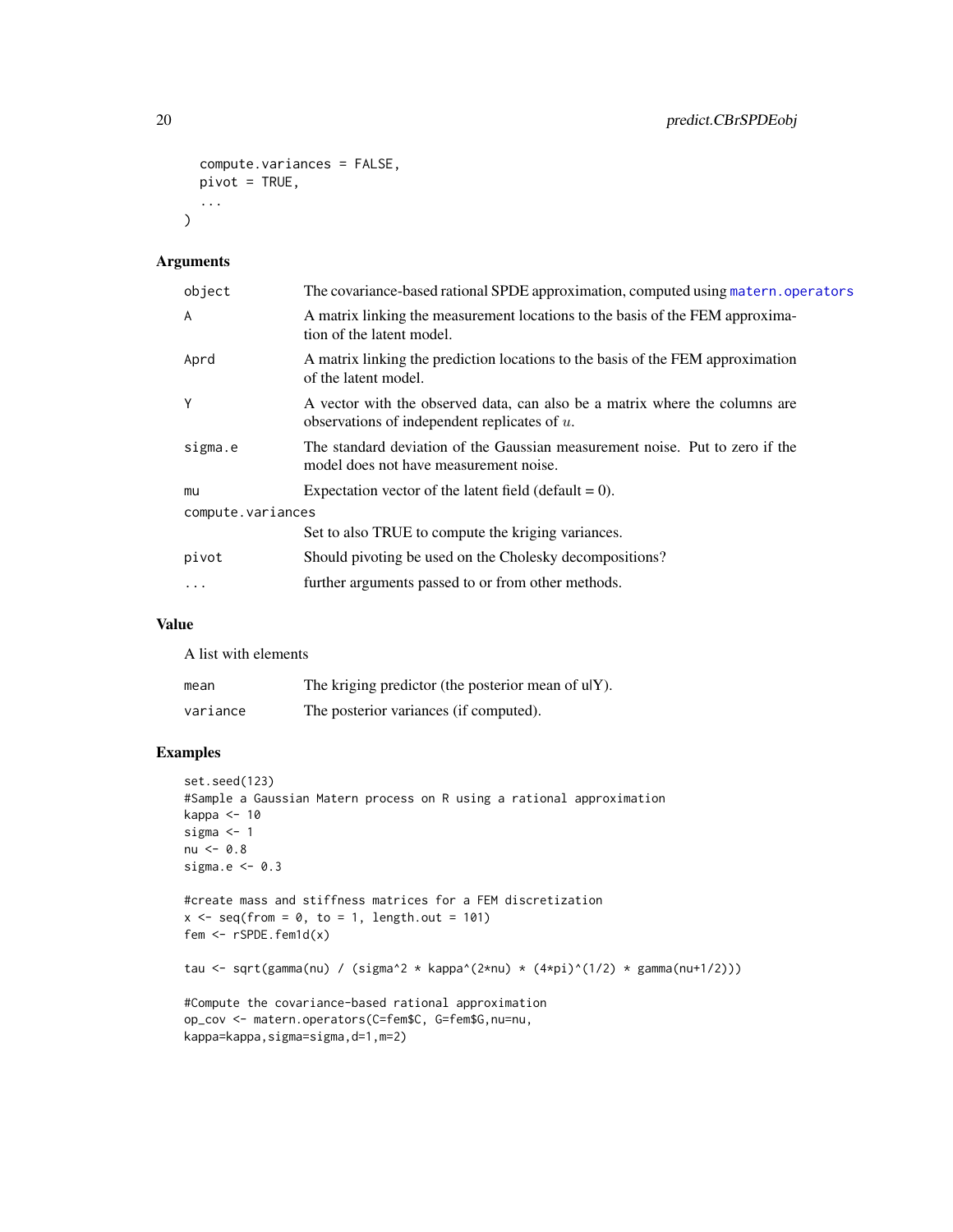```
#Sample the model
u <- simulate(op_cov)
#Create some data
obs.loc \le runif(n = 10, min = 0, max = 1)
A <- rSPDE.A1d(x, obs.loc)
Y <- as.vector(A%*%u + sigma.e*rnorm(10))
#compute kriging predictions at the FEM grid
A.krig \leftarrow rSPDE.A1d(x, x)u.krig \leq predict(op_cov, A = A, Aprd = A.krig, Y = Y, sigma.e = sigma.e,
                  compute.variances= TRUE)
plot(obs.loc, Y, ylab = "u(x)", xlab = "x", main = "Data and prediction",
     ylim = c(min(u.krig$mean - 2*sqrt(u.krig$variance)),
              max(u.krig$mean + 2*sqrt(u.krig$variance))))
lines(x, u.krig$mean)
lines(x, u.krig$mean + 2*sqrt(u.krig$variance), col = 2)
lines(x, u.krig$mean - 2*sqrt(u.krig$variance), col = 2)
```
<span id="page-20-1"></span>predict.rSPDEobj *Prediction of a fractional SPDE using a rational SPDE approximation*

#### Description

The function is used for computing kriging predictions based on data  $Y_i = u(s_i) + \epsilon_i$ , where  $\epsilon$  is mean-zero Gaussian measurement noise and  $u(s)$  is defined by a fractional SPDE  $L^{\beta}u(s) = W$ , where  $W$  is Gaussian white noise.

#### Usage

```
## S3 method for class 'rSPDEobj'
predict(object, A, Aprd, Y, sigma.e, compute.variances = FALSE, ...)
```
#### Arguments

| object            | The rational SPDE approximation, computed using fractional.operators,<br>matern.operators, or spde.matern.operators.           |  |
|-------------------|--------------------------------------------------------------------------------------------------------------------------------|--|
| A                 | A matrix linking the measurement locations to the basis of the FEM approxima-<br>tion of the latent model.                     |  |
| Aprd              | A matrix linking the prediction locations to the basis of the FEM approximation<br>of the latent model.                        |  |
| Y                 | A vector with the observed data, can also be a matrix where the columns are<br>observations of independent replicates of $u$ . |  |
| sigma.e           | The standard deviation of the Gaussian measurement noise. Put to zero if the<br>model does not have measurement noise.         |  |
| compute.variances |                                                                                                                                |  |
|                   | Set to also TRUE to compute the kriging variances.                                                                             |  |
| $\cdot\cdot\cdot$ | further arguments passed to or from other methods.                                                                             |  |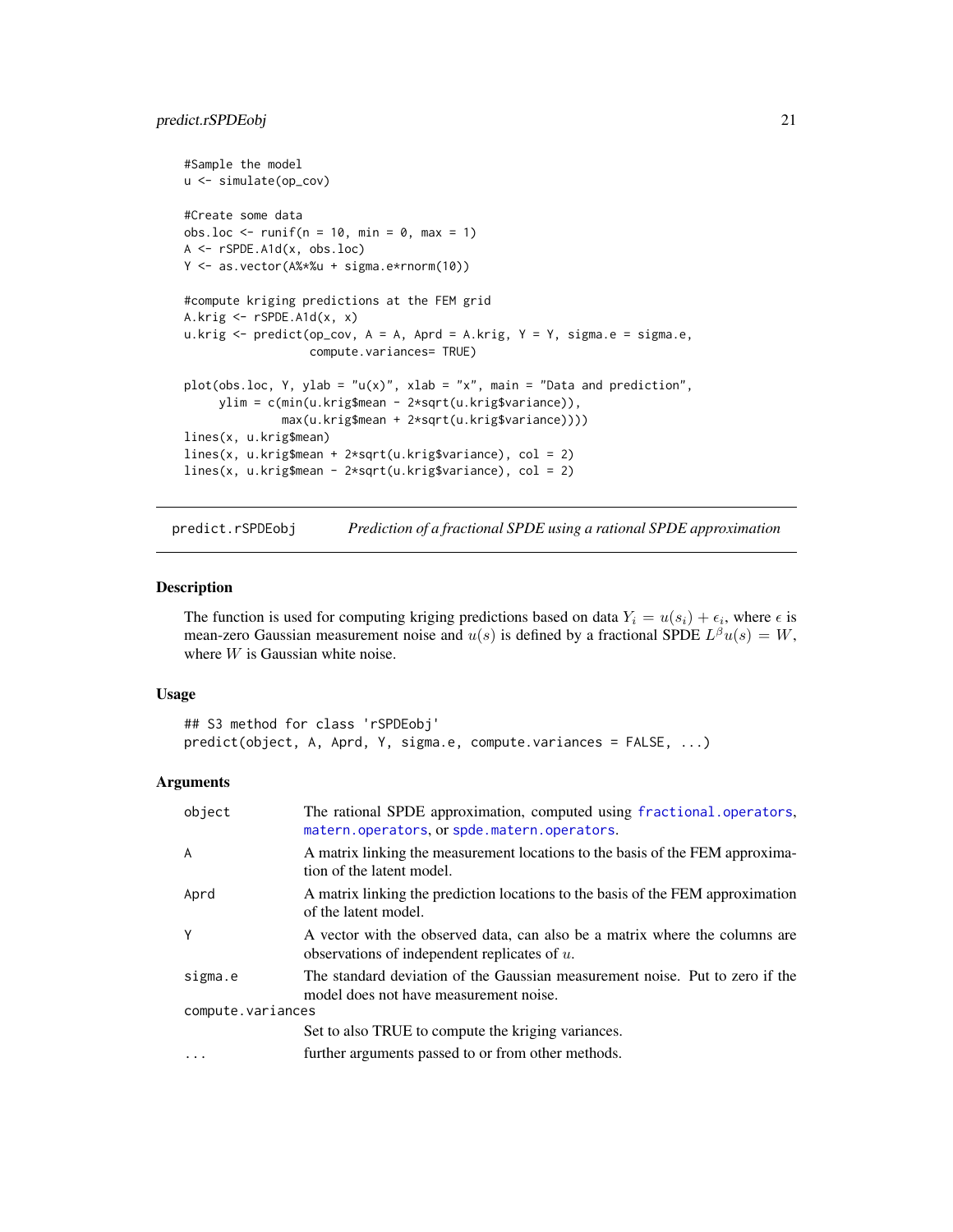# <span id="page-21-0"></span>Value

A list with elements

| mean     | The kriging predictor (the posterior mean of ulY). |
|----------|----------------------------------------------------|
| variance | The posterior variances (if computed).             |

# Examples

```
#Sample a Gaussian Matern process on R using a rational approximation
kappa <- 10
sigma <-1nu < -0.8sigma.e <-0.3#create mass and stiffness matrices for a FEM discretization
x \leq -\text{seq}(\text{from} = \emptyset, \text{to} = 1, \text{length.out} = 101)fem <- rSPDE.fem1d(x)
#compute rational approximation
op <- matern.operators(kappa = kappa, sigma = sigma,
                       nu = nu, G=fem$G, C = fem$C, d = 1#Sample the model
u <- simulate(op)
#Create some data
obs.loc \le runif(n = 10, min = 0, max = 1)
A <- rSPDE.A1d(x, obs.loc)
Y <- as.vector(A%*%u + sigma.e*rnorm(10))
#compute kriging predictions at the FEM grid
A.krig <- rSPDE.A1d(x, x)
u.krig \leq predict(op, A = A, Aprd = A.krig, Y = Y, sigma.e = sigma.e,
                  compute.variances= TRUE)
plot(obs.loc, Y, ylab = "u(x)", xlab = "x", main = "Data and prediction",
     ylim = c(min(u.krig$mean - 2*sqrt(u.krig$variance)),
              max(u.krig$mean + 2*sqrt(u.krig$variance))))
lines(x, u.krig$mean)
lines(x, u.krig$mean + 2*sqrt(u.krig$variance), col = 2)
lines(x, u.krig$mean - 2*sqrt(u.krig$variance), col = 2)
```
require.nowarnings *Warnings free loading of add-on packages*

#### Description

Turn off all warnings for require(), to allow clean completion of examples that require unavailable Suggested packages.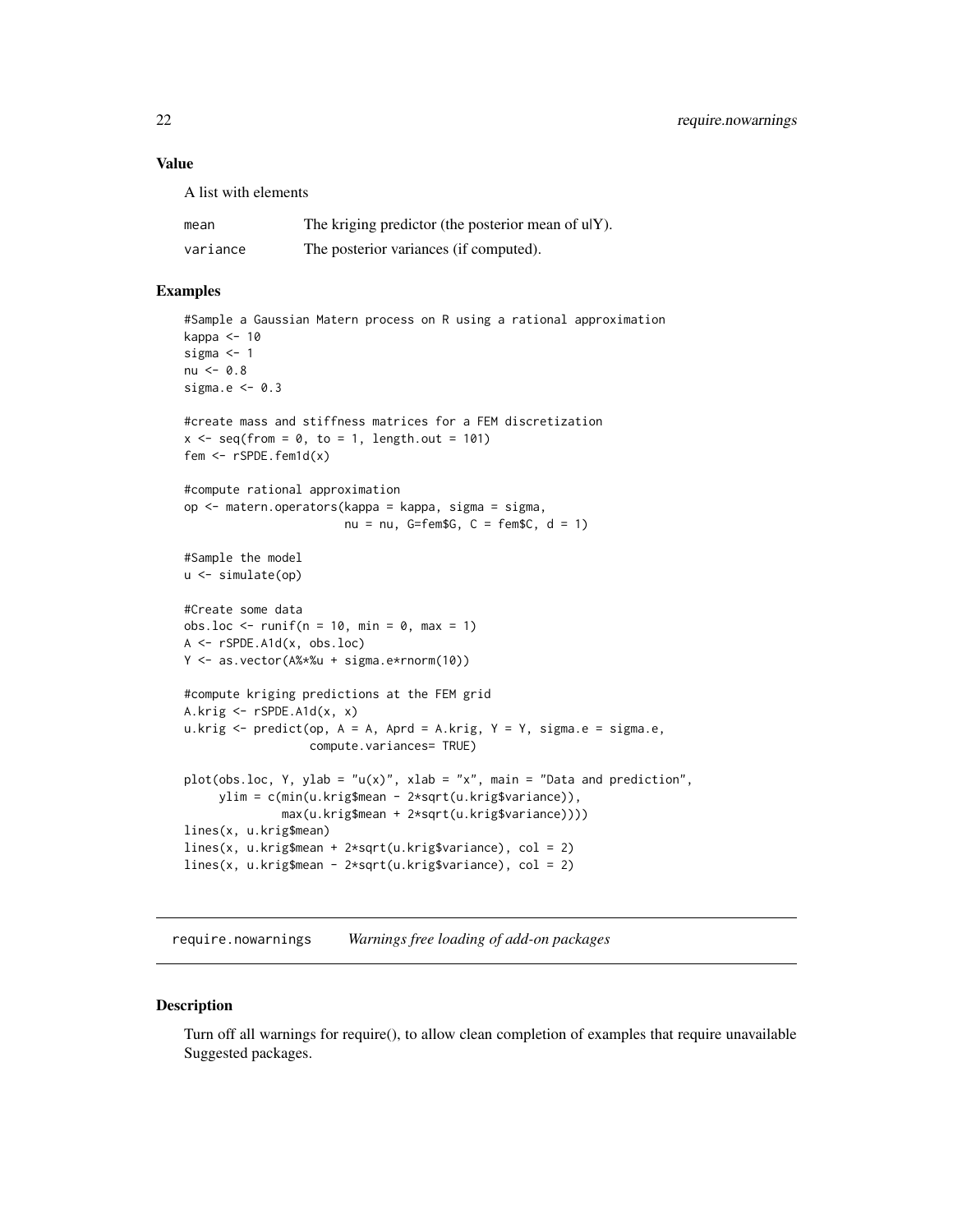#### <span id="page-22-0"></span>rSPDE 23

# Usage

require.nowarnings(package, lib.loc = NULL, character.only = FALSE)

# Arguments

| package | The name of a package, given as a character string.                                                                                                                                                                                       |
|---------|-------------------------------------------------------------------------------------------------------------------------------------------------------------------------------------------------------------------------------------------|
| lib.loc | a character vector describing the location of R library trees to search through, or<br>NULL. The default value of NULL corresponds to all libraries currently known to<br>. libPaths (). Non-existent library trees are silently ignored. |
|         | character.only a logical indicating whether package can be assumed to be a character string.                                                                                                                                              |

# Details

require(package) acts the same as require(package,quietly = TRUE) but with warnings turned off. In particular, no warning or error is given if the package is unavailable. Most cases should use requireNamespace(package,quietly = TRUE) instead, which doesn't produce warnings.

# Value

require.nowarnings returns (invisibly) TRUE if it succeeds, otherwise FALSE

# See Also

[require](#page-0-0)

# Examples

```
## This should produce no output:
if (require.nowarnings(nonexistent)) {
  message("Package loaded successfully")
}
```
rSPDE *Rational approximations of fractional SPDEs.*

# Description

rSPDE is used for approximating fractional elliptic SPDEs

$$
L^{\beta}(\tau u(s)) = W,
$$

where L is a differential operator and  $\beta > 0$  is a general fractional power.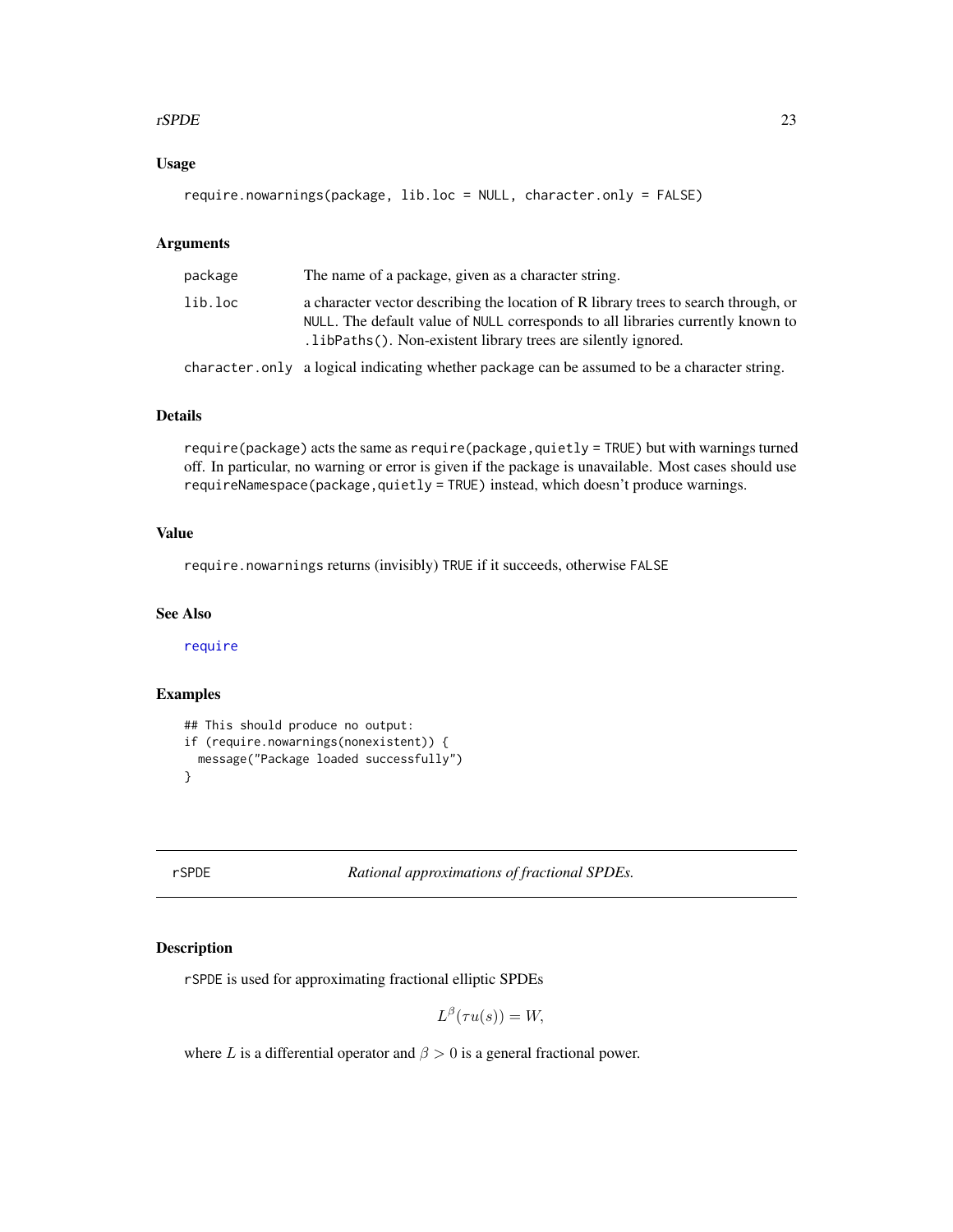#### <span id="page-23-0"></span>Details

The approximation is based on a rational approximation of the fractional operator, and allows for computationally efficient inference and simulation.

The main functions for computing rational approximation objects are:

- [fractional.operators](#page-3-1)works for general rational operators
- [matern.operators](#page-11-1) works for random fields with stationary Matern covariance functions
- [spde.matern.operators](#page-48-1) works for random fields with defined as solutions to a possibly non-stationary Matern-type SPDE model.
- [rspde.matern](#page-29-1) R-INLA implementation of the covariance-based rational approximation for random fields with stationary Matern covariance functions

Basic statistical operations such as likelihood evaluations (see [rSPDE.loglike](#page-25-1)[,rSPDE.matern.loglike](#page-32-1)) and kriging predictions (see [predict.rSPDEobj](#page-20-1)[,predict.CBrSPDEobj](#page-18-1)) using the rational approximations are also implemented.

For illustration purposes, the package contains a simple FEM implementation for models on R. For spatial models, the FEM implementation in the R-INLA package is recommended.

For a more detailed introduction to the package, see the rSPDE Vignettes.

<span id="page-23-1"></span>rSPDE.A1d *Observation matrix for finite element discretization on R*

# Description

A finite element discretization on R can be written as  $u(s) = \sum_{i=1}^{n} u_i \varphi_i(s)$  where  $\varphi_i(s)$  is a piecewise linear "hat function" centered at location  $x_i$ . This function computes an  $m \times n$  matrix A that links the basis function in the expansion to specified locations  $s = (s_1, \ldots, s_m)$  in the domain through  $A_i j = \varphi_j(s_i)$ .

#### Usage

rSPDE.A1d(x, loc)

#### Arguments

|        | The locations of the nodes in the FEM discretization. |
|--------|-------------------------------------------------------|
| $1$ oc | The locations $(s_1, \ldots, s_m)$                    |

# Value

The sparse matrix A.

#### Author(s)

David Bolin <davidbolin@gmail.com>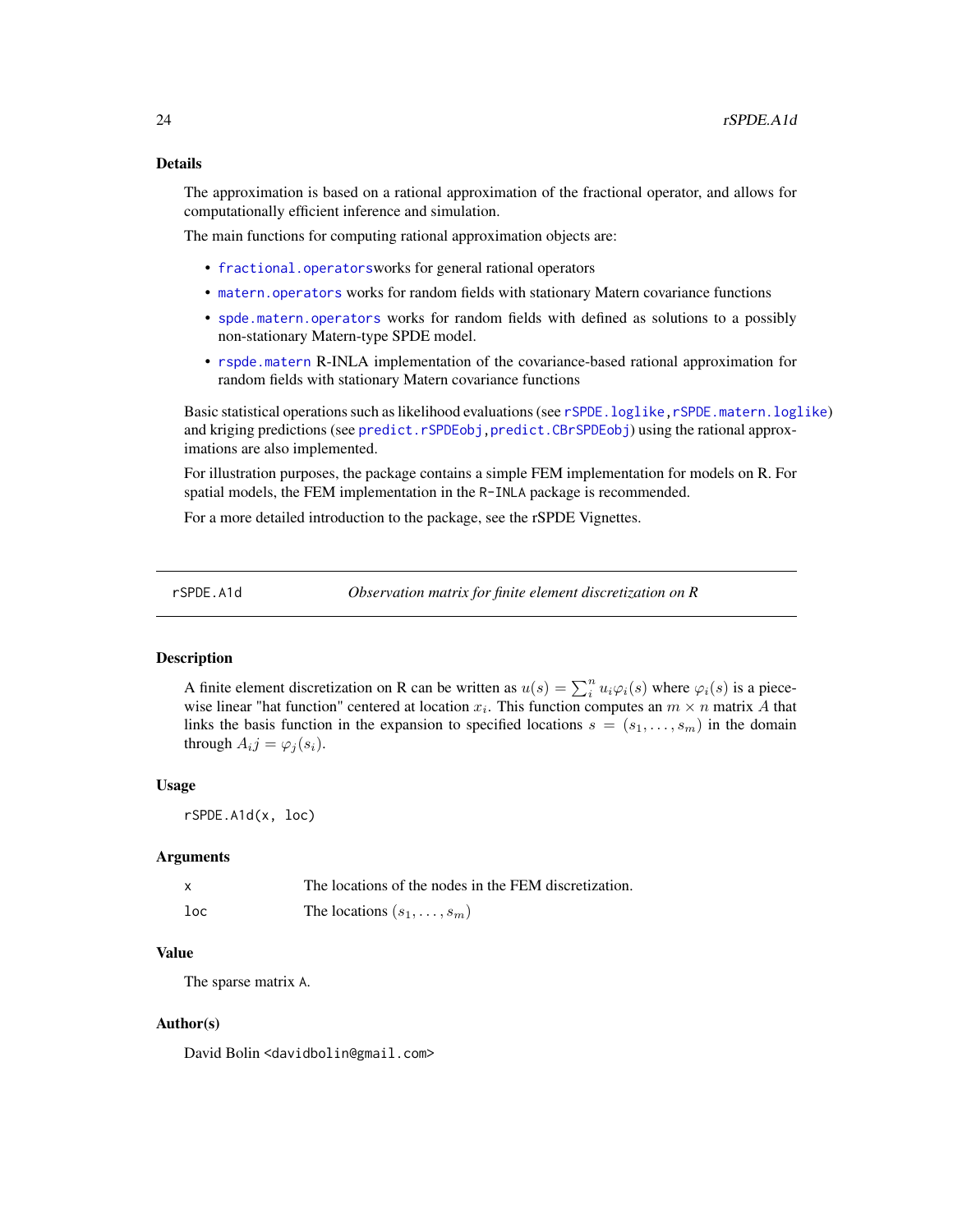# <span id="page-24-0"></span>rSPDE.fem1d 25

# See Also

[rSPDE.fem1d](#page-24-1)

#### Examples

```
#create mass and stiffness matrices for a FEM discretization on [0,1]
x = seq(from = 0, to = 1, length.out = 101)fem <- rSPDE.fem1d(x)
#create the observation matrix for some locations in the domain
```
obs.loc  $\le$  runif(n = 10, min = 0, max = 1) A <- rSPDE.A1d(x, obs.loc)

<span id="page-24-1"></span>rSPDE.fem1d *Finite element calculations for problems on R*

#### Description

This function computes mass and stiffness matrices for a FEM approximation on R, assuming Neumann boundary conditions. These matrices are needed when discretizing the operators in rational approximations.

#### Usage

rSPDE.fem1d(x)

#### Arguments

| x |  |  |  |
|---|--|--|--|
|   |  |  |  |

Locations of the nodes in the FEM approximation.

#### Value

The function returns a list with the following elements

| G | The stiffness matrix. |
|---|-----------------------|
|   | The mass matrix.      |

#### Author(s)

David Bolin <davidbolin@gmail.com>

# See Also

[rSPDE.A1d](#page-23-1)

```
#create mass and stiffness matrices for a FEM discretization on [0,1]
x = seq(from = 0, to = 1, length.out = 101)fem <- rSPDE.fem1d(x)
```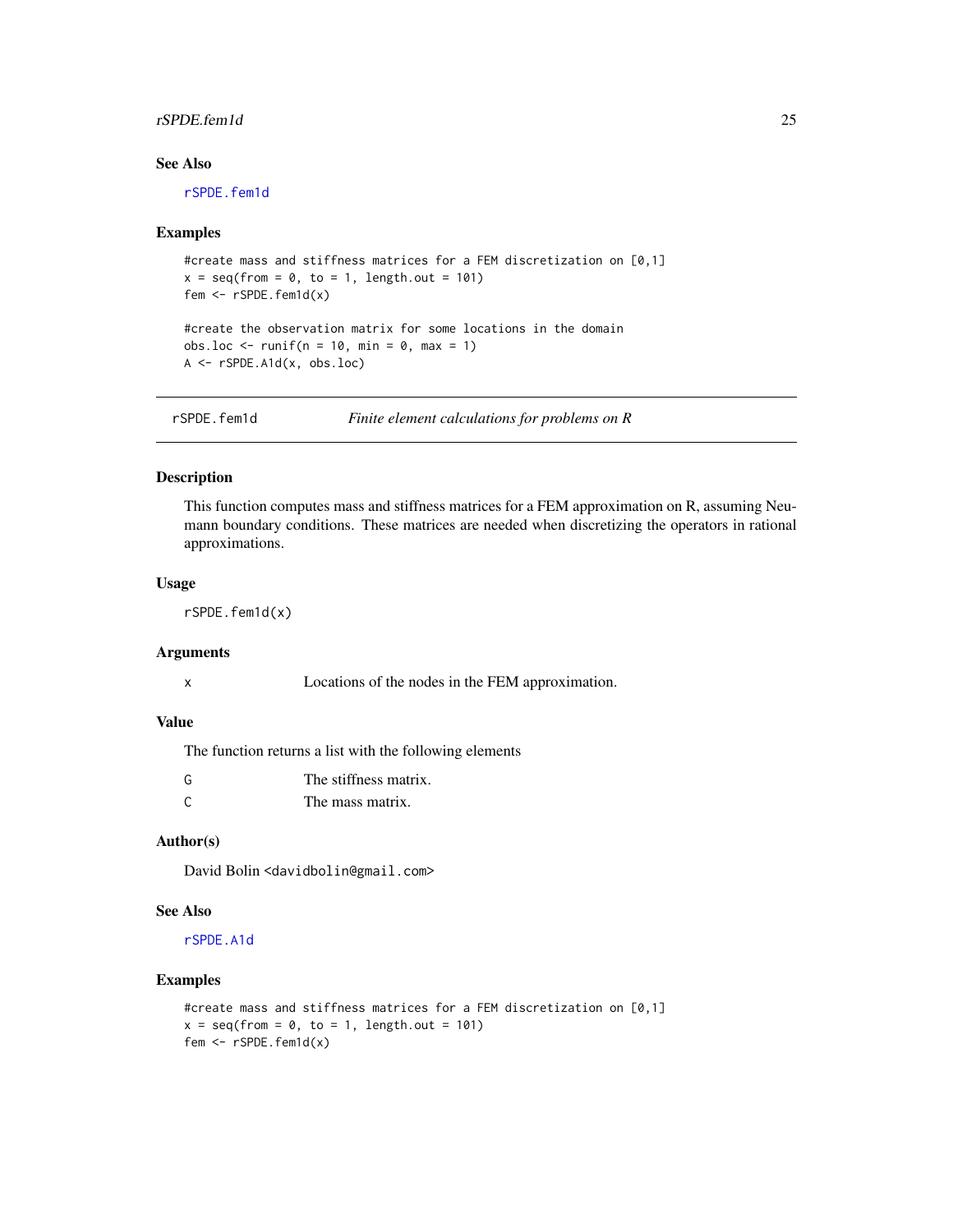<span id="page-25-1"></span><span id="page-25-0"></span>

# Description

This function evaluates the log-likelihood function for a fractional SPDE model  $L^{\beta}u(s) = W$ that is observed under Gaussian measurement noise:  $Y_i = u(s_i) + \epsilon_i$ , where  $\epsilon_i$  are iid mean-zero Gaussian variables and  $x(s) = \mu(s) + u(s)$ , where  $\mu(s)$  is the expectation vector of the latent field.

#### Usage

rSPDE.loglike(obj, Y, A, sigma.e, mu = 0)

#### Arguments

| obj     | The rational SPDE approximation, computed using fractional.operators,<br>matern.operators, or spde.matern.operators.     |
|---------|--------------------------------------------------------------------------------------------------------------------------|
| Y       | The observations, either a vector or a matrix where the columns correspond to<br>independent replicates of observations. |
| A       | An observation matrix that links the measurement location to the finite element<br>basis.                                |
| sigma.e | The standard deviation of the measurement noise.                                                                         |
| mu      | Expectation vector of the latent field (default $= 0$ ).                                                                 |

#### Value

The log-likelihood value.

#### Note

This example below shows how the function can be used to evaluate the likelihood of a latent Matern model. Se [matern.loglike](#page-7-1) for an example of how this can be used for maximum likelihood estimation.

# See Also

[matern.loglike](#page-7-1), [spde.matern.loglike](#page-46-1)

```
#Sample a Gaussian Matern process on R using a rational approximation
kappa = 10sigma = 1
nu = 0.8sigma.e = 0.3
```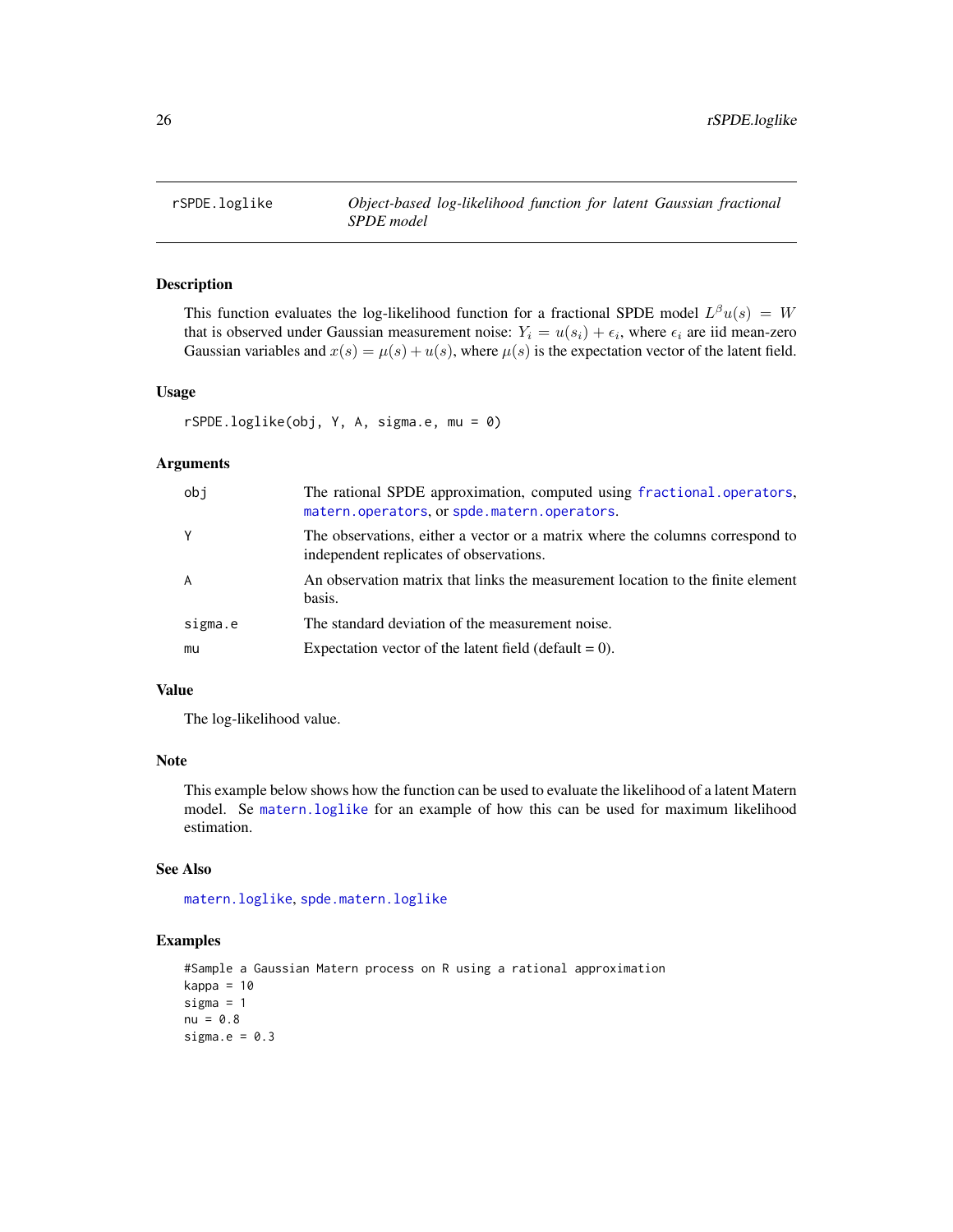```
#create mass and stiffness matrices for a FEM discretization
x = seq(from = 0, to = 1, length.out = 101)fem <- rSPDE.fem1d(x)
#compute rational approximation
op <- matern.operators(kappa = kappa, sigma = sigma, nu = nu,
                       G = \text{fem}\G, C = \text{fem}\C, d = 1,
                       type = "operator")
#Sample the model
u <- simulate(op)
#Create some data
obs.loc \le runif(n = 10, min = 0, max = 1)
A <- rSPDE.A1d(x, obs.loc)
Y = as.vector(A%*%u + sigma.e*rnorm(10))
#compute log-likelihood of the data
lik1 <- rSPDE.loglike(op, Y, A, sigma.e)
cat(lik1)
```
rspde.make.A *Observation/prediction matrices for rSPDE models.*

# Description

Constructs observation/prediction weight matrices for rSPDE models based on inla.mesh or inla.mesh.1d objects.

#### Usage

```
rspde.make.A(
 mesh = NULL,loc = NULL,
 A = NULL,dim = NULL,rspde_order = 2,
 nu = NULL,index = NULL,
  group = NULL,
  rep1 = 1L,n.group = NULL,
 n.\text{repl} = \text{NULL}
```

```
)
```
# Arguments

| mesh   | An inla. mesh or an inla. mesh. 1d object.    |
|--------|-----------------------------------------------|
| $1$ oc | Locations, needed if an INLA mesh is provided |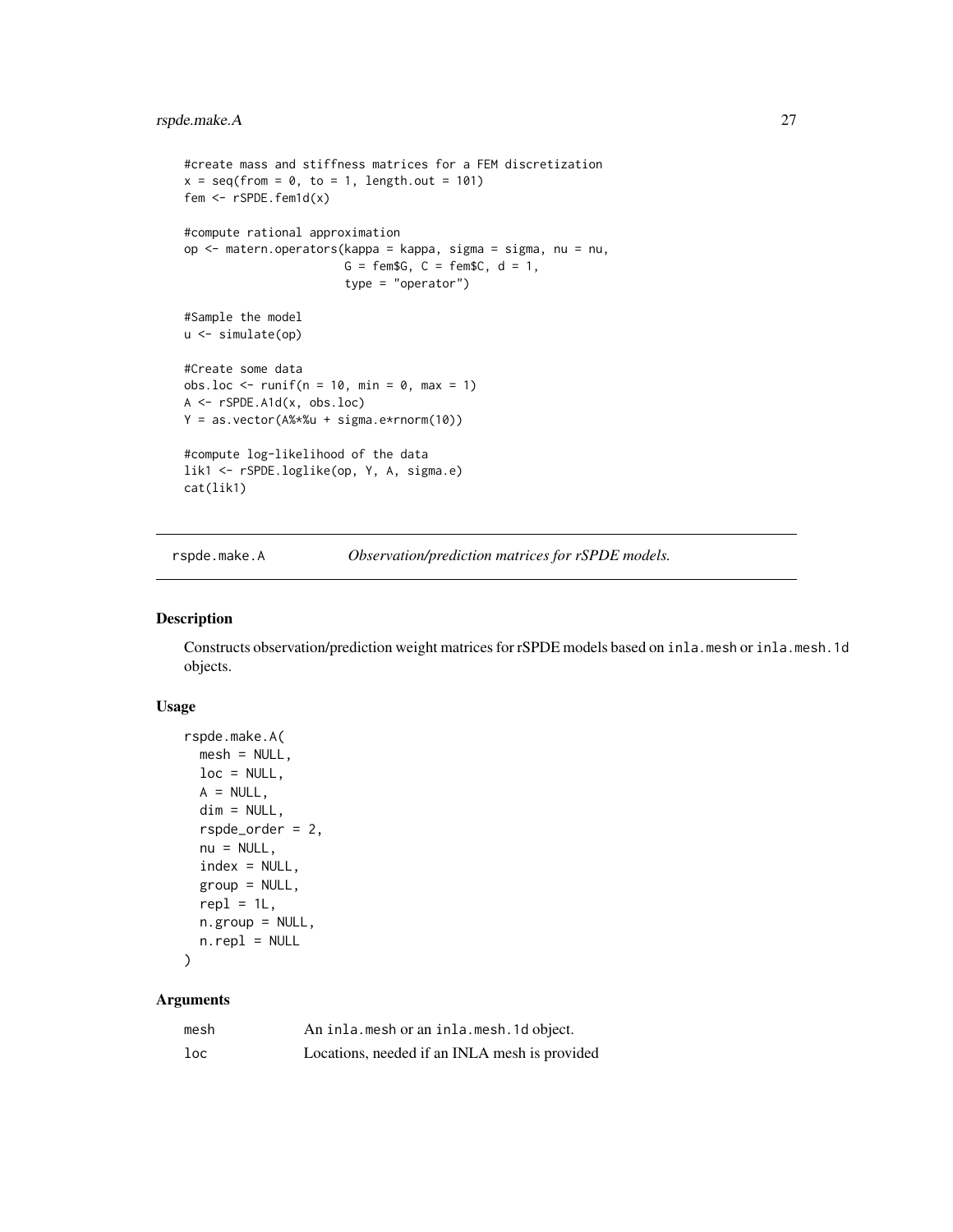<span id="page-27-0"></span>

| A           | The A matrix from the standard SPDE approach, such as the matrix returned by<br>inla. spde. make. A. Should only be provided if mesh is not provided. |
|-------------|-------------------------------------------------------------------------------------------------------------------------------------------------------|
| dim         | the dimension. Should only be provided if an mesh is not provided.                                                                                    |
| rspde_order | The order of the covariance-based rational SPDE approach.                                                                                             |
| nu          | If NULL, then the model will assume that nu will be estimated. If nu is fixed, you<br>should provide the value of nu.                                 |
| index       | For each observation/prediction value, an index into loc. Default is $seq\_len(nrow(A, loc))$ .                                                       |
| group       | For each observation/prediction value, an index into the group model.                                                                                 |
| repl        | For each observation/prediction value, the replicate index.                                                                                           |
| n.group     | The size of the group model.                                                                                                                          |
| n.repl      | The total number of replicates.                                                                                                                       |

# Value

The A matrix for rSPDE models.

# Examples

```
#tryCatch version
tryCatch({
library(INLA)
set.seed(123)
loc <- matrix(runif(100 * 2) * 100, 100, 2)
mesh <- inla.mesh.2d(
loc = loc,cutoff = 50,
max. edge = c(50, 500))
A <- rspde.make.A(mesh, loc = loc, rspde_order=3)
#stable.tryCatch
}, error = function(e){print("Could not run the example")})
```
rspde.make.index *rSPDE model index vector generation*

# Description

Generates a list of named index vectors for an rSPDE model.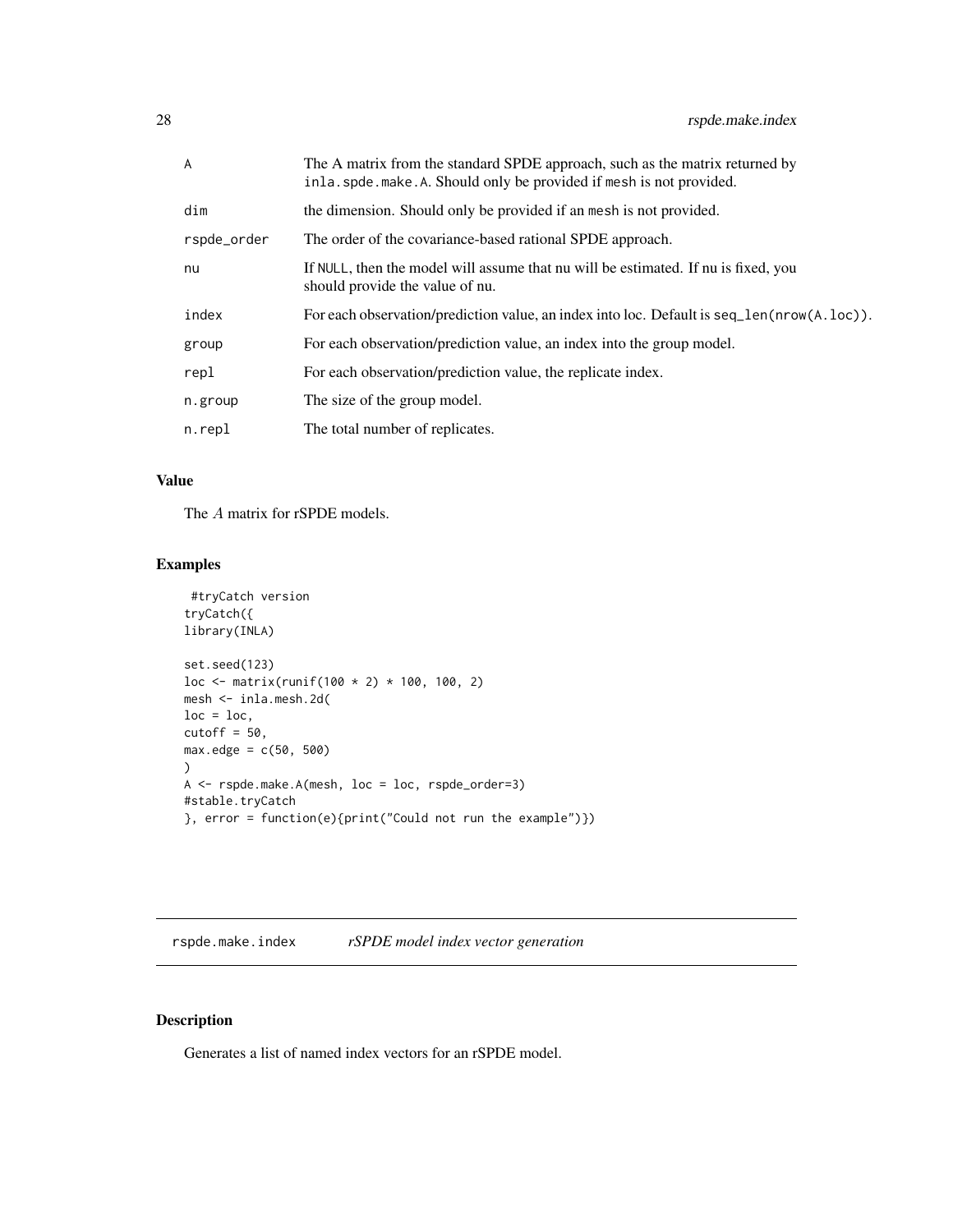# rspde.make.index 29

# Usage

```
rspde.make.index(
  name,
  n.spde = NULL,
 n.group = 1,n.rep1 = 1,
 mesh = NULL,rspde_order = 2,
 nu = NULL,dim = NULL
\mathcal{L}
```
# Arguments

| name        | A character string with the base name of the effect.                                                                  |
|-------------|-----------------------------------------------------------------------------------------------------------------------|
| n.spde      | The number of basis functions in the mesh model.                                                                      |
| n.group     | The size of the group model.                                                                                          |
| n.repl      | The total number of replicates.                                                                                       |
| mesh        | An inla.mesh or an inla.mesh.1d object.                                                                               |
| rspde_order | The order of the rational approximation                                                                               |
| nu          | If NULL, then the model will assume that nu will be estimated. If nu is fixed, you<br>should provide the value of nu. |
| dim         | the dimension of the domain. Should only be provided if mesh is not provided.                                         |

# Value

A list of named index vectors.

| name       | Indices into the vector of latent variables |
|------------|---------------------------------------------|
| name.group | 'group' indices                             |
| name.repl  | Indices for replicates                      |

```
#tryCatch version
tryCatch({
library(INLA)
set.seed(123)
m = 100loc_2d_mesh = matrix(runif(m*2),m,2)mesh_2d = inla.mesh.2d(loc=loc_2d_mesh,
                      cutoff=0.05,
                      max.edge=c(0.1,0.5) )
sigma <- 0.01
range <-0.2nu < -0.8
```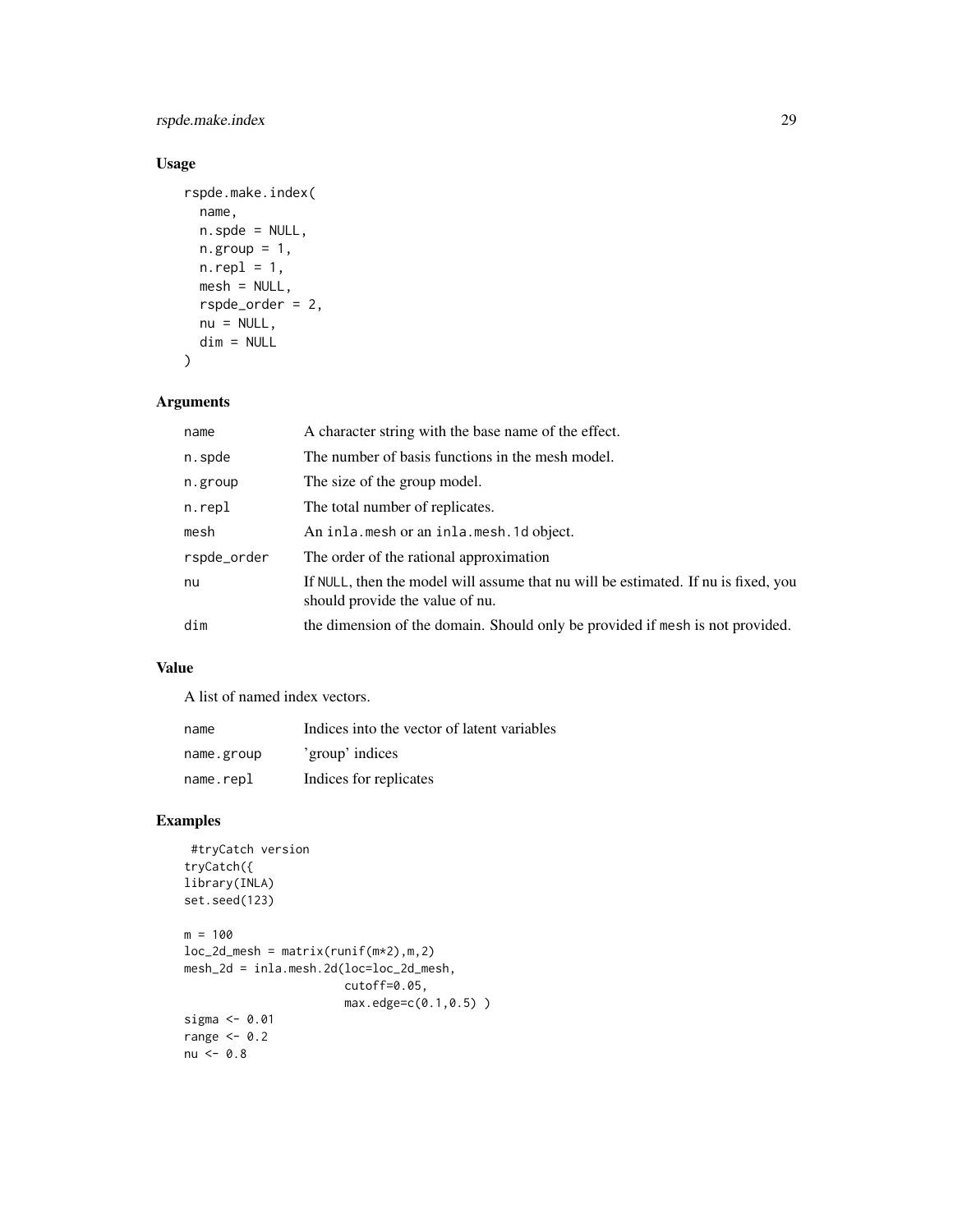```
kappa <- sqrt(8*nu)/range
op <- matern.operators(mesh=mesh_2d,nu=nu,
                       kappa=kappa,sigma=sigma,m=2)
u <- simulate(op)
A <- inla.spde.make.A(mesh=mesh_2d,
                      loc=loc_2d_mesh)
sigma.e <- 0.1
y = A %*% u + rnorm(m) * sigma.eAbar <- rspde.make.A(mesh = mesh_2d, loc = loc_2d_mesh)
mesh.index <- rspde.make.index(name = "field", mesh = mesh_2d)
st.dat=inla.stack(data=list(y=as.vector(y)),
                  A=Abar,
                  effects=mesh.index)
rspde_model <- rspde.matern(mesh = mesh_2d,
                            nu_upper_bound = 1)
f = y \sim -1 + f(field, model = rspde_model)rspde_fit = inla(f,
      data=inla.stack.data(st.dat),
      family="gaussian",
      control.predictor=
        list(A=inla.stack.A(st.dat)),
      inla.mode = "experimental")
result <- rspde.result(rspde_fit, "field", rspde_model)
plot(result)
#stable.tryCatch
}, error = function(e){print("Could not run the example")})
```
<span id="page-29-1"></span>

|  | Matern rSPDE model object for INLA |
|--|------------------------------------|

# Description

Creates an INLA object for a stationary Matern model with general smoothness parameter.

# Usage

```
rspde.matern(
 mesh,
  nu\_upper\_bound = 4,
  rspde_order = 2,
  nu = NULL,sharp = TRUE,debug = FALSE,
  optimize = TRUE,
  prior.kappa = NULL,
 prior.nu = NULL,
  prior.tau = NULL,
  start.lkappa = NULL,
```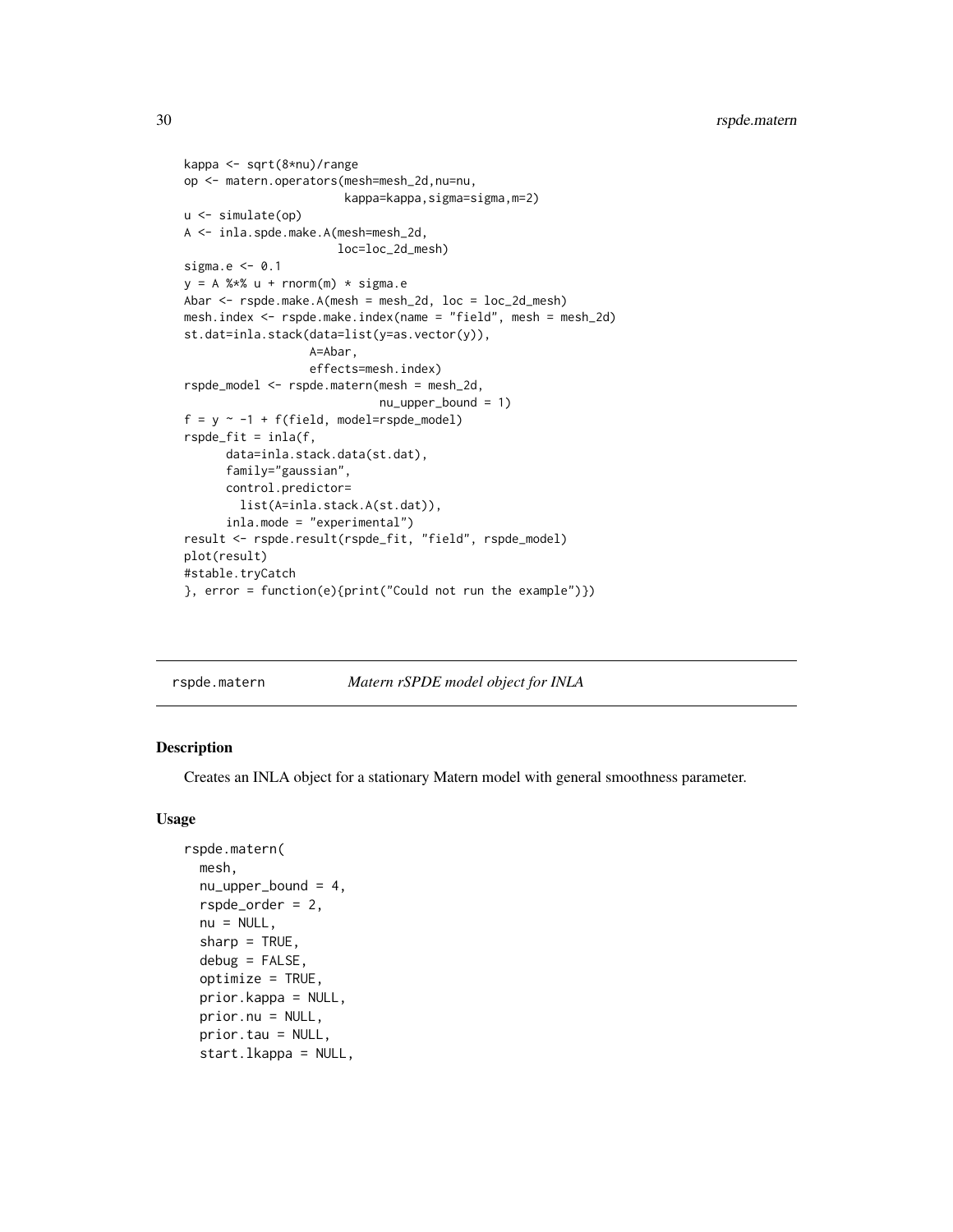```
start.nu = NULL,
  start.ltau = NULL,
 prior.nu.dist = c("beta", "lognormal"),
 nu. prec.inc = 1\mathcal{L}
```
# Arguments

| mesh           | The mesh to build the model. Should be an inla.mesh or an inla.mesh.1d<br>object.                                                                                                                                                                                                                                                                                                                                                 |
|----------------|-----------------------------------------------------------------------------------------------------------------------------------------------------------------------------------------------------------------------------------------------------------------------------------------------------------------------------------------------------------------------------------------------------------------------------------|
| nu_upper_bound | Upper bound for the smoothness parameter.                                                                                                                                                                                                                                                                                                                                                                                         |
| rspde_order    | The order of the covariance-based rational SPDE approach.                                                                                                                                                                                                                                                                                                                                                                         |
| nu             | If nu is set to a parameter, nu will be kept fixed and will not be estimated. If nu<br>is NULL, it will be estimated.                                                                                                                                                                                                                                                                                                             |
| sharp          | The sparsity graph should have the correct sparsity (costs more to perform a<br>sparsity analysis) or an upper bound for the sparsity? If TRUE, the graph will<br>have the correct sparsity.                                                                                                                                                                                                                                      |
| debug          | INLA debug argument.                                                                                                                                                                                                                                                                                                                                                                                                              |
| optimize       | Should the model be optimized? In this case the sparsities of the matrices will<br>be analyzed.                                                                                                                                                                                                                                                                                                                                   |
| prior.kappa    | a list containing the elements meanlog and sdlog, that is, the mean and stan-<br>dard deviation on the log scale.                                                                                                                                                                                                                                                                                                                 |
| prior.nu       | a list containing the elements mean and prec for beta distribution, or loglocation<br>and logscale for a truncated lognormal distribution. loglocation stands for<br>the location parameter of the truncated lognormal distribution in the log scale.<br>prec stands for the precision of a beta distribution. logscale stands for the<br>scale of the truncated lognormal distribution on the log scale. Check details<br>below. |
| prior.tau      | a list containing the elements meanlog and sdlog, that is, the mean and standard<br>deviation on the log scale.                                                                                                                                                                                                                                                                                                                   |
| start.lkappa   | Starting value for log of kappa.                                                                                                                                                                                                                                                                                                                                                                                                  |
| start.nu       | Starting value for nu.                                                                                                                                                                                                                                                                                                                                                                                                            |
| start.ltau     | Starting value for log of tau.                                                                                                                                                                                                                                                                                                                                                                                                    |
| prior.nu.dist  | The distribution of the smoothness parameter. The current options are "beta" or<br>"lognormal". The default is "beta".                                                                                                                                                                                                                                                                                                            |
| nu.prec.inc    | Amount to increase the precision in the beta prior distribution. Check details<br>below.                                                                                                                                                                                                                                                                                                                                          |

# Details

This function constructs a stationary Matern rSPDE model to be used with the INLA interface. The parameters are the range parameter  $\kappa$ , the smoothness parameter  $\nu$  and the variance rescaling parameter  $\tau$ .

For this model, an upper bound for the smoothness parameter  $\nu$  should be given. It is given by the nu\_upper\_bound argument.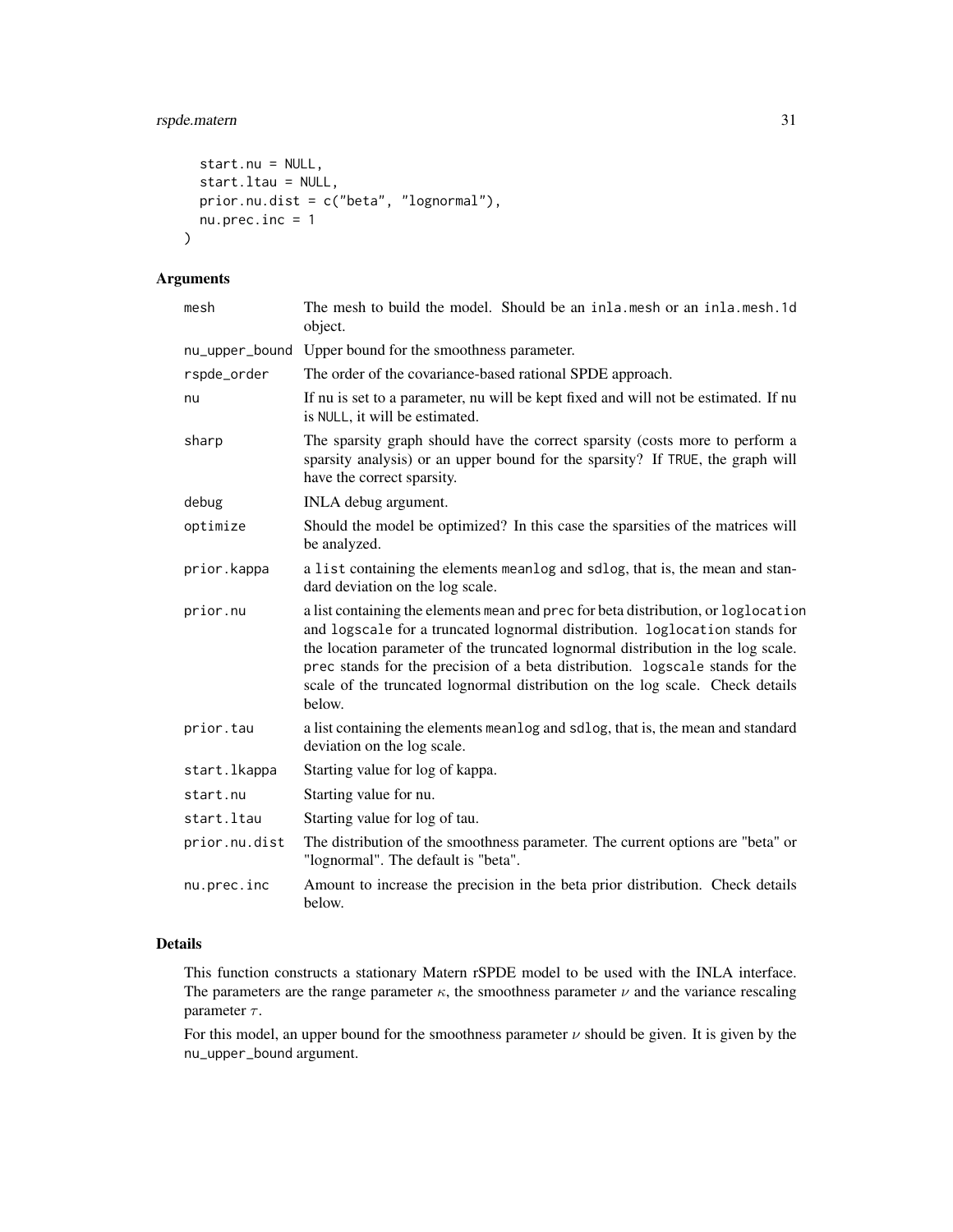It is very important to notice that the larger the value of nu\_upper\_bound the higher the computational cost to fit the model. So, it is generally best to initially fit a model with a small value of nu\_upper\_bound and increase it only if it is really needed (for instance, if the estimated smoothness parameter was very close to nu\_upper\_bound).

The following parameterization is used:

$$
log(\tau) = \theta_1,
$$
  

$$
log(\kappa) = \theta_2
$$

and for  $\theta_3$  we can have a beta prior or a truncated lognormal prior distribution. In each case, the prior distribution has support on the interval  $(0, \nu_{UB})$ , where  $\nu_{UB}$  is nu\_upper\_bound. Then, the following parameterization is considered:

$$
\log\left(\frac{\nu}{\nu_{UB} - \nu}\right) = \theta_3.
$$

By default, an optimized version of this model is considered. The optimized version is generally much faster for larger datasets, however it takes more time to build the model as the sparsity of the graph should be analyzed. However, for small datasets, it is possible that the time taken to analyze sparsity plus fitting the model is larger than the time taken to fit an unoptimized model. So, for a small dataset it might be convenient to set optimize=FALSE.

A way to use the optimized version but reduce the cost of sparsity analysis is to set sharp to FALSE. However, it should increase the cost of fitting the model. Therefore, one usually would not benefit from setting the sharp argument to FALSE when fitting the model to large datasets.

Finally, when considering a beta prior, the beta distribution will be parameterized in terms of its mean, say  $\mu$  and a precision parameter  $\phi$ , which is such that the variance of the beta distribution is given by  $\mu(\nu_{UB} - \mu)/(1 + \phi)$ . The mean of the beta prior is determined by the prior. nu\$mean, whereas the precision parameter is determined by the prior.nu\$prec. If prior.nu\$prec is NULL (which is the default case), the precision parameter is taken as

$$
\phi = \max\left\{\frac{\nu_{UB}}{\mu}, \frac{\nu_{UB}}{\nu_{UB} - \mu}\right\} + \text{nu.prec.inc},
$$

where  $\mu$  is the prior mean of the smoothness parameter.

This choice of precision parameter is to ensure that the prior beta density has boundary values equal to zero (where the boundary values are defined either by continuity or by limits).

Hence, the higher the value of nu.prec. inc the more informative the prior is.

#### Value

An INLA model.

#### Examples

```
#tryCatch version
tryCatch({
library(INLA)
```
#Organizing the data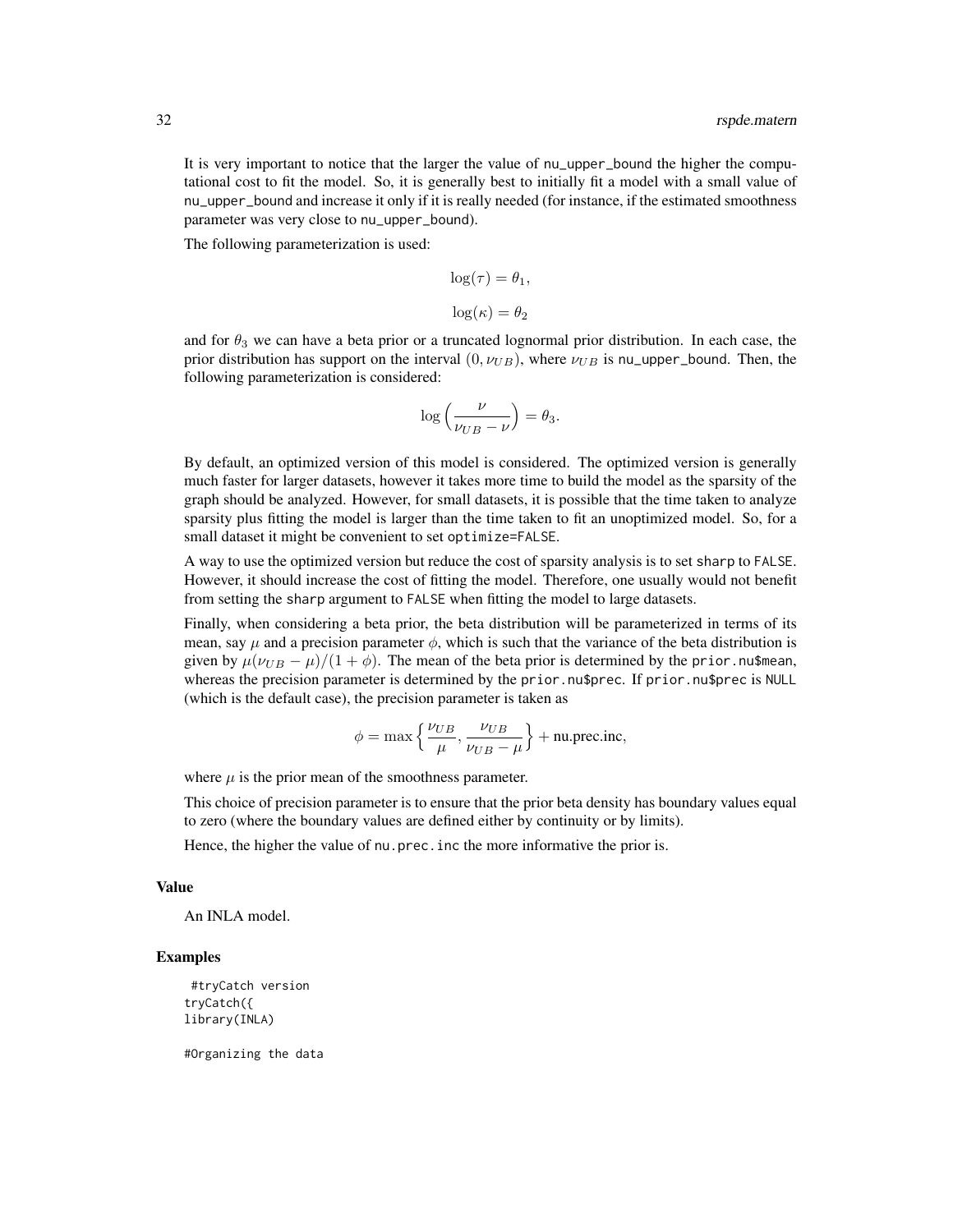```
data(PRprec)
data(PRborder)
Y \leq -\text{ rowMeans(PRprec[, 3 + 1:31])}ind \leftarrow !is.na(Y)
Y < -Y[ind]coords <- as.matrix(PRprec[ind, 1:2])
alt <- PRprec$Altitude[ind]
seaDist <- apply(spDists(coords, PRborder[1034:1078, ], longlat = TRUE),
1, min)
#Creating INLA mesh
prdomain \le inla.nonconvex.hull(coords, -0.03, -0.05, resolution = c(80, 80))
prmesh \le inla.mesh.2d(boundary = prdomain, max.edge = c(0.6, 1.2), cutoff = 0.3)
#Building the A matrix
Abar <- rspde.make.A(mesh = prmesh, loc = coords)
#Building the index
mesh.index <- rspde.make.index(name = "field", mesh = prmesh)
#Creating the model
rspde_model <- rspde.matern(mesh = prmesh)
#INLA stack
stk.dat <- inla.stack(data = list(y = Y), A = list(Abar, 1), tag = "est",
  effects = list(c(mesh.index,
                   list(Intercept = 1)),
                   list(long = inla.group(coords[, 1]),
                   lat = inla.group(coords[,2]),
                   seaDist = inla.group(seaDist))))
#INLA formula
f.s <- y \sim -1 + Intercept + f(seaDist, model = "rw1") +
f(field, model = rspde_model)
#Fitting the model
rspde_fit <- inla(f.s, family = "Gamma", data = inla.stack.data(stk.dat),
control.inla=list(int.strategy='eb'),
control.predictor = list(A = inla.state.A(stk.dat)))#The result
summary(rspde_fit)
#stable.tryCatch
}, error = function(e){print("Could not run the example")})
```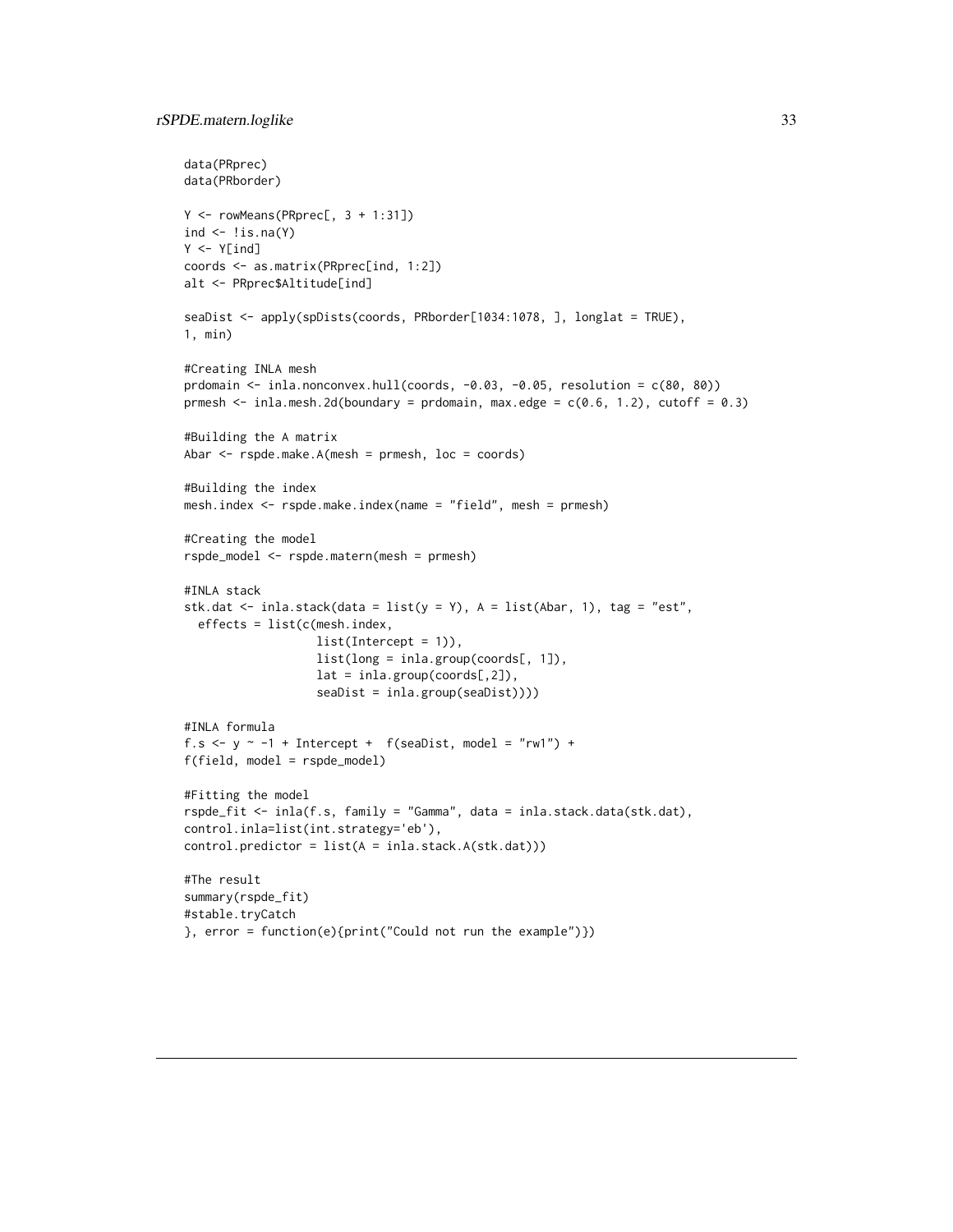<span id="page-33-0"></span>rSPDE.matern.loglike *Object-based log-likelihood function for latent Gaussian fractional SPDE model using the rational approximations*

# Description

This function evaluates the log-likelihood function for a Gaussian process with a Matern covariance function, that is observed under Gaussian measurement noise:  $Y_i = u(s_i) + \epsilon_i$ , where  $\epsilon_i$  are iid mean-zero Gaussian variables. The latent model is approximated using the a rational approximation of the fractional SPDE model corresponding to the Gaussian process.

#### Usage

```
rSPDE.matern.loglike(
  object,
 Y,
 A,
  sigma.e,
 mu = 0,
 user_nu = NULL,
 user_kappa = NULL,
 user_sigma = NULL,
 user_m = NULL,
 pivot = TRUE)
```
# Arguments

| object     | The rational SPDE approximation, computed using matern, operators                                                        |
|------------|--------------------------------------------------------------------------------------------------------------------------|
| Y          | The observations, either a vector or a matrix where the columns correspond to<br>independent replicates of observations. |
| A          | An observation matrix that links the measurement location to the finite element<br>basis.                                |
| sigma.e    | The standard deviation of the measurement noise.                                                                         |
| mu         | Expectation vector of the latent field (default $= 0$ ).                                                                 |
| user_nu    | If non-null, update the shape parameter of the covariance function.                                                      |
| user_kappa | If non-null, update the range parameter of the covariance function.                                                      |
| user_sigma | If non-null, update the standard deviation of the covariance function.                                                   |
| $user_m$   | If non-null, update the order of the rational approximation, which needs to be a<br>positive integer.                    |
| pivot      | Should pivoting be used for the Cholesky decompositions? Default is TRUE                                                 |

# Value

The log-likelihood value.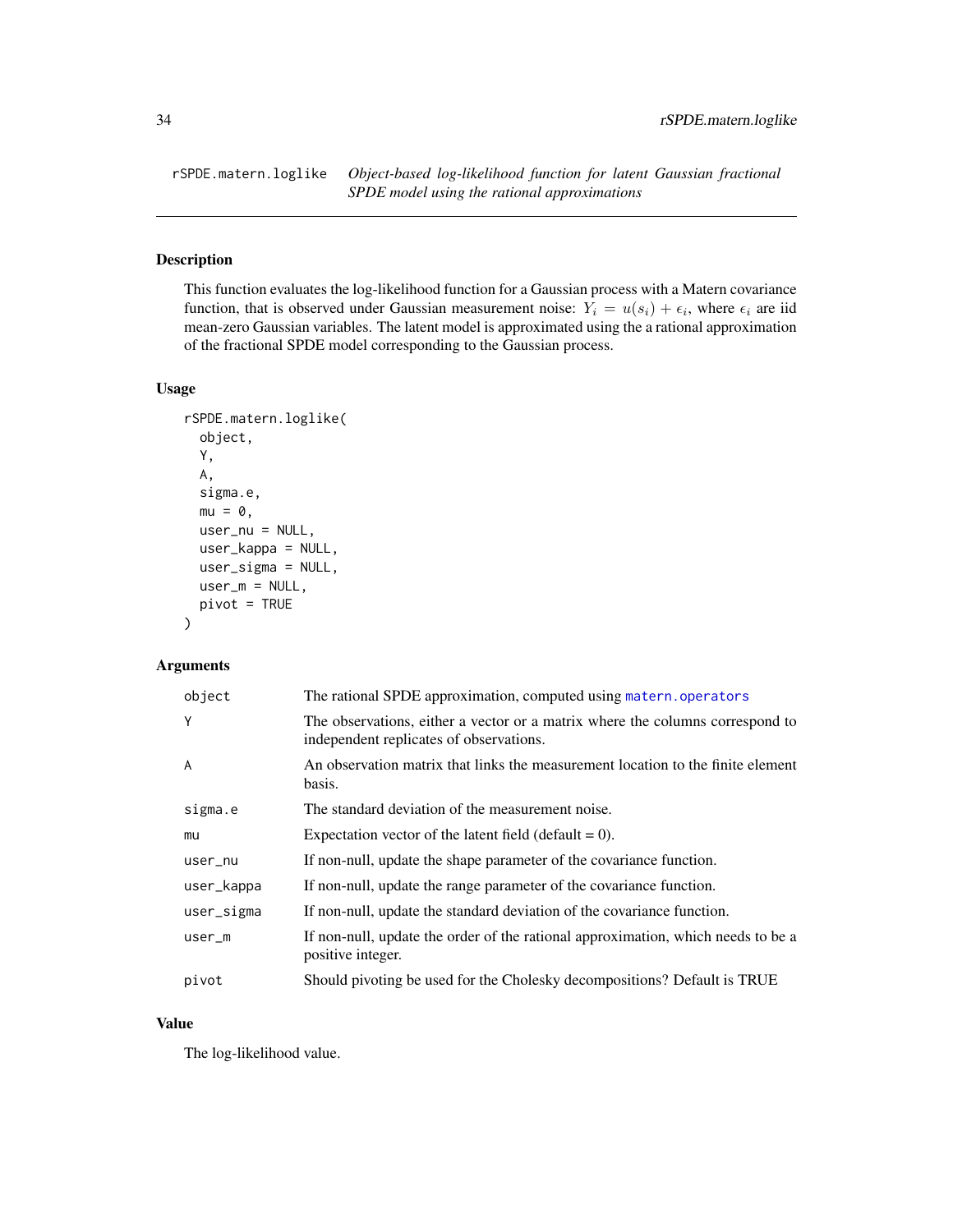# <span id="page-34-0"></span>rSPDE.matern.loglike 35

#### See Also

[matern.operators](#page-11-1), [predict.CBrSPDEobj](#page-18-1)

# Examples

```
#this example illustrates how the function can be used for maximum likelihood estimation
set.seed(123)
#Sample a Gaussian Matern process on R using a rational approximation
nu = 0.8kappa = 5sigma = 1sigma.e = 0.1n.rep = 10n.obs = 100
n.x = 51#create mass and stiffness matrices for a FEM discretization
x = \text{seq}(\text{from} = \emptyset, \text{to} = 1, \text{length.out} = \text{n.x})fem \leq rSPDE.fem1d(x)
tau \leq sqrt(gamma(nu) / (sigma^2 * kappa^(2*nu) * (4*pi)^(1/2) * gamma(nu+1/2)))
#Compute the covariance-based rational approximation
op_cov <- matern.operators(C=fem$C, G=fem$G,nu=nu,
kappa=kappa,sigma=sigma,d=1,m=2)
#Sample the model
u <- simulate(op_cov, n.rep)
#Create some data
obs.loc \le runif(n = n.obs, min = 0, max = 1)
A <- rSPDE.A1d(x, obs.loc)
noise <- rnorm(n.obs*n.rep)
dim(noise) <- c(n.obs, n.rep)
Y = as.matrix(A%*%u + sigma.e*noise)
#Define the negative likelihood function for optimization using CBrSPDE.matern.loglike
#Notice that we are also using sigma instead of tau, so it can be compared
#to matern.loglike()
mlik_cov <- function(theta, Y, A, op_cov){
kappa = exp(theta[1])signa = exp(theta[2])nu = exp(theta[3])return(-rSPDE.matern.loglike(object = op_cov, Y=Y,
                                  A = A, user_kappa=kappa, user_sigma = sigma,
                                 user_nu=nu, sigma.e = exp(theta[4]))}
#The parameters can now be estimated by minimizing mlik with optim
```
#Choose some reasonable starting values depending on the size of the domain theta $0 = \log(c(sqrt(8), 1/sqrt(var(c(Y))), 0.9, 0.01))$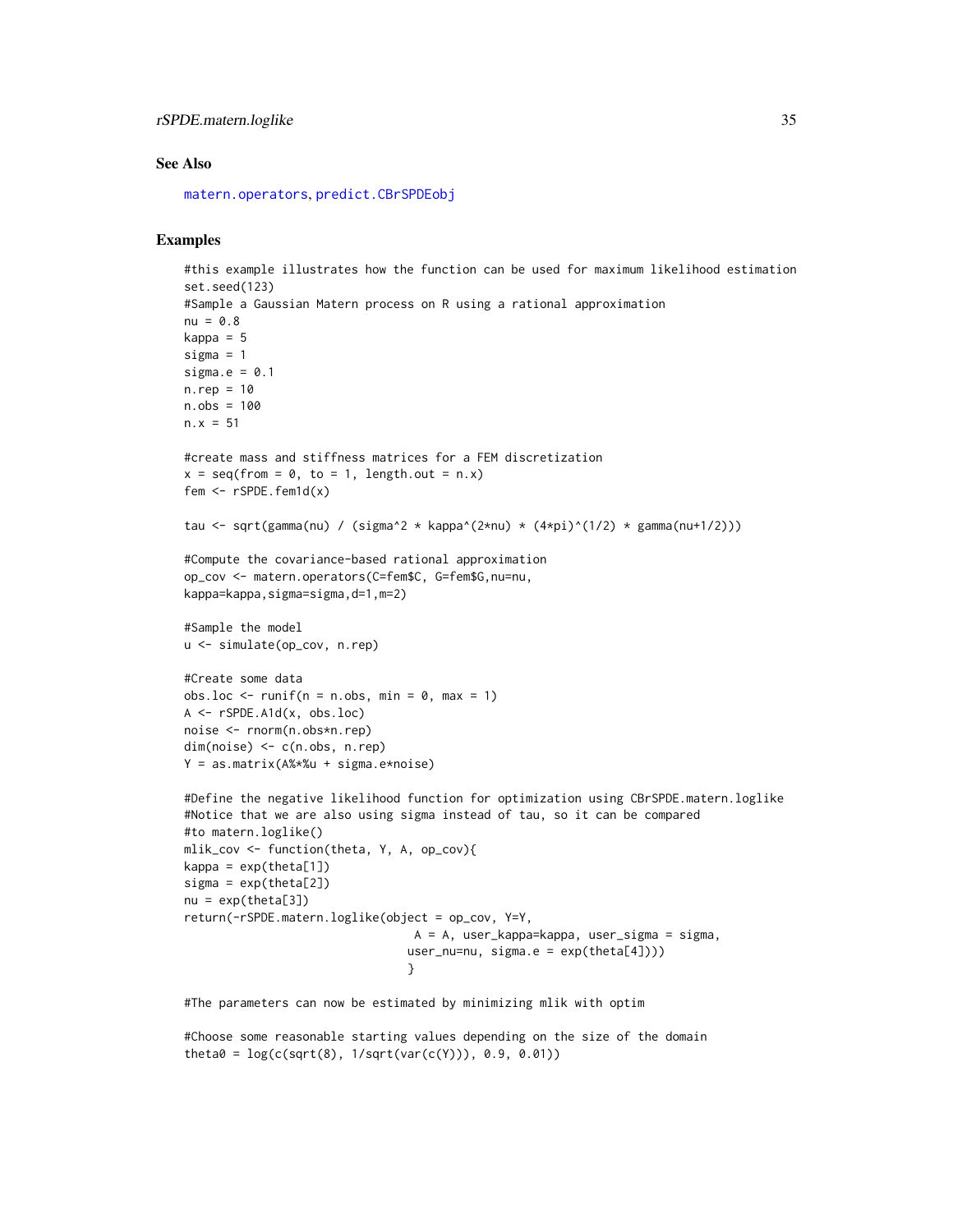```
#run estimation and display the results
theta \leq optim(theta0, mlik_cov, Y = Y, A = A, op_cov = op_cov,
method = "L-BFGS-B")print(data.frame(kappa = c(kappa,exp(theta$par[1])), sigma = c(sigma,exp(theta$par[2])),
                 nu = c(nu,exp(theta$par[3])), sigma.e = c(sigma.e,exp(theta$par[4])),
                 row.names = c("Truth","Estimates")))
```
rspde.matern.precision

*Precision matrix of the covariance-based rational approximation of stationary Gaussian Matern random fields*

# Description

rspde.matern.precision is used for computing the precision matrix of the covariance-based rational SPDE approximation of a stationary Gaussian random fields on  $R<sup>d</sup>$  with a Matern covariance function

$$
C(h) = \frac{\sigma^2}{2(\nu - 1)\Gamma(\nu)} (\kappa h)^{\nu} K_{\nu}(\kappa h)
$$

#### Usage

```
rspde.matern.precision(
 kappa,
  nu,
  tau = NULL,signa = NULL,rspde_order,
 dim,
  fem_mesh_matrices
```
)

#### Arguments

| Range parameter of the covariance function.                                                          |
|------------------------------------------------------------------------------------------------------|
| Shape parameter of the covariance function.                                                          |
| Scale parameter of the covariance function. If sigma is not provided, tau should<br>be provided.     |
| Standard deviation of the covariance function. If tau is not provided, sigma<br>should be provided.  |
| The order of the rational approximation                                                              |
| The dimension of the domain<br>fem_mesh_matrices                                                     |
| A list containing the FEM-related matrices. The list should contain elements c0,<br>g1, g2, g3, etc. |
|                                                                                                      |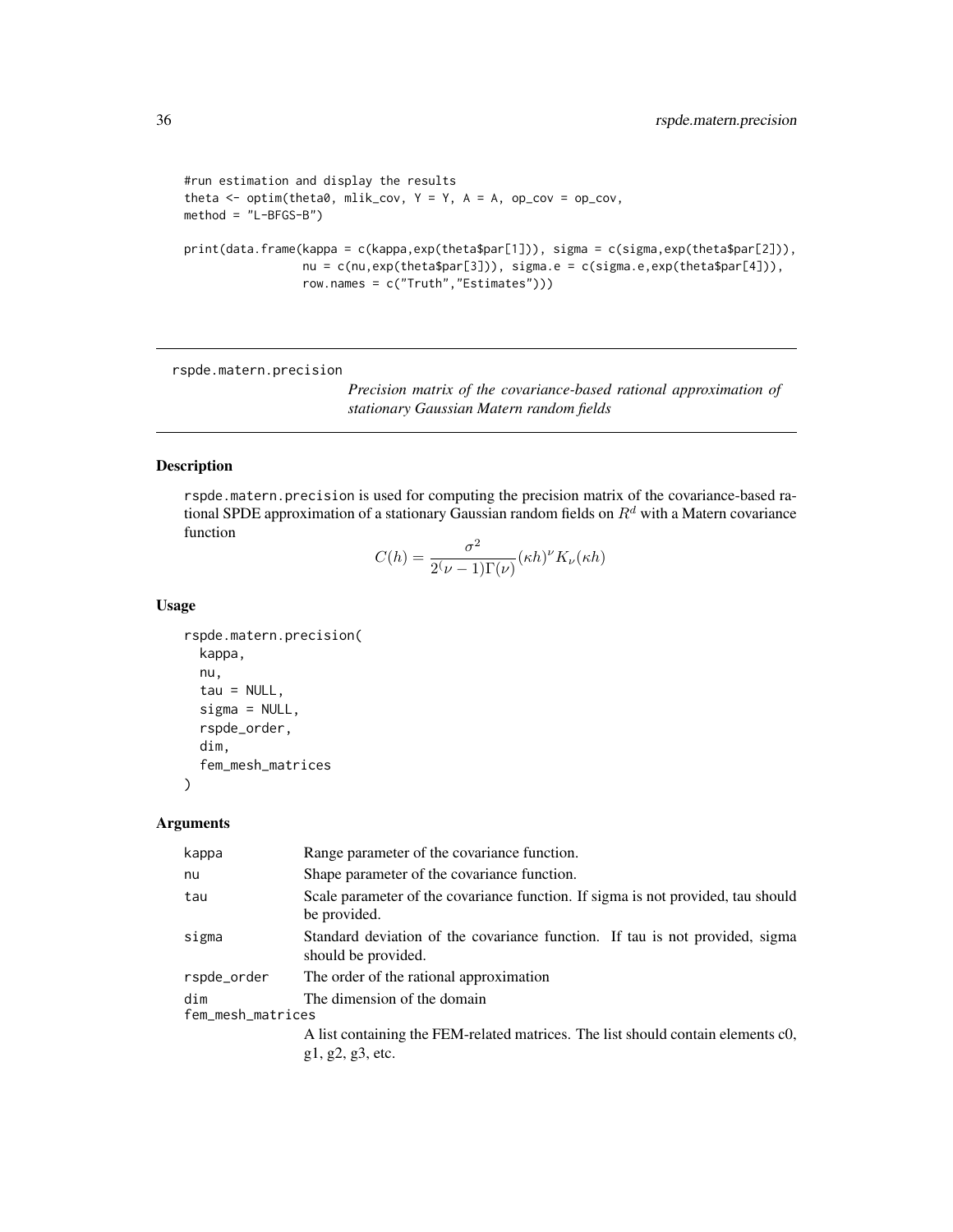# <span id="page-36-0"></span>Value

The precision matrix

#### Examples

```
set.seed(123)
nobs = 101
x \leq -\text{seq}(\text{from} = 0, \text{to} = 1, \text{length.out} = \text{nobs})fem <- rSPDE.fem1d(x)
kappa <-40sigma <- 1
d \leq -1nu = 2.6tau = sqrt(gamma(nu) / (kappa^(2*nu) * (4*pi)^(d /2) * gamma(nu + d/2)))
op_cov <- matern.operators(C=fem$C, G=fem$G,nu = nu,kappa = kappa, sigma = sigma,
                                    d=1, m = 2)v < - t(rSPDE.A1d(x,0.5))
c.true <- matern.covariance(abs(x - 0.5), kappa, nu, sigma)
Q <- rspde.matern.precision(kappa=kappa,nu=nu,tau=tau,rspde_order=2,d=1,
fem_mesh_matrices = op_cov$fem_mesh_matrices)
A <- Diagonal(nobs)
Abar \leq cbind(A,A,A)
w \leftarrow \text{rbind}(v, v, v)c.approx_cov <- (Abar)%*%solve(Q,w)
#plot the result and compare with the true Matern covariance
plot(x, matern.covariance(abs(x - 0.5), kappa, nu, sigma), type = "l", ylab = "C(h)",
     xlab="h", main = "Matern covariance and rational approximations")
lines(x, c.appendy cov, col = 2)
```
rspde.matern.precision.integer

*Precision matrix of stationary Gaussian Matern random fields with integer covariance exponent*

#### Description

rspde.matern.precision.integer.opt is used for computing the precision matrix of stationary Gaussian random fields on  $R^d$  with a Matern covariance function

$$
C(h) = \frac{\sigma^2}{2(\nu - 1)\Gamma(\nu)} (\kappa h)^{\nu} K_{\nu}(\kappa h)
$$

, where  $\alpha = \nu + d/2$  is a natural number.

#### Usage

rspde.matern.precision.integer( kappa,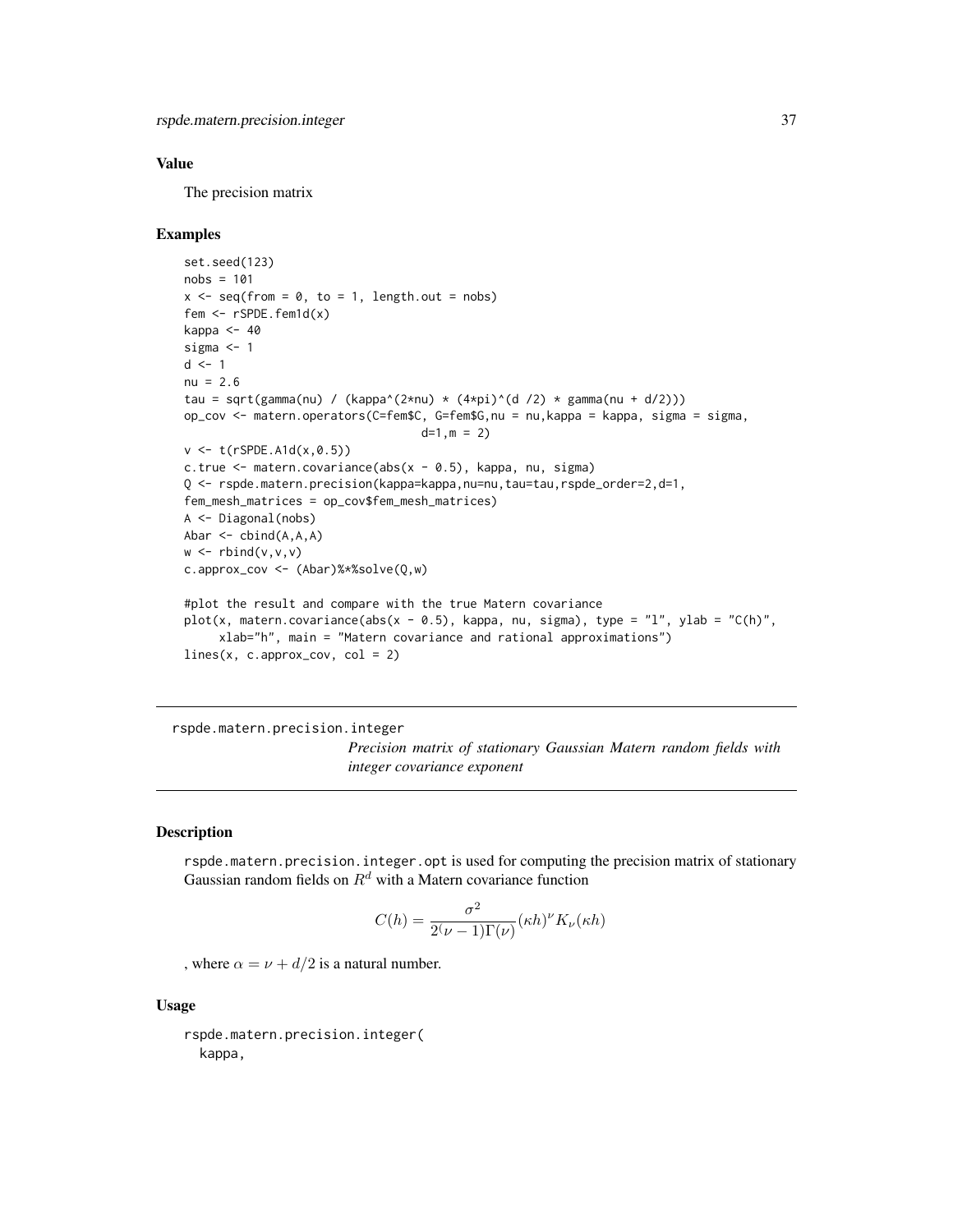```
nu,
  tau = NULL,sigma = NULL,dim,
  fem_mesh_matrices
)
```
#### Arguments

| kappa             | Range parameter of the covariance function.                                                         |
|-------------------|-----------------------------------------------------------------------------------------------------|
| nu                | Shape parameter of the covariance function.                                                         |
| tau               | Scale parameter of the covariance function.                                                         |
| sigma             | Standard deviation of the covariance function. If tau is not provided, sigma<br>should be provided. |
| dim               | The dimension of the domain                                                                         |
| fem_mesh_matrices |                                                                                                     |
|                   | A list containing the FEM-related matrices. The list should contain elements c0,                    |

g1, g2, g3, etc.

#### Value

The precision matrix

```
set.seed(123)
nobs = 101
x \leq -\text{seq}(\text{from} = 0, \text{to} = 1, \text{length.out} = \text{nobs})fem <- rSPDE.fem1d(x)
kappa <-40sigma <-1d \leq -1nu = 0.5tau = sqrt(gamma(nu) / (kappa^(2*nu) * (4*pi)^(d /2) * gamma(nu + d/2)))
op_cov <- matern.operators(C=fem$C, G=fem$G,nu = nu,kappa = kappa,sigma = sigma,
                                   d=1, m = 2)v \le -t (rSPDE.A1d(x,0.5))
c.true <- matern.covariance(abs(x - 0.5), kappa, nu, sigma)
Q <- rspde.matern.precision.integer(kappa=kappa,nu=nu,tau=tau,d=1,
fem_mesh_matrices = op_cov$fem_mesh_matrices)
A <- Diagonal(nobs)
c.approx_cov <- A%*%solve(Q,v)
#plot the result and compare with the true Matern covariance
plot(x, matern.covariance(abs(x - 0.5), kappa, nu, sigma), type = "l", ylab = "C(h)",
     xlab="h", main = "Matern covariance and rational approximations")
```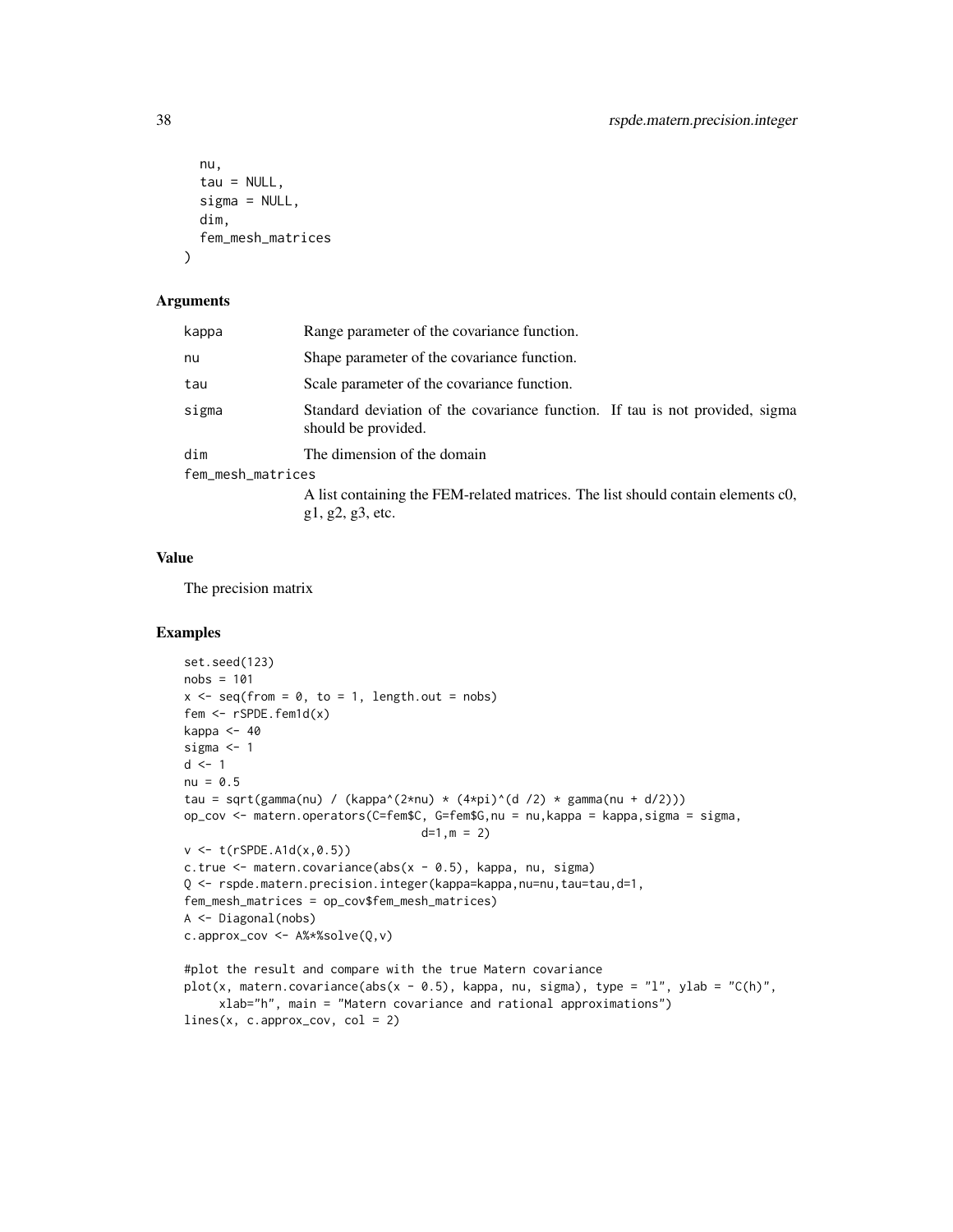<span id="page-38-0"></span>rspde.matern.precision.integer.opt

*Optimized precision matrix of stationary Gaussian Matern random fields with integer covariance exponent*

# Description

rspde.matern.precision.integer.opt is used for computing the optimized version of the precision matrix of stationary Gaussian random fields on  $R^d$  with a Matern covariance function

$$
C(h) = \frac{\sigma^2}{2^{\nu-1}\Gamma(\nu)} (\kappa h)^{\nu} K_{\nu}(\kappa h),
$$

where  $\alpha = \nu + d/2$  is a natural number.

# Usage

```
rspde.matern.precision.integer.opt(
 kappa,
 nu,
  tau,
 d,
  fem_matrices,
  graph = NULL
)
```
# Arguments

| kappa        | Range parameter of the covariance function.                                                                                                    |
|--------------|------------------------------------------------------------------------------------------------------------------------------------------------|
| nu           | Shape parameter of the covariance function.                                                                                                    |
| tau          | Scale parameter of the covariance function.                                                                                                    |
| d            | The dimension of the domain                                                                                                                    |
| fem_matrices | A list containing the FEM-related matrices. The list should contain elements C,<br>G, G 2, G 3, etc.                                           |
| graph        | The sparsity graph of the matrices. If NULL, only a vector of the elements will<br>be returned, if non-NULL, a sparse matrix will be returned. |

# Value

The precision matrix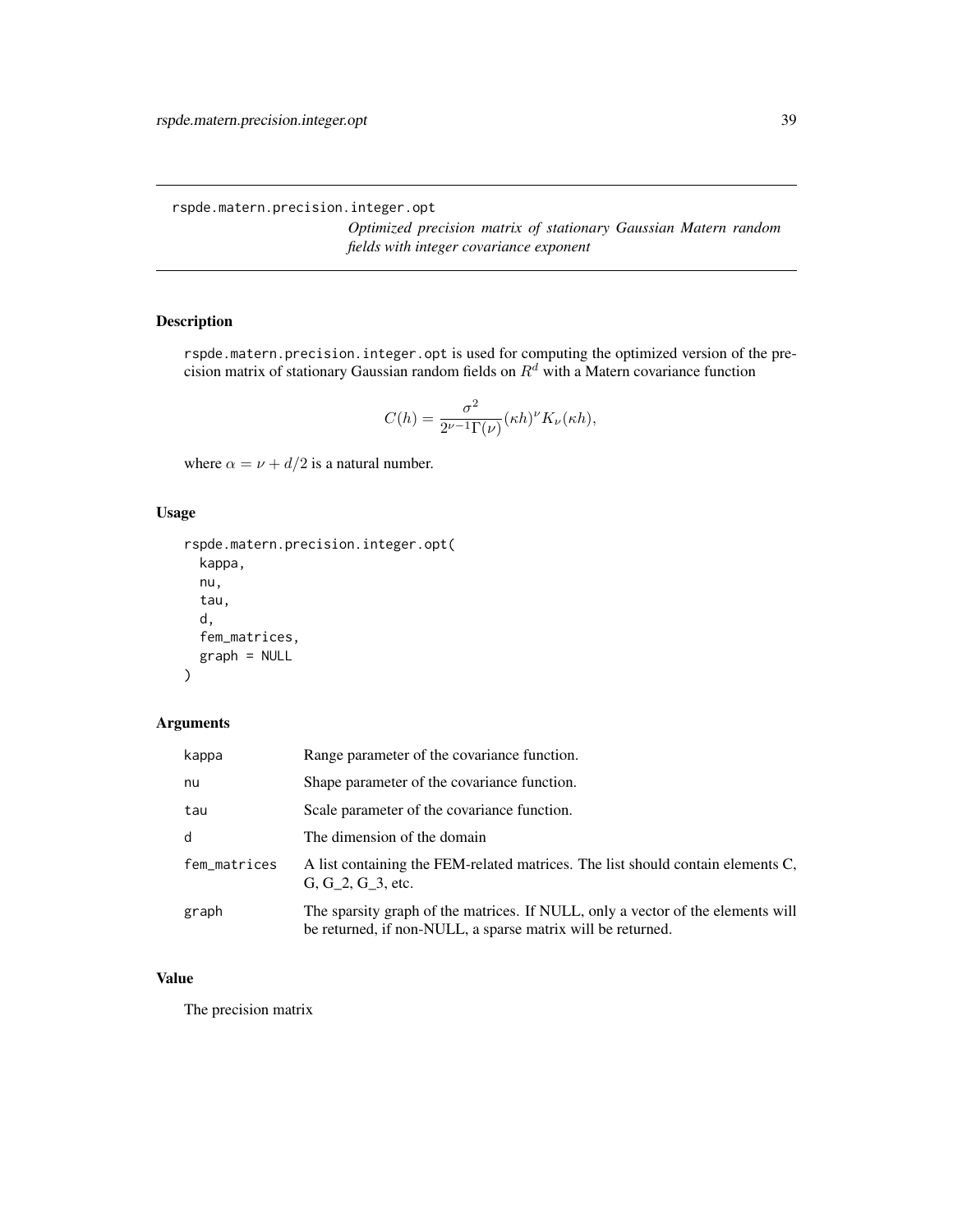<span id="page-39-0"></span>rspde.matern.precision.opt

*Optimized precision matrix of the covariance-based rational approximation*

# Description

rspde.matern.precision is used for computing the optimized version of the precision matrix of the covariance-based rational SPDE approximation of a stationary Gaussian random fields on  $R<sup>d</sup>$ with a Matern covariance function

$$
C(h) = \frac{\sigma^2}{2^{\nu-1}\Gamma(\nu)} (\kappa h)^{\nu} K_{\nu}(\kappa h).
$$

#### Usage

```
rspde.matern.precision.opt(
 kappa,
 nu,
  tau,
  rspde_order,
 dim,
  fem_matrices,
 graph = NULL,sharp
```
#### )

#### Arguments

| kappa        | Range parameter of the covariance function.                                                                                                    |
|--------------|------------------------------------------------------------------------------------------------------------------------------------------------|
| nu           | Shape parameter of the covariance function.                                                                                                    |
| tau          | Scale parameter of the covariance function.                                                                                                    |
| rspde_order  | The order of the rational approximation                                                                                                        |
| dim          | The dimension of the domain                                                                                                                    |
| fem_matrices | A list containing the FEM-related matrices. The list should contain elements C,<br>G, G 2, G 3, etc.                                           |
| graph        | The sparsity graph of the matrices. If NULL, only a vector of the elements will<br>be returned, if non-NULL, a sparse matrix will be returned. |
| sharp        | The sparsity graph should have the correct sparsity (costs more to perform a<br>sparsity analysis) or an upper bound for the sparsity?         |

# Value

The precision matrix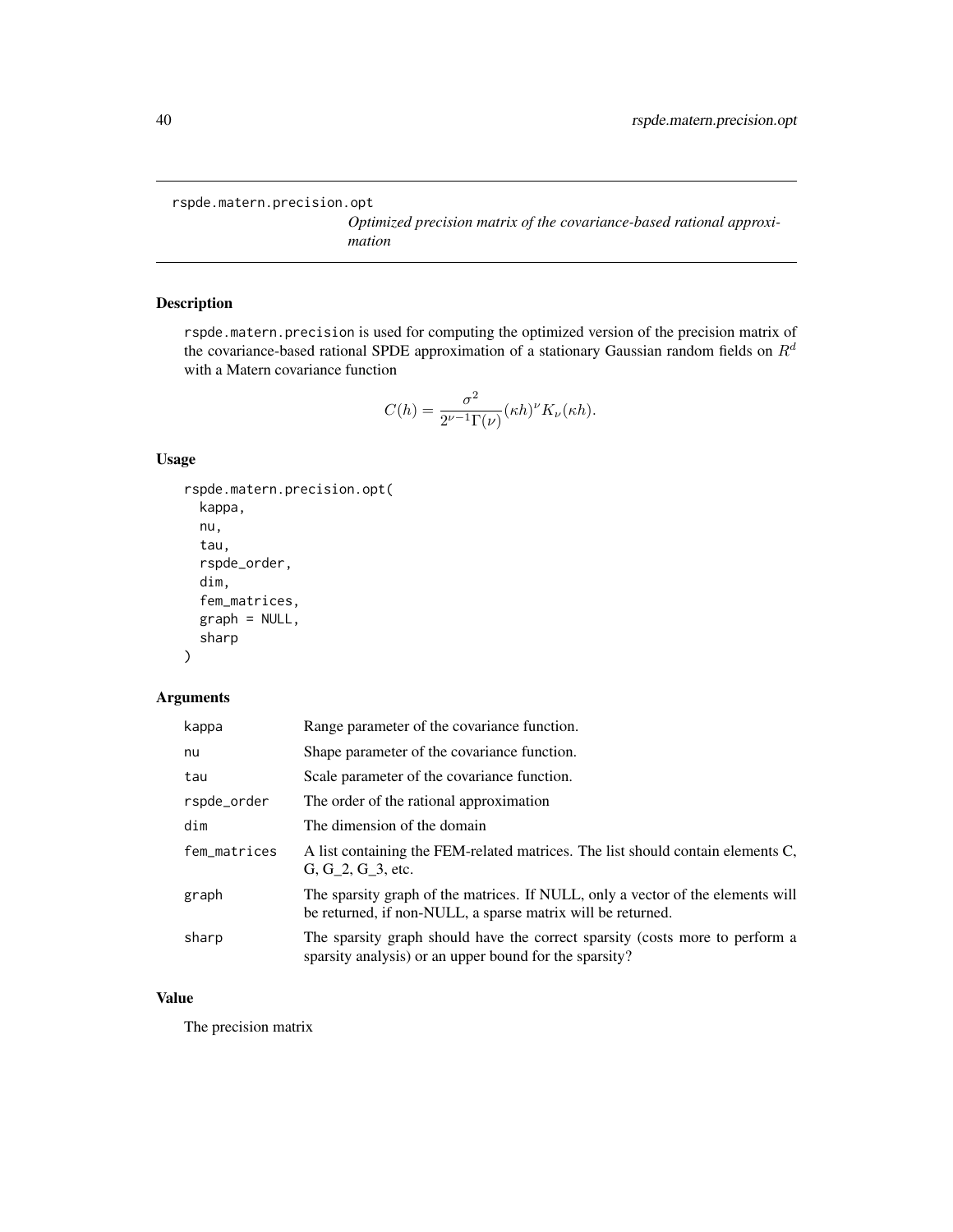<span id="page-40-0"></span>rspde.mesh.project *Calculate a lattice projection to/from an* inla.mesh *for rSPDE objects*

# Description

Calculate a lattice projection to/from an inla.mesh for rSPDE objects

# Usage

```
rspde.mesh.project(...)
rspde.mesh.projector(
 mesh,
 nu = NULL,rspde_order = 2,
 loc = NULL,lattice = NULL,
 xlim = NULL,ylim = NULL,
 dims = c(100, 100),
 projection = NULL,
  ...
\mathcal{L}## S3 method for class 'inla.mesh'
rspde.mesh.project(
 mesh,
 loc = NULL,field = NULL,
 rspde_order = 2,
 nu = NULL,...
)
## S3 method for class 'rspde.mesh.projector'
rspde.mesh.project(projector, field, ...)
## S3 method for class 'inla.mesh.1d'
rspde.mesh.project(mesh, loc, field = NULL, rspde_order = 2, nu = NULL, ...)
```
# Arguments

| $\ddotsc$   | Additional parameters.                                                       |
|-------------|------------------------------------------------------------------------------|
| mesh        | An inla.mesh or inla.mesh.1d object.                                         |
| nu          | The smoothness parameter. If NULL, it will be assumed that nu was estimated. |
| rspde_order | The order of the rational approximation.                                     |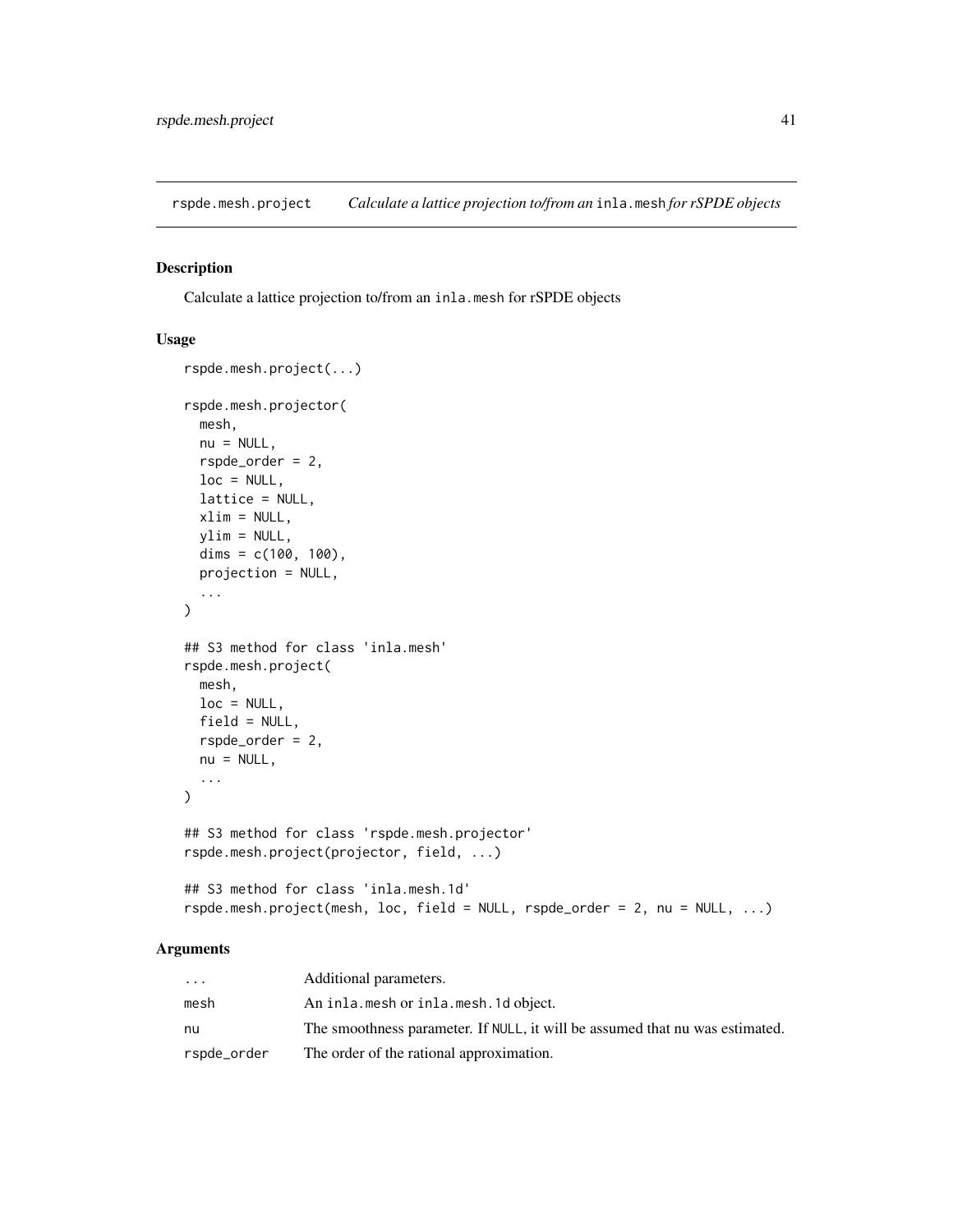<span id="page-41-0"></span>

| $1$ oc     | Projection locations. Can be a matrix or a Spatial Points or a Spatial Points-<br>DataFrame object.                          |  |
|------------|------------------------------------------------------------------------------------------------------------------------------|--|
| lattice    | An inla.mesh.lattice object.                                                                                                 |  |
| xlim       | X-axis limits for a lattice. For R2 meshes, defaults to covering the domain.                                                 |  |
| ylim       | Y-axis limits for a lattice. For R2 meshes, defaults to covering the domain.                                                 |  |
| dims       | Lattice dimensions.                                                                                                          |  |
| projection | One of c("default", "longlat", "longsinlat", "mollweide").                                                                   |  |
| field      | Basis function weights, one per mesh basis function, describing the function to<br>be evaluated at the projection locations. |  |
| projector  | A rspde.mesh.projector object.                                                                                               |  |

# Details

This function is built upon the inla.mesh.project and inla.mesh.projector functions from INLA.

# Value

A list with projection information for rspde.mesh.project. For rspde.mesh.projector(mesh, ...), a rspde.mesh.projector object. For rspde.mesh.project(projector, field, ...), a field projected from the mesh onto the locations given by the projector object.

rspde.precision *Precision matrices for* inla.rspde *objects*

# Description

Precision matrices for rSPDE models

Calculates the precision matrix for given parameter values based on an inla.rspde model object.

# Usage

rspde.precision(rspde, theta, optimized = FALSE)

# Arguments

| rspde     | An inla. rspde object.                                                                                |
|-----------|-------------------------------------------------------------------------------------------------------|
| theta     | The parameter vector. See the details in rspde, matern to see the parameteriza-<br>tions.             |
| optimized | Logical indicating if only the elements (the $x$ slot) of the precision matrix should<br>be returned. |

# Value

A sparse precision matrix.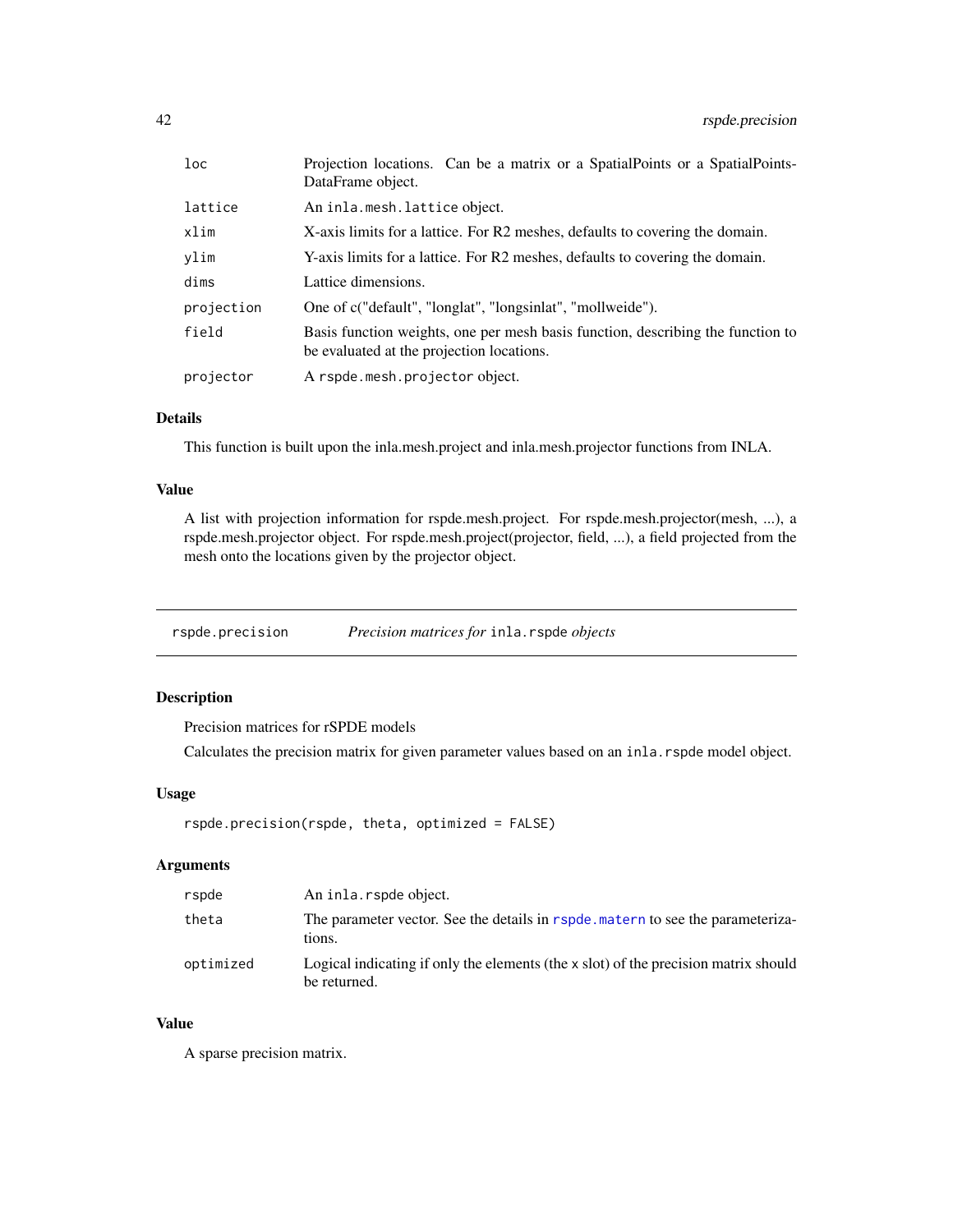# <span id="page-42-0"></span>rspde.result 43

# Examples

```
#tryCatch version
tryCatch({
library(INLA)
set.seed(1)
n < -10coords <- cbind(long=sample(1:n), lat=sample(1:n))
mesh <- inla.mesh.2d(coords, max.edge = c(20, 40))
rspde_model_int <- rspde.matern(mesh = mesh, nu = 1)
prec_int <- rspde.precision(rspde_model_int, theta=log(c(1,3)))
rspde_model <- rspde.matern(mesh)
prec <- rspde.precision(rspde_model, theta=log(c(1,3,1.2)))
#stable.tryCatch
}, error = function(e){print("Could not run the example")})
```
rspde.result *rSPDE result extraction from INLA estimation results*

# Description

Extract field and parameter values and distributions for an rspde effect from an inla result object.

#### Usage

```
rspde.result(inla, name, rspde, compute.summary = TRUE)
```
# Arguments

| inla            | An inla object obtained from a call to inla().                            |
|-----------------|---------------------------------------------------------------------------|
| name            | A character string with the name of the rSPDE effect in the inla formula. |
| rspde           | The inla. rspde object used for the effect in the inla formula.           |
| compute.summary |                                                                           |
|                 | Should the summary be computed?                                           |

#### Value

Returns a list containing: marginals.kappa

Marginal densities for kappa

marginals.log.kappa

Marginal densities for log(kappa)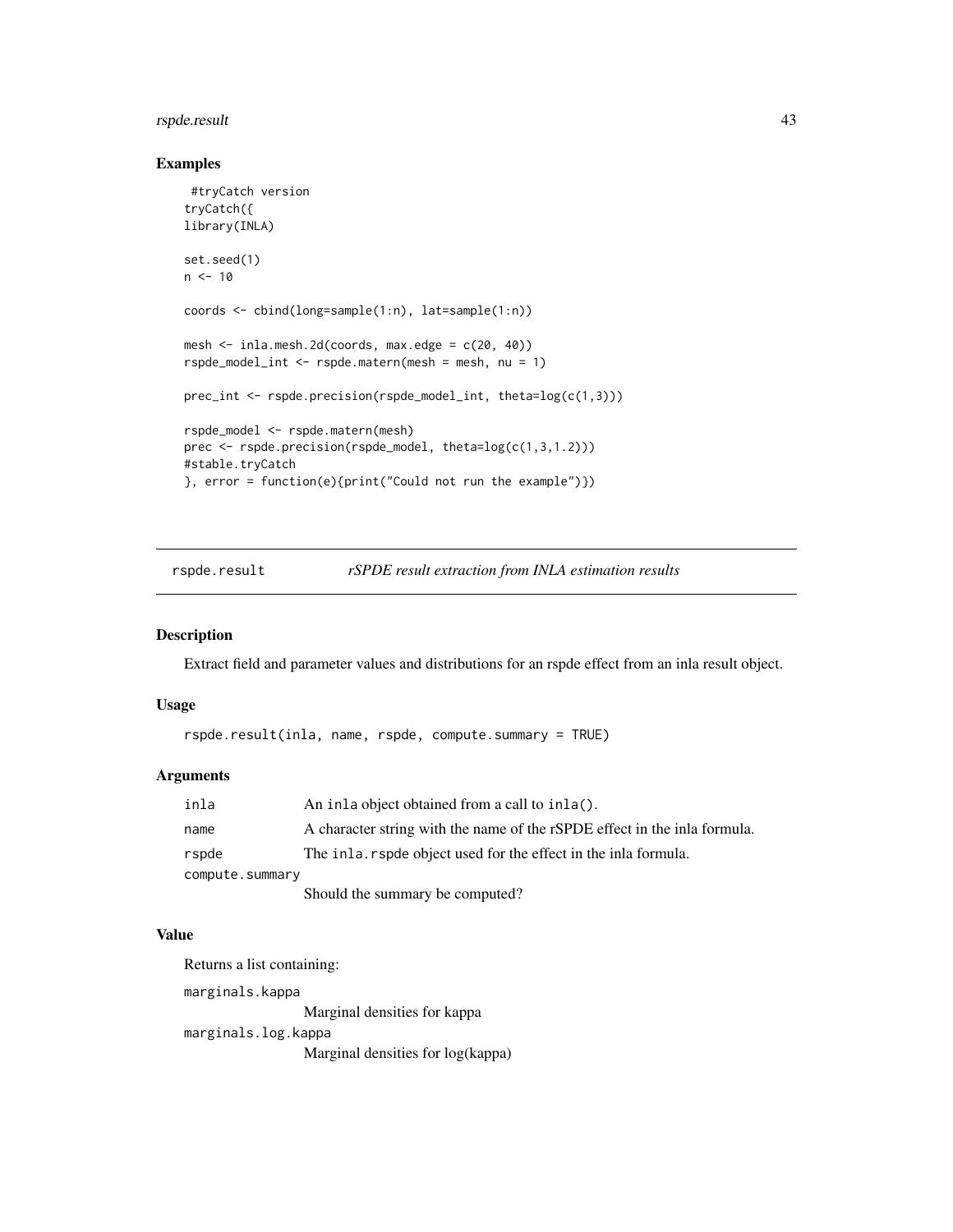marginals.log.tau Marginal densities for log(tau) marginals.tau Marginal densities for tau marginals.values Marginal densities for the field values summary.log.kappa Summary statistics for log(kappa) summary.log.tau Summary statistics for log(tau) summary.values Summary statistics for the field values If nu was estimated, then the list will also contain marginals.nu Marginal densities for nu If nu was estimated and a beta prior was used, then the list will also contain marginals.logit.nu Marginal densities for logit(nu) summary.logit.nu Marginal densities for logit(nu) If nu was estimated and a truncated lognormal prior was used, then the list will also contain marginals.log.nu Marginal densities for log(nu) summary.log.nu Marginal densities for log(nu) If compute. summary is TRUE, then the list will also contain summary.kappa Summary statistics for kappa summary.tau Summary statistics for tau If nu was estimated and compute. summary is TRUE, then the list will also contain summary.nu Summary statistics for nu

```
#tryCatch version
tryCatch({
library(INLA)
set.seed(123)
m = 100loc_2d_mesh = matrix(runif(m*2),m,2)mesh_2d = inla.mesh.2d(loc=loc_2d_mesh,
                      cutoff=0.05,
                      max.edge=c(0.1,0.5) )
sigma <- 0.01
range <-0.2nu < -0.8
```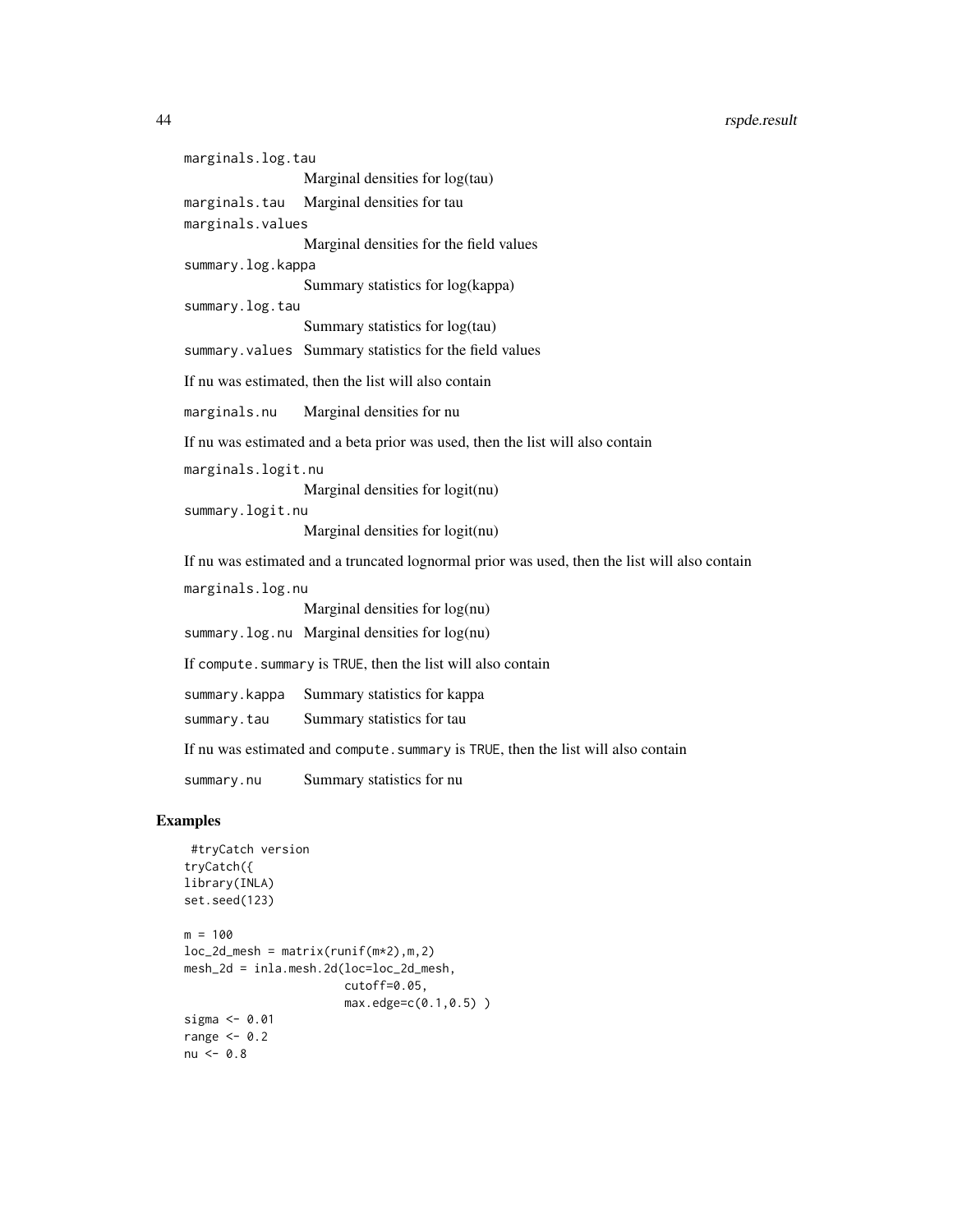#### <span id="page-44-0"></span>simulate 45

```
kappa <- sqrt(8*nu)/range
op <- matern.operators(mesh=mesh_2d,nu=nu,
                       kappa=kappa,sigma=sigma,m=2)
u <- simulate(op)
A <- inla.spde.make.A(mesh=mesh_2d,
                      loc=loc_2d_mesh)
sigma.e <- 0.1
y = A %*% u + rnorm(m) * sigma.eAbar <- rspde.make.A(mesh = mesh_2d, loc = loc_2d_mesh)
mesh.index <- rspde.make.index(name = "field", mesh = mesh_2d)
st.dat=inla.stack(data=list(y=as.vector(y)),
                  A=Abar,
                  effects=mesh.index)
rspde_model <- rspde.matern(mesh = mesh_2d,
                            nu_upper_bound = 1)
f = y \sim -1 + f(field, model = rspde_model)rspde_fit = inla(f,
      data=inla.stack.data(st.dat),
      family="gaussian",
      control.predictor=
        list(A=inla.stack.A(st.dat)),
      inla.mode = "experimental")
result <- rspde.result(rspde_fit, "field", rspde_model)
summary(result)
plot(result)
#stable.tryCatch
}, error = function(e){print("Could not run the example")})
```
simulate *Simulation of a fractional SPDE using a rational SPDE approximation*

#### <span id="page-44-1"></span>Description

The function samples a Gaussian random field based on a pre-computed rational SPDE approximation.

#### Usage

```
simulate(object, nsim, ...)
```

```
## S3 method for class 'rSPDEobj'
simulate(object, nsim = 1, ...)
```
### Arguments

| object                  | The rational SPDE approximation, computed using fractional operators, |
|-------------------------|-----------------------------------------------------------------------|
|                         | matern.operators.or spde.matern.operators.                            |
| nsim                    | The number of simulations.                                            |
| $\cdot$ $\cdot$ $\cdot$ | Currently not used.                                                   |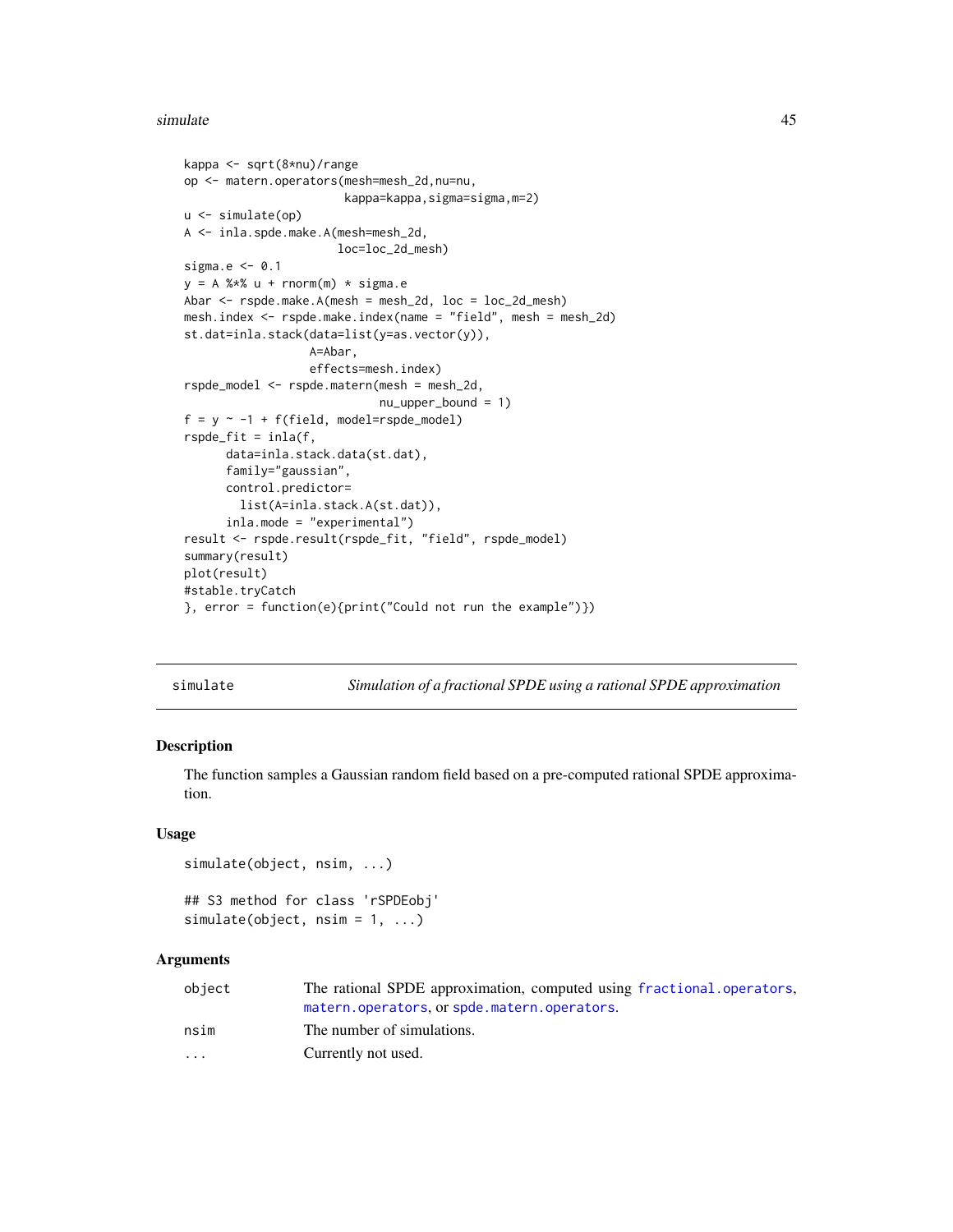<span id="page-45-0"></span>A matrix with the n samples as columns.

#### See Also

[simulate.CBrSPDEobj](#page-45-1)

### Examples

```
#Sample a Gaussian Matern process on R using a rational approximation
kappa <- 10
sigma <- 1
nu <- 0.8
#create mass and stiffness matrices for a FEM discretization
x \leq - seq(from = 0, to = 1, length.out = 101)
fem <- rSPDE.fem1d(x)
#compute rational approximation
op <- matern.operators(kappa = kappa, sigma = sigma,
                       nu = nu, G=fem$G, C=fem$C, d = 1)
#Sample the model and plot the result
Y <- simulate(op)
plot(x, Y, type = "l", ylab = "u(x)", xlab = "x")
```
<span id="page-45-1"></span>

| simulate.CBrSPDEobj | Simulation of a fractional SPDE using the covariance-based rational |
|---------------------|---------------------------------------------------------------------|
|                     | SPDE approximation                                                  |

# Description

The function samples a Gaussian random field based using the covariance-based rational SPDE approximation.

# Usage

```
## S3 method for class 'CBrSPDEobj'
simulate(
 object,
  nsim = 1,
 user_nu = NULL,
  user_kappa = NULL,
 user_tau = NULL,
 user_m = NULL,pivot = TRUE,...
)
```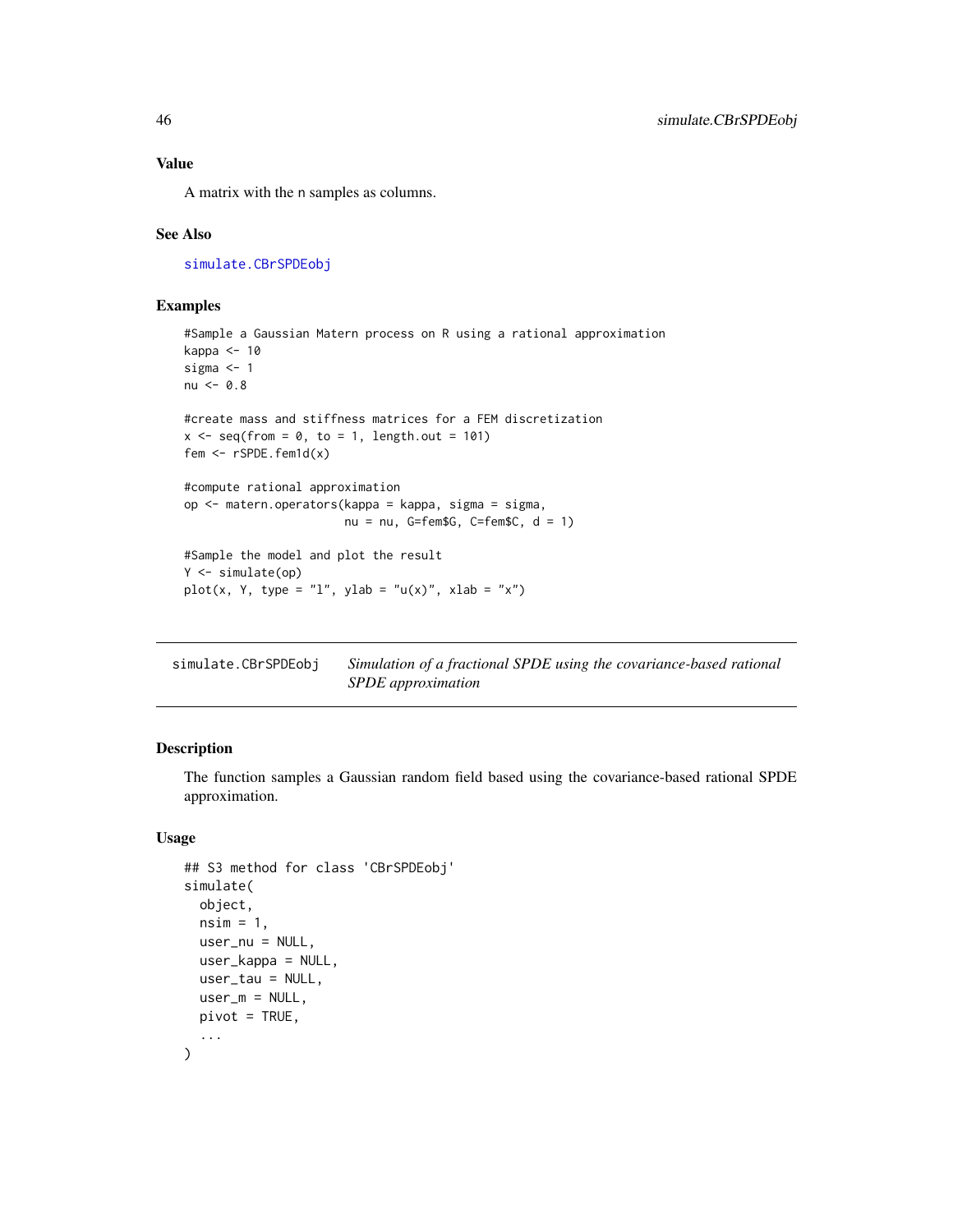#### <span id="page-46-0"></span>**Arguments**

| object     | The covariance-based rational SPDE approximation, computed using matern, operators                    |
|------------|-------------------------------------------------------------------------------------------------------|
| nsim       | The number of simulations.                                                                            |
| user_nu    | If non-null, update the shape parameter of the covariance function.                                   |
| user_kappa | If non-null, update the range parameter of the covariance function.                                   |
| user_tau   | If non-null, update the standard deviation of the covariance function.                                |
| $user_m$   | If non-null, update the order of the rational approximation, which needs to be a<br>positive integer. |
| pivot      | Should pivoting be used for the Cholesky decompositions? Default is TRUE                              |
| .          | Currently not used.                                                                                   |

# Value

A matrix with the n samples as columns.

#### Examples

```
#Sample a Gaussian Matern process on R using a rational approximation
kappa <- 10
sigma <-1nu < -0.8#create mass and stiffness matrices for a FEM discretization
x \leq - seq(from = 0, to = 1, length.out = 101)
fem <- rSPDE.fem1d(x)
#compute rational approximation of covariance function at 0.5
tau <- sqrt(gamma(nu) / (sigma^2 * kappa^(2*nu) * (4*pi)^(1/2) * gamma(nu+1/2)))
op_cov <- matern.operators(C=fem$C, G=fem$G,nu=nu,
kappa=kappa,sigma=sigma,d=1,m=2)
#Sample the model and plot the result
Y <- simulate(op_cov)
plot(x, Y, type = "l", ylab = "u(x)", xlab = "x")
```
<span id="page-46-1"></span>spde.matern.loglike *Parameter-based log-likelihood for a latent Gaussian Matern SPDE model using a rational SPDE approximation*

#### Description

This function evaluates the log-likelihood function for observations of a Gaussian process defined as the solution to the SPDE

$$
(\kappa(s) - \Delta)^{\beta}(\tau(s)u(s)) = W.
$$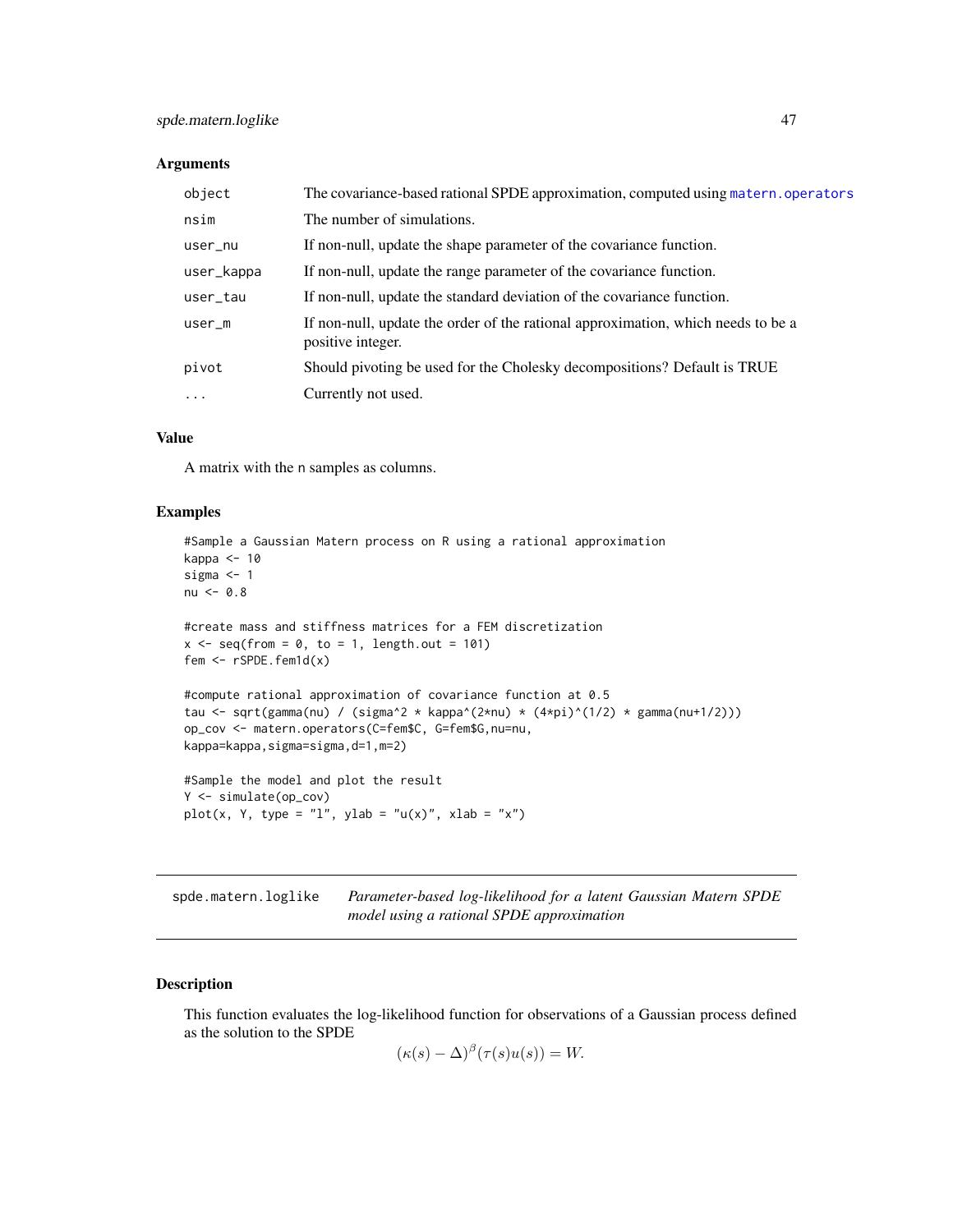#### <span id="page-47-0"></span>Usage

spde.matern.loglike(kappa, tau, nu, sigma.e, Y, G, C, A, d = 2, m = 1)

#### Arguments

| kappa   | Vector with the, possibly spatially varying, range parameter evaluated at the<br>locations of the mesh used for the finite element discretization of the SPDE.     |
|---------|--------------------------------------------------------------------------------------------------------------------------------------------------------------------|
| tau     | Vector with the, possibly spatially varying, precision parameter evaluated at the<br>locations of the mesh used for the finite element discretization of the SPDE. |
| nu      | Shape parameter of the covariance function, related to $\beta$ through the equation<br>$\beta = (\nu + d/2)/2.$                                                    |
| sigma.e | The standard deviation of the measurement noise.                                                                                                                   |
| Y       | The observations, either a vector or a matrix where the columns correspond to<br>independent replicates of observations.                                           |
| G       | The stiffness matrix of a finite element discretization of the domain.                                                                                             |
| C       | The mass matrix of a finite element discretization of the domain.                                                                                                  |
| A       | A matrix linking the measurement locations to the basis of the FEM approxima-<br>tion of the latent model.                                                         |
| d       | The dimension of the domain. The default value is 2.                                                                                                               |
| m       | The order of the rational approximation, which needs to be a positive integer.<br>The default value is 1.                                                          |

# Details

The observations are assumed to be generated as  $Y_i = u(s_i) + \epsilon_i$ , where  $\epsilon_i$  are iid mean-zero Gaussian variables. The latent model is approximated using a rational approximation of the fractional SPDE model.

#### Value

The log-likelihood value.

# See Also

[matern.loglike](#page-7-1), [rSPDE.loglike](#page-25-1).

# Examples

```
#this example illustrates how the function can be used for maximum likelihood estimation
set.seed(123)
#Sample a Gaussian Matern process on R using a rational approximation
sigma.e = 0.1n.rep = 10
n.obs = 100
n.x = 51
```
#create mass and stiffness matrices for a FEM discretization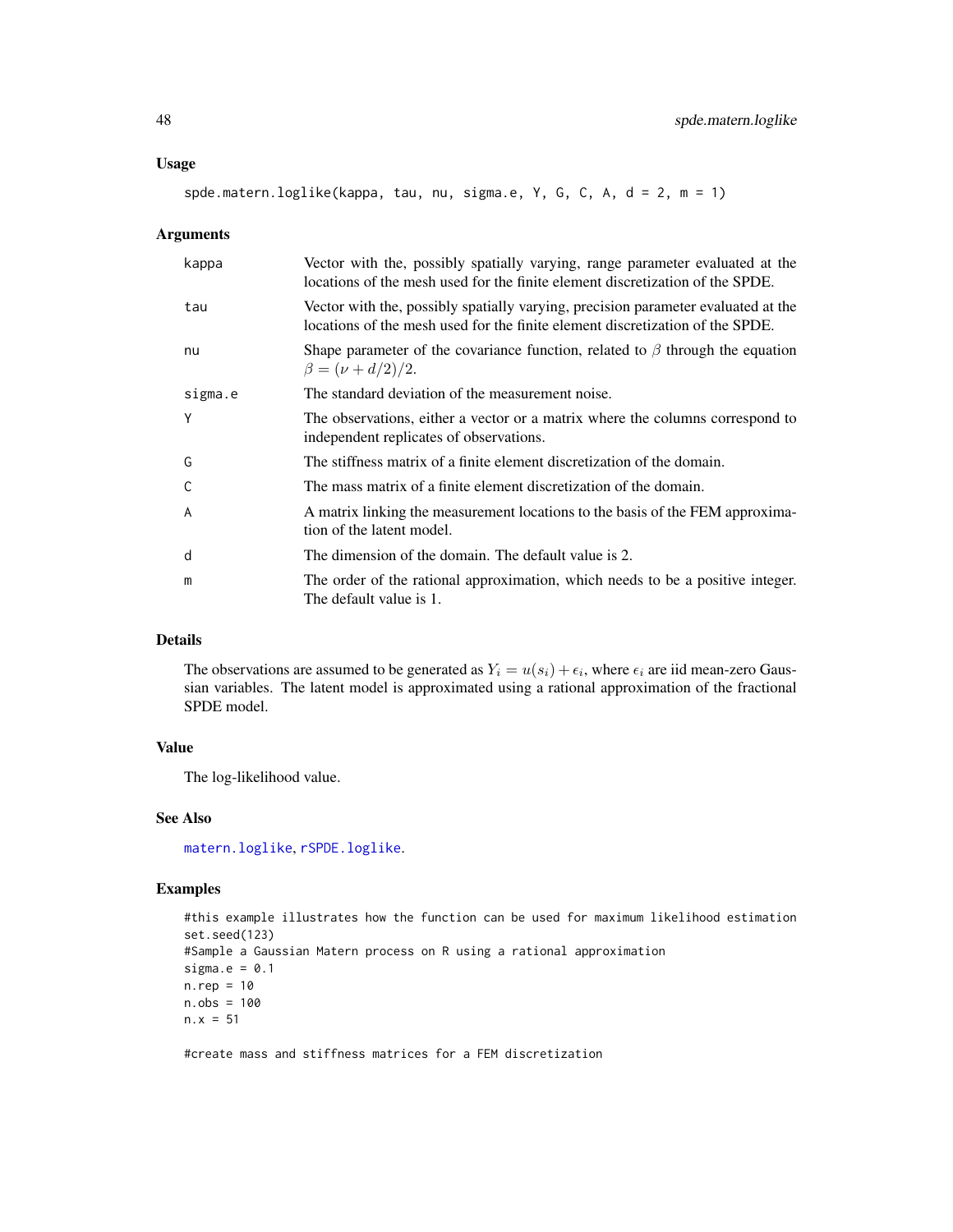```
x = \text{seq}(\text{from} = 0, \text{to} = 1, \text{length.out} = n.x)fem <- rSPDE.fem1d(x)
tau = rep(0.5, n.x)nu = 0.8kappa = rep(1, n.x)#compute rational approximation
op <- spde.matern.operators(kappa = kappa, tau = tau, nu = nu,
                             G = \text{fem}\G, C = \text{fem}\C, d = 1)
#Sample the model
u <- simulate(op, n.rep)
#Create some data
obs.loc \le runif(n = n.obs, min = 0, max = 1)
A <- rSPDE.A1d(x, obs.loc)
noise <- rnorm(n.obs*n.rep)
dim(noise) <- c(n.obs, n.rep)
Y = as.matrix(A%*%u + sigma.e*noise)
#define negative likelihood function for optimization using matern.loglike
mlik <- function(theta, Y, G, C, A){
return(-spde.matern.loglike(rep(exp(theta[1]),n.x), rep(exp(theta[2]),n.x),
                             exp(theta[3]), exp(theta[4]),
                             Y = Y, G = G, C = C, A = A, d = 1)
}
#' #The parameters can now be estimated by minimizing mlik with optim
#Choose some reasonable starting values depending on the size of the domain
theta0 = \log(c(sqrt(8), 1/sqrt(var(c(Y))), 0.9, 0.01))#run estimation and display the results
theta \leq optim(theta0, mlik, Y = Y, G = \text{fem$G}, C = \text{fem$C}, A = A)
print(data.frame(kappa = c(kappa[1],exp(theta$par[1])), tau = c(tau[1],exp(theta$par[2])),
                 nu = c(nu,exp(theta$par[3])), sigma.e = c(sigma.e,exp(theta$par[4])),
                 row.names = c("Truth","Estimates")))
```
<span id="page-48-1"></span>spde.matern.operators *Rational approximations of non-stationary Gaussian SPDE Matern random fields*

# Description

spde.matern.operators is used for computing a rational SPDE approximation of a Gaussian random fields on  $R<sup>d</sup>$  defined as a solution to the SPDE

$$
(\kappa(s) - \Delta)^{\beta}(\tau(s)u(s)) = W.
$$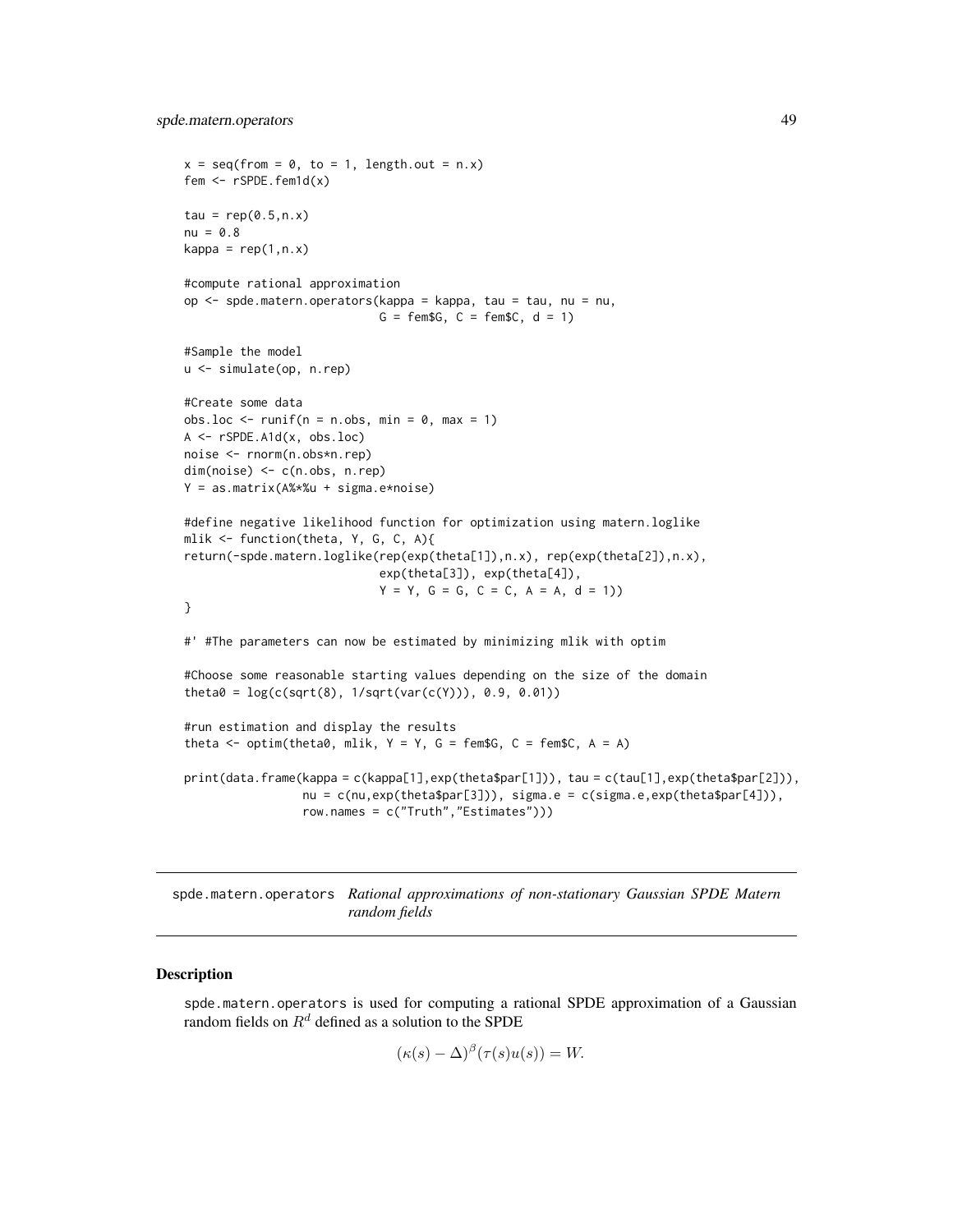<span id="page-49-0"></span>spde.matern.operators(kappa, tau, nu, G, C, d, m = 1)

#### Arguments

| kappa        | Vector with the, possibly spatially varying, range parameter evaluated at the<br>locations of the mesh used for the finite element discretization of the SPDE.     |
|--------------|--------------------------------------------------------------------------------------------------------------------------------------------------------------------|
| tau          | Vector with the, possibly spatially varying, precision parameter evaluated at the<br>locations of the mesh used for the finite element discretization of the SPDE. |
| nu           | Shape parameter of the covariance function, related to $\beta$ through the equation<br>$\beta = (\nu + d/2)/2.$                                                    |
| G            | The stiffness matrix of a finite element discretization of the domain of interest.                                                                                 |
| $\mathsf{C}$ | The mass matrix of a finite element discretization of the domain of interest.                                                                                      |
| d            | The dimension of the domain.                                                                                                                                       |
| m            | The order of the rational approximation, which needs to be a positive integer.<br>The default value is 1.                                                          |

#### Details

The approximation is based on a rational approximation of the fractional operator  $(\kappa(s)^2 - \Delta)^{\beta}$ , where  $\beta = (\nu + d/2)/2$ . This results in an approximate model on the form

$$
P_l u(s) = P_r W,
$$

where  $P_j = p_j(L)$  are non-fractional operators defined in terms of polynomials  $p_j$  for  $j = l, r$ . The order of  $p_r$  is given by m and the order of  $p_l$  is  $m + m_\beta$  where  $m_\beta$  is the integer part of  $\beta$  if  $\beta > 1$ and  $m_\beta = 1$  otherwise.

The discrete approximation can be written as  $u = P_rx$  where  $x \sim N(0, Q^{-1})$  and  $Q = P_l^T C^{-1} P_l$ . Note that the matrices  $P_r$  and Q may be be ill-conditioned for  $m > 1$ . In this case, the metehods in [operator.operations](#page-14-1) should be used for operations involving the matrices, since these methods are more numerically stable.

#### Value

spde.matern.operators returns an object of class "rSPDEobj. This object contains the quantities listed in the output of [fractional.operators](#page-3-1) as well as the smoothness parameter  $\nu$ .

#### See Also

[fractional.operators](#page-3-1), [spde.matern.operators](#page-48-1), [matern.operators](#page-11-1)

# Examples

```
#Sample non-stationary Matern field on R
tau \leq -1nu < -0.8
```
#create mass and stiffness matrices for a FEM discretization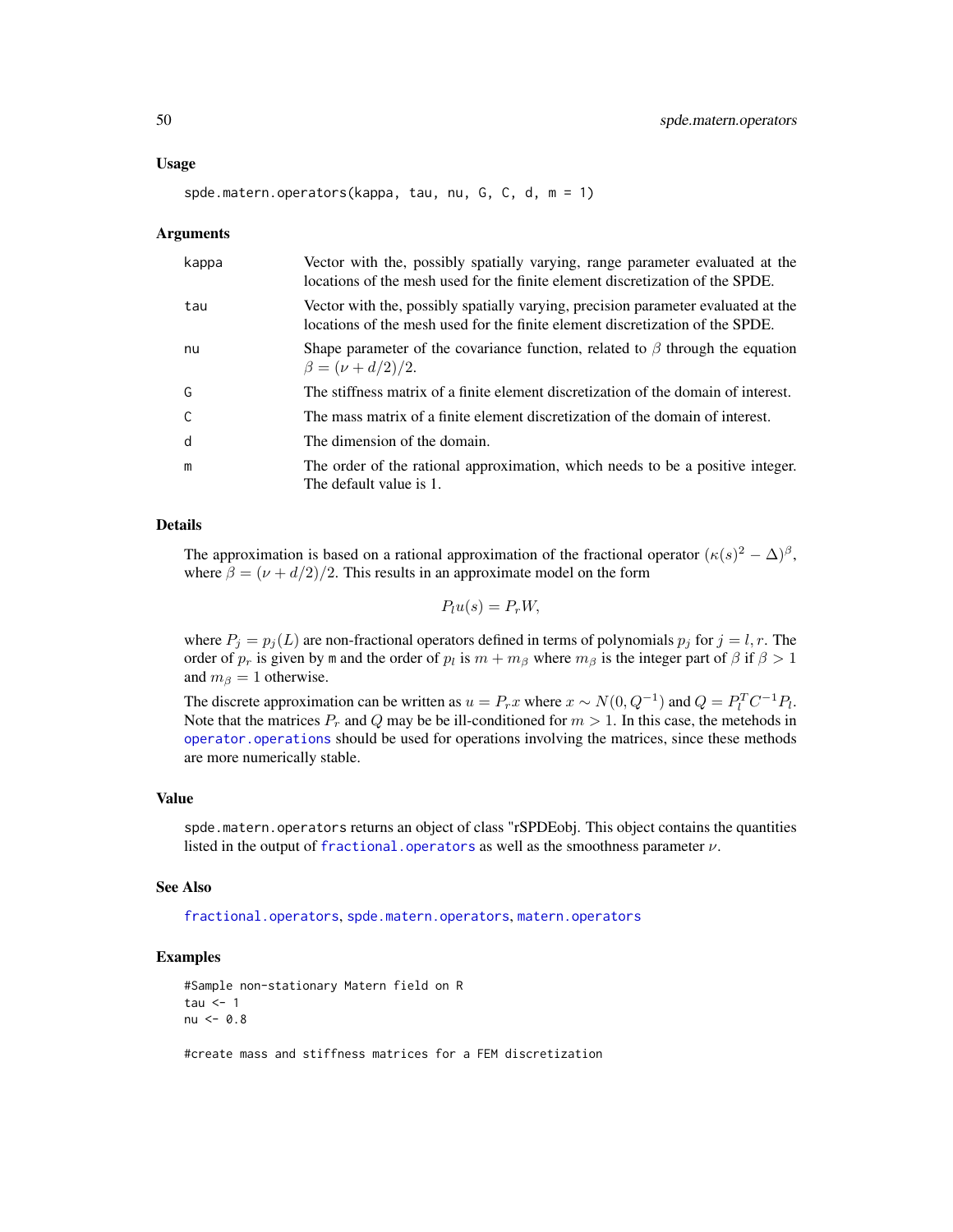```
x \le - seq(from = 0, to = 1, length.out = 101)
fem <- rSPDE.fem1d(x)
 #define a non-stationary range parameter
 kappa \leq seq(from = 2, to = 20, length.out = length(x))
#compute rational approximation
op <- spde.matern.operators(kappa = kappa, tau = tau, nu = nu,
                             G = \text{fem}\G, C = \text{fem}\C, d = 1)
#sample the field
u <- simulate(op)
#plot the sample
plot(x, u, type = "l", ylab = "u(s)", xlab = "s")
```
<span id="page-50-1"></span>summary.CBrSPDEobj *Summarise CBrSPDE objects*

#### Description

Summary method for class "CBrSPDEobj"

# Usage

```
## S3 method for class 'CBrSPDEobj'
summary(object, ...)
## S3 method for class 'summary.CBrSPDEobj'
print(x, \ldots)## S3 method for class 'CBrSPDEobj'
print(x, \ldots)
```
#### Arguments

| object                  | an object of class "CBrSPDEobj", usually, a result of a call to matern. operators.          |
|-------------------------|---------------------------------------------------------------------------------------------|
| $\cdot$ $\cdot$ $\cdot$ | further arguments passed to or from other methods.                                          |
|                         | an object of class "summary.CBrSPDEobj", usually, a result of a call to summary.CBrSPDEobj. |

```
#Compute the covariance-based rational approximation of a
#Gaussian process with a Matern covariance function on R
kappa <- 10
sigma <-1nu < -0.8
```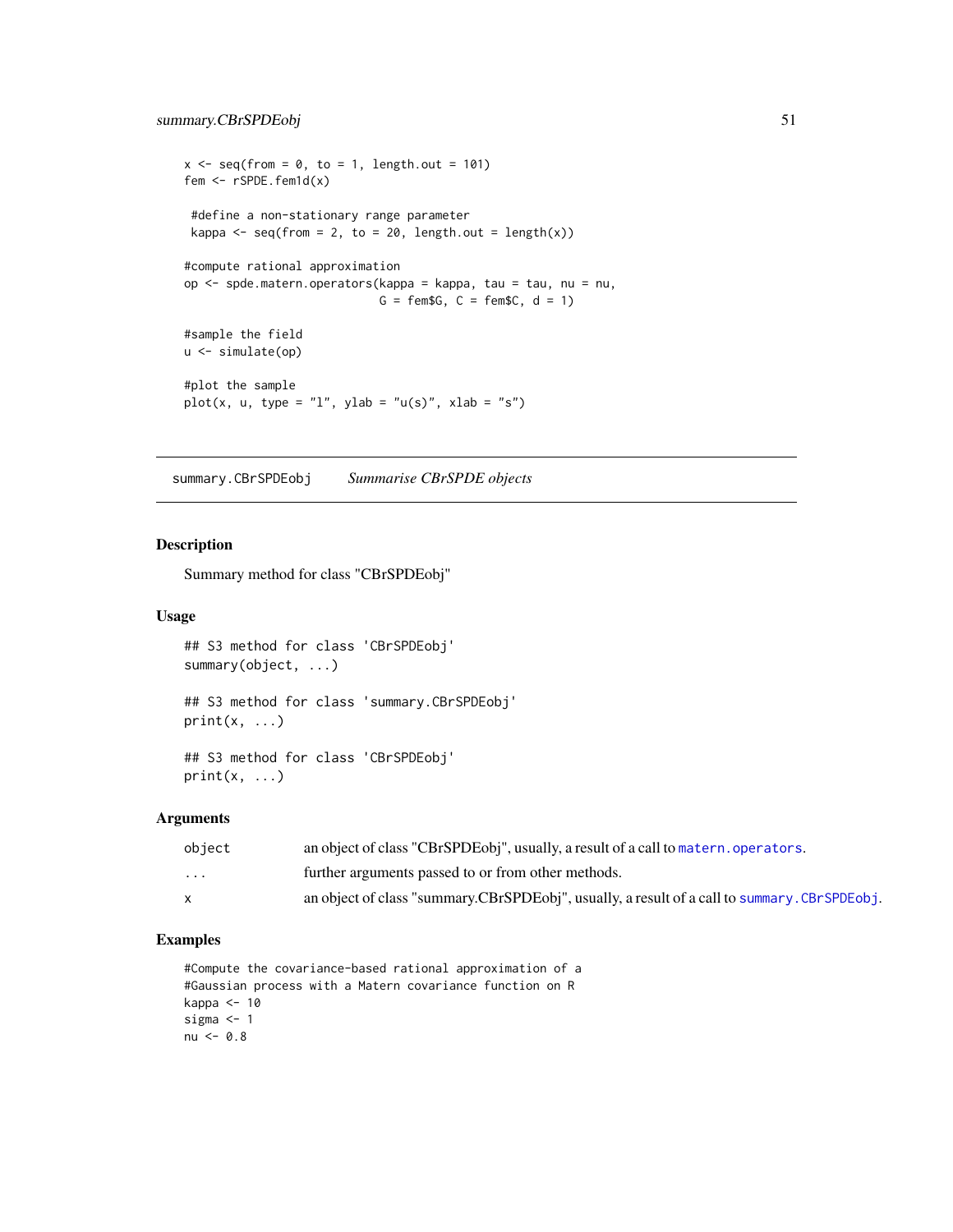```
#create mass and stiffness matrices for a FEM discretization
x \le - seq(from = 0, to = 1, length.out = 101)
fem <- rSPDE.fem1d(x)
#compute rational approximation of covariance function at 0.5
tau <- sqrt(gamma(nu) / (sigma^2 * kappa^(2*nu) * (4*pi)^(1/2) * gamma(nu+1/2)))
op_cov <- matern.operators(C=fem$C, G=fem$G,nu=nu,
kappa=kappa,sigma=sigma,d=1,m=2)
```
op\_cov

summary.rspde.result *Summary for posteriors of field parameters for an* inla.rspde *model from a* rspde.result *object*

# Description

Summary for posteriors of rSPDE field parameters in their original scales.

#### Usage

```
## S3 method for class 'rspde.result'
summary(object, digits = 6, ...)
```
#### Arguments

| object                  | A rspde.result object.                            |
|-------------------------|---------------------------------------------------|
| digits                  | integer, used for number formatting with signif() |
| $\cdot$ $\cdot$ $\cdot$ | Currently not used.                               |

#### Value

Returns a data. frame containing the summary.

```
#tryCatch version
tryCatch({
library(INLA)
set.seed(123)
m = 100loc_2d_mesh = matrix(runif(m*2),m,2)mesh_2d = inla.mesh.2d(loc=loc_2d_mesh,
                      cutoff=0.05,
                      max.edge=c(0.1,0.5) )
sigma <- 0.01
range <-0.2nu < -0.8
```
<span id="page-51-0"></span>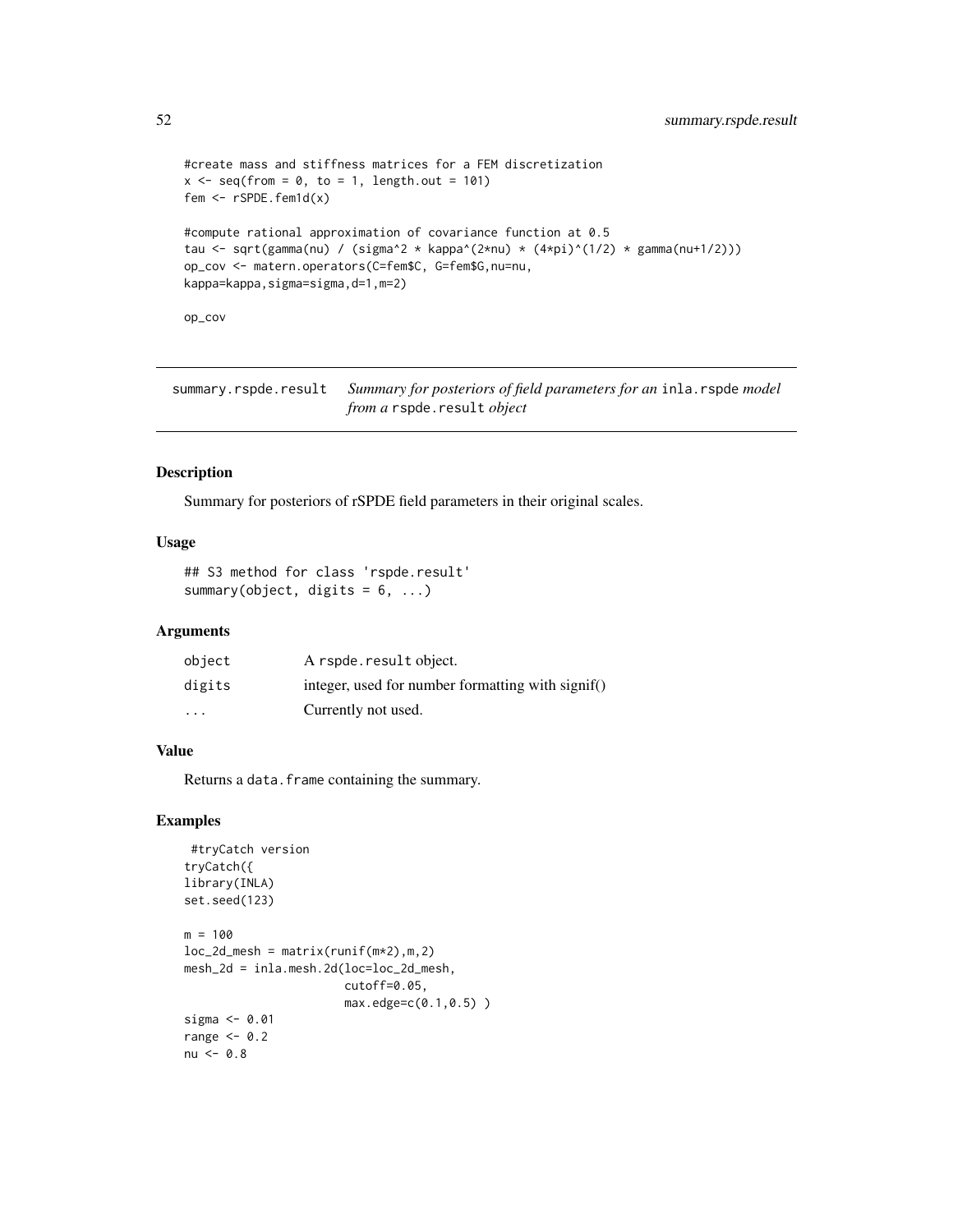```
kappa <- sqrt(8*nu)/range
op <- matern.operators(mesh=mesh_2d,nu=nu,
                       kappa=kappa,sigma=sigma,m=2)
u <- simulate(op)
A <- inla.spde.make.A(mesh=mesh_2d,
                      loc=loc_2d_mesh)
sigma.e <- 0.1
y = A %*% u + rnorm(m) * sigma.eAbar <- rspde.make.A(mesh = mesh_2d, loc = loc_2d_mesh)
mesh.index <- rspde.make.index(name = "field", mesh = mesh_2d)
st.dat=inla.stack(data=list(y=as.vector(y)),
                  A=Abar,
                  effects=mesh.index)
rspde_model <- rspde.matern(mesh = mesh_2d,
                            nu_upper_bound = 1)
f = y \sim -1 + f(field, model = rspde_model)rspde_fit = inla(f,
      data=inla.stack.data(st.dat),
      family="gaussian",
      control.predictor=
        list(A=inla.stack.A(st.dat)),
      inla.mode = "experimental")
result <- rspde.result(rspde_fit, "field", rspde_model)
summary(result)
#stable.tryCatch
}, error = function(e){print("Could not run the example")})
```
<span id="page-52-1"></span>summary.rSPDEobj *Summarise rSPDE objects*

# Description

Summary method for class "rSPDEobj"

#### Usage

```
## S3 method for class 'rSPDEobj'
summary(object, ...)
## S3 method for class 'summary.rSPDEobj'
print(x, \ldots)## S3 method for class 'rSPDEobj'
print(x, \ldots)
```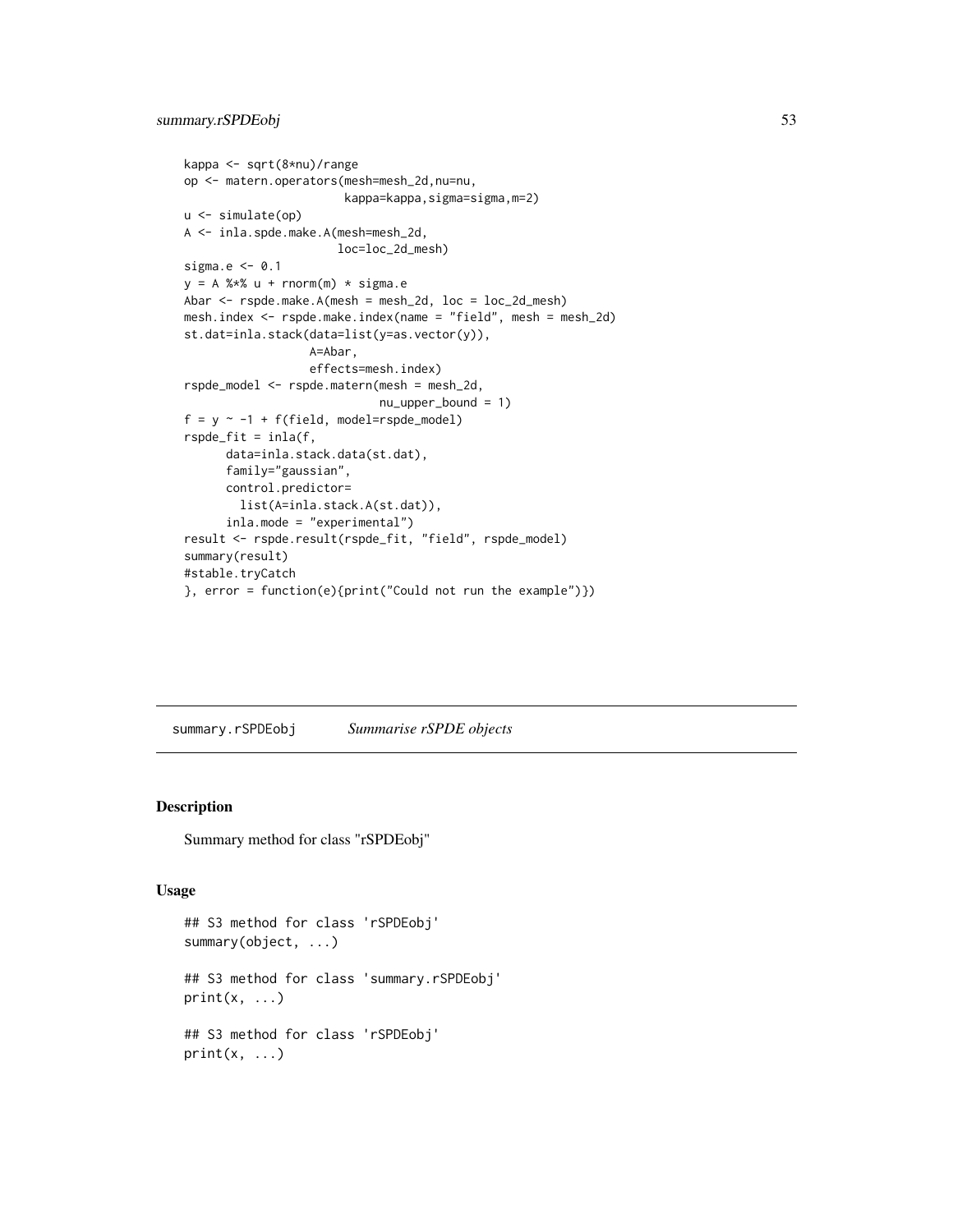# <span id="page-53-0"></span>Arguments

| object       | an object of class "rSPDEobj", usually, a result of a call to fractional, operators,<br>matern.operators.or spde.matern.operators. |
|--------------|------------------------------------------------------------------------------------------------------------------------------------|
| $\cdots$     | further arguments passed to or from other methods.                                                                                 |
| $\mathsf{x}$ | an object of class "summary.rSPDEobj", usually, a result of a call to summary.rSPDEobj.                                            |

update.CBrSPDEobj *Update parameters of CBrSPDEobj objects*

# Description

Function to change the parameters of a CBrSPDEobj object

# Usage

```
## S3 method for class 'CBrSPDEobj'
update(
 object,
 user_nu = NULL,
 user_kappa = NULL,
 user_sigma = NULL,
 user_m = NULL,...
)
```
# Arguments

| object     | The covariance-based rational SPDE approximation, computed using matern, operators                    |
|------------|-------------------------------------------------------------------------------------------------------|
| user_nu    | If non-null, update the shape parameter of the covariance function.                                   |
| user_kappa | If non-null, update the range parameter of the covariance function.                                   |
| user_sigma | If non-null, update the standard deviation of the covariance function.                                |
| $user_m$   | If non-null, update the order of the rational approximation, which needs to be a<br>positive integer. |
| $\cdot$    | Currently not used.                                                                                   |

# Value

It returns an object of class "CBrSPDEobj. This object contains the same quantities listed in the output of [matern.operators](#page-11-1).

# See Also

[simulate.CBrSPDEobj](#page-45-1), [matern.operators](#page-11-1)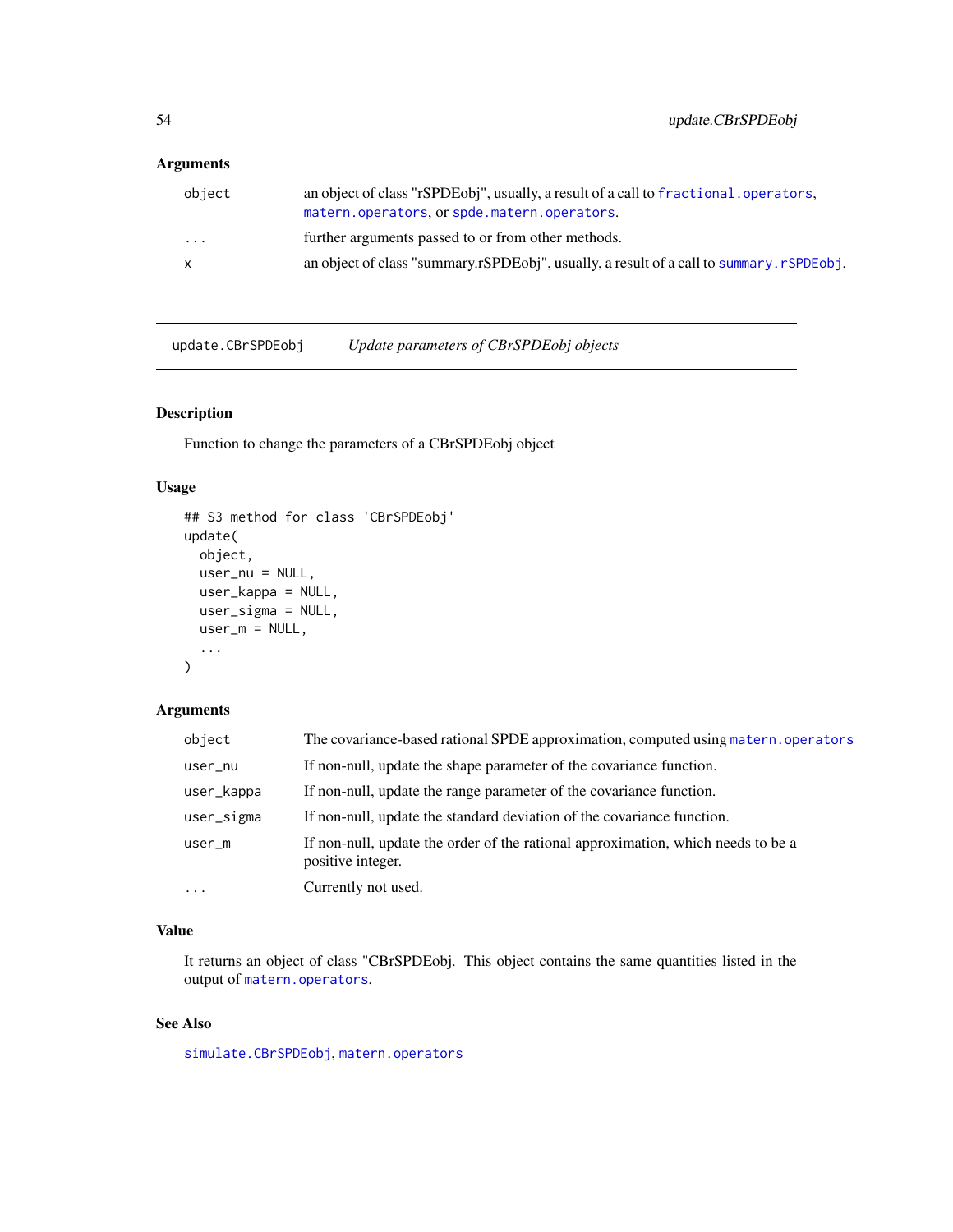# <span id="page-54-0"></span>update.rSPDEobj 55

# Examples

```
#Compute the covariance-based rational approximation of a
#Gaussian process with a Matern covariance function on R
kappa <-10sigma <-1nu < -0.8#create mass and stiffness matrices for a FEM discretization
x \le - seq(from = 0, to = 1, length.out = 101)
fem <- rSPDE.fem1d(x)
#compute rational approximation of covariance function at 0.5
op_cov <- matern.operators(C=fem$C, G=fem$G,nu=nu,
kappa=kappa,sigma=sigma,d=1,m=2)
op_cov
#Update the range parameter of the model:
op_cov <- update(op_cov, user_kappa=20)
op_cov
```
update.rSPDEobj *Update parameters of rSPDEobj objects*

# Description

Function to change the parameters of a rSPDEobj object

#### Usage

```
## S3 method for class 'rSPDEobj'
update(
 object,
 user_nu = NULL,
 user_kappa = NULL,
 user_sigma = NULL,
 user_m = NULL,...
)
```
# Arguments

| object     | The operator-based rational SPDE approximation, computed using matern, operators<br>with type="operator" |
|------------|----------------------------------------------------------------------------------------------------------|
| user_nu    | If non-null, update the shape parameter of the covariance function.                                      |
| user_kappa | If non-null, update the range parameter of the covariance function.                                      |
| user_sigma | If non-null, update the standard deviation of the covariance function.                                   |
| $user_m$   | If non-null, update the order of the rational approximation, which needs to be a<br>positive integer.    |
| $\ddotsc$  | Currently not used.                                                                                      |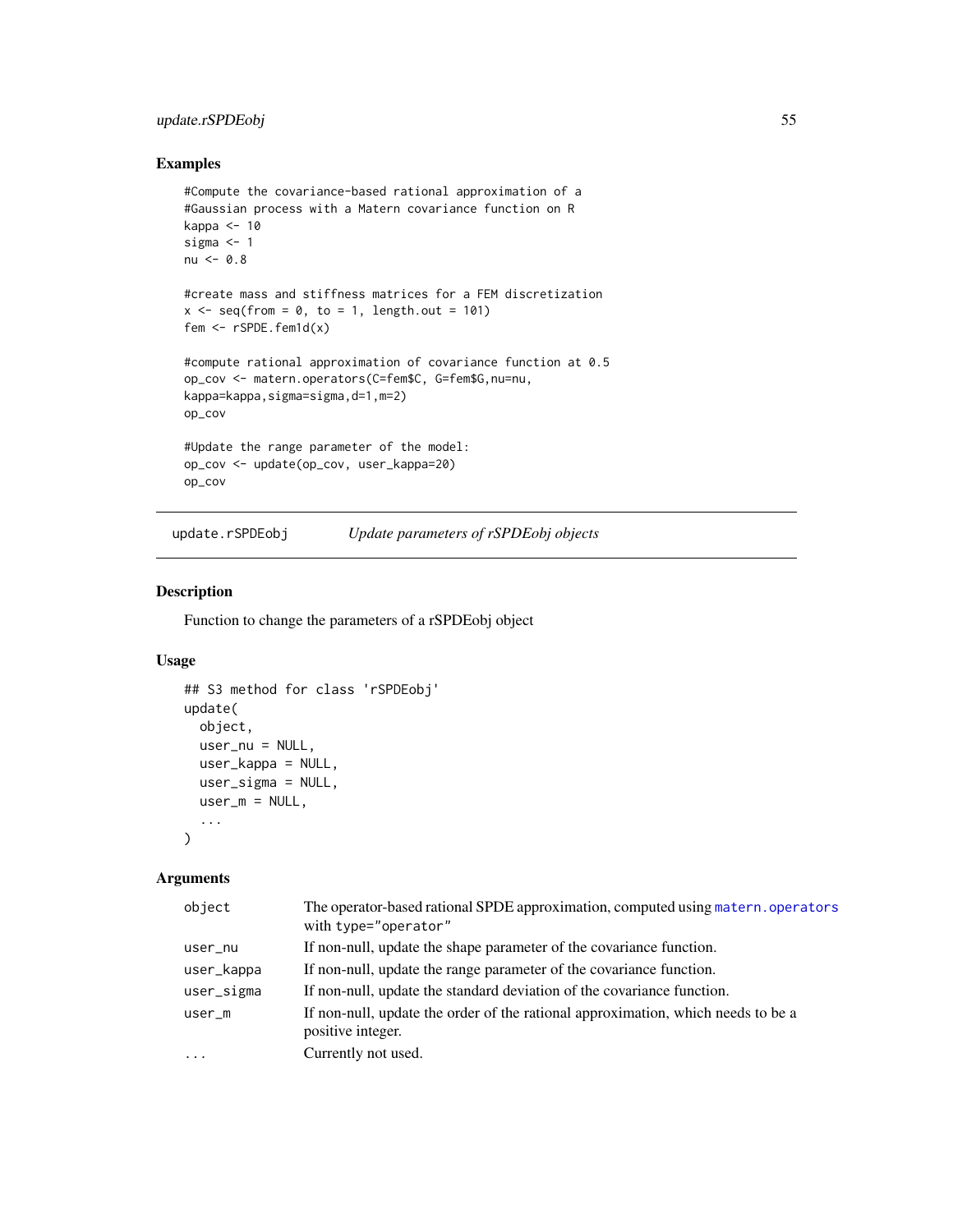# <span id="page-55-0"></span>Value

It returns an object of class "rSPDEobj. This object contains the same quantities listed in the output of [matern.operators](#page-11-1).

# See Also

[simulate.rSPDEobj](#page-44-1), [matern.operators](#page-11-1)

```
#Compute the operator-based rational approximation of a
#Gaussian process with a Matern covariance function on R
kappa <- 10
sigma <- 1
nu < -0.8#create mass and stiffness matrices for a FEM discretization
x \leq - seq(from = 0, to = 1, length.out = 101)
fem <- rSPDE.fem1d(x)
#compute rational approximation of covariance function at 0.5
op <- matern.operators(C=fem$C, G=fem$G,nu=nu,
kappa=kappa,sigma=sigma,d=1,m=2, type="operator")
op
#Update the range parameter of the model:
op <- update(op, user_kappa=20)
op
```